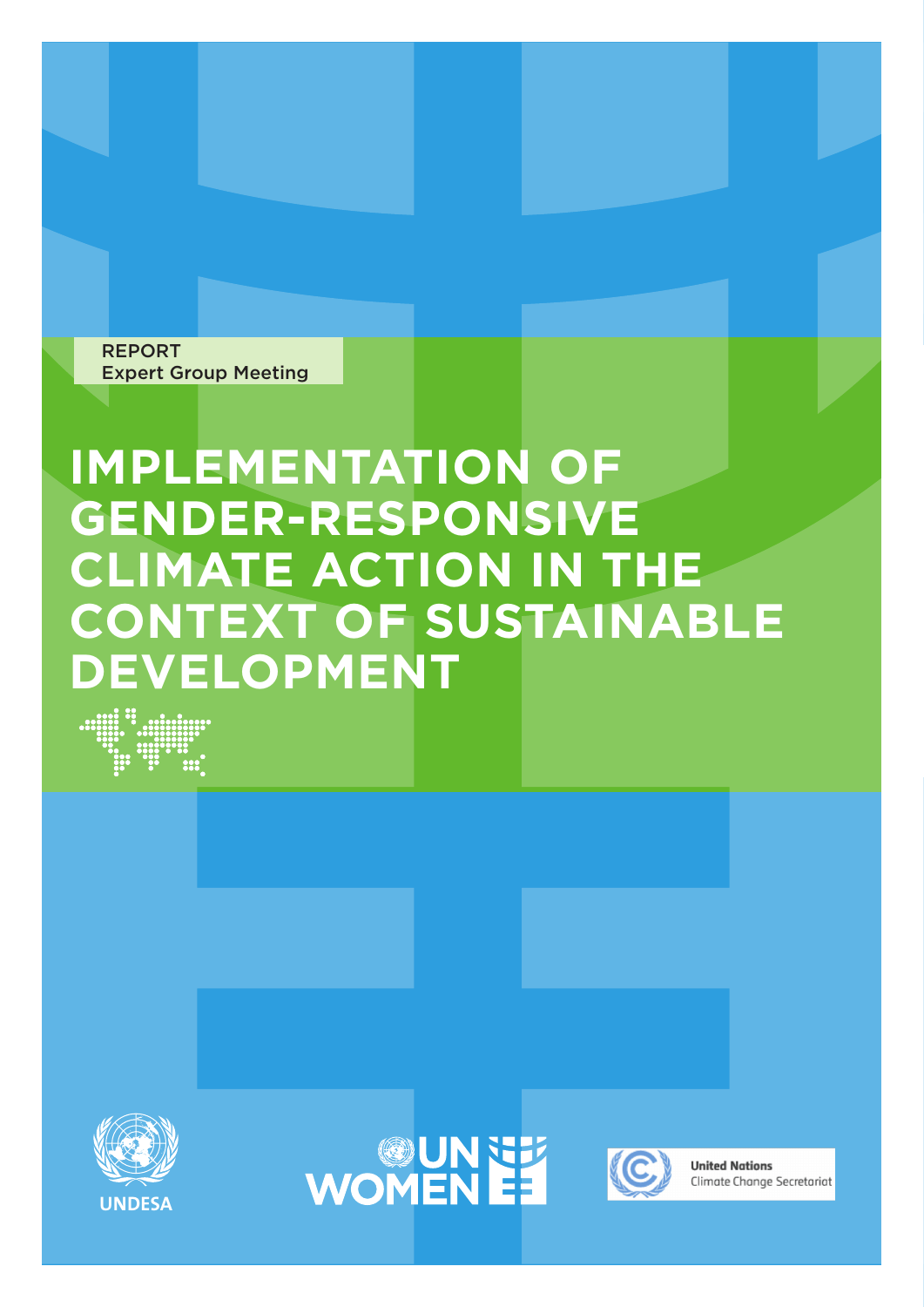© 2016 UN Women. All rights reserved.

The views expressed in this document are those of the experts and do not necessarily represent the views of the United Nations. For more information, contact verona.collantes@unwomen.org or fnewman@unfccc.int

Bonn, Germany 14-16 October 2015

Co-organized by: United Nations Entity for Gender Equality and the Empowerment of Women (UN-Women) United Nations Department of Economic and Social Affairs (UN DESA) United Nations Framework Convention on Climate Change Secretariat (UNFCCC)

Design: DammSavage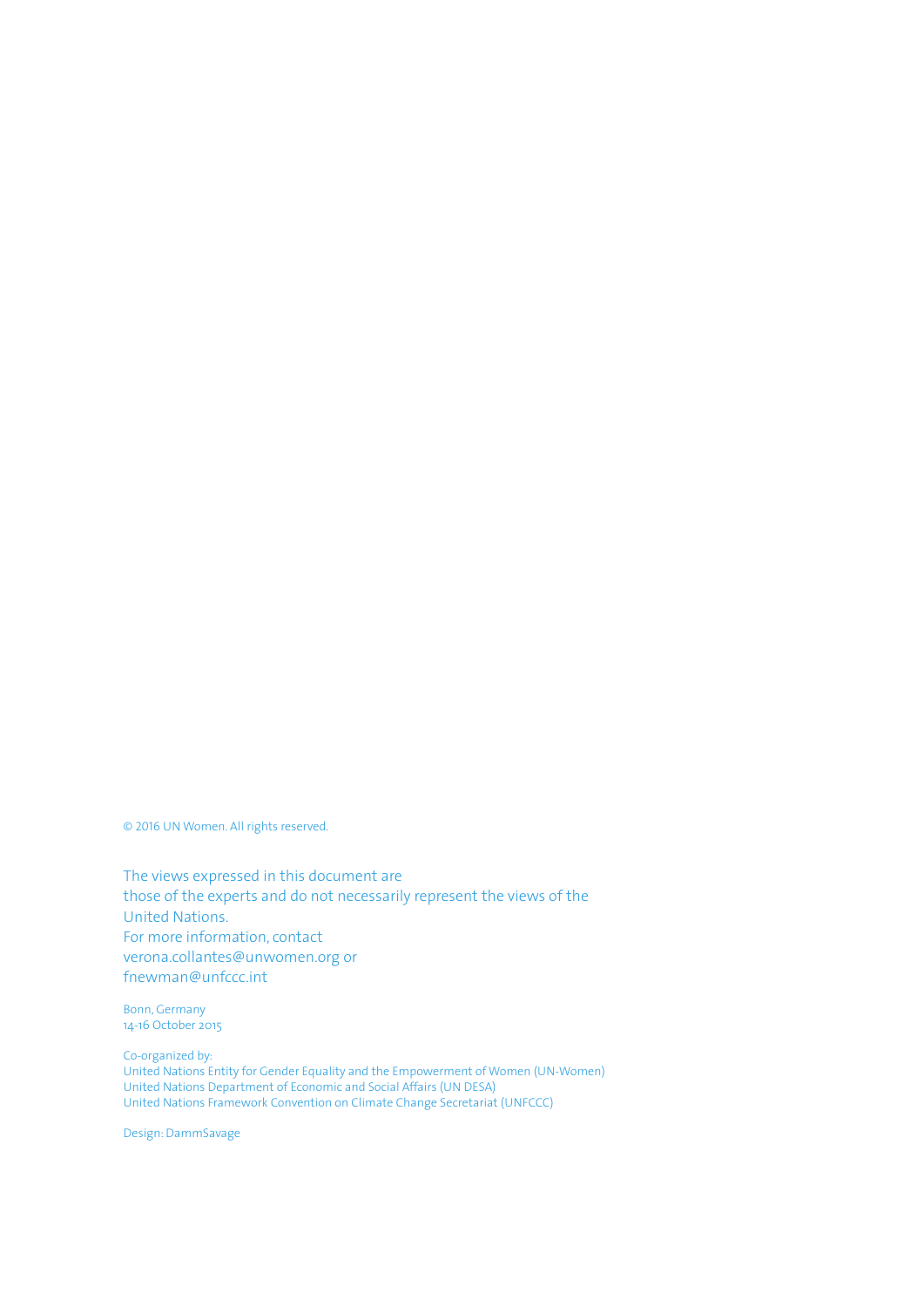# IMPLEMENTATION OF GENDER-RESPONSIVE CLIMATE ACTION IN THE CONTEXT OF SUSTAINABLE DEVELOPMENT



**REPORT OF THE EXPERT GROUP MEETING** Bonn, Germany 14-16 October 2015







**United Nations** Climate Change Secretariat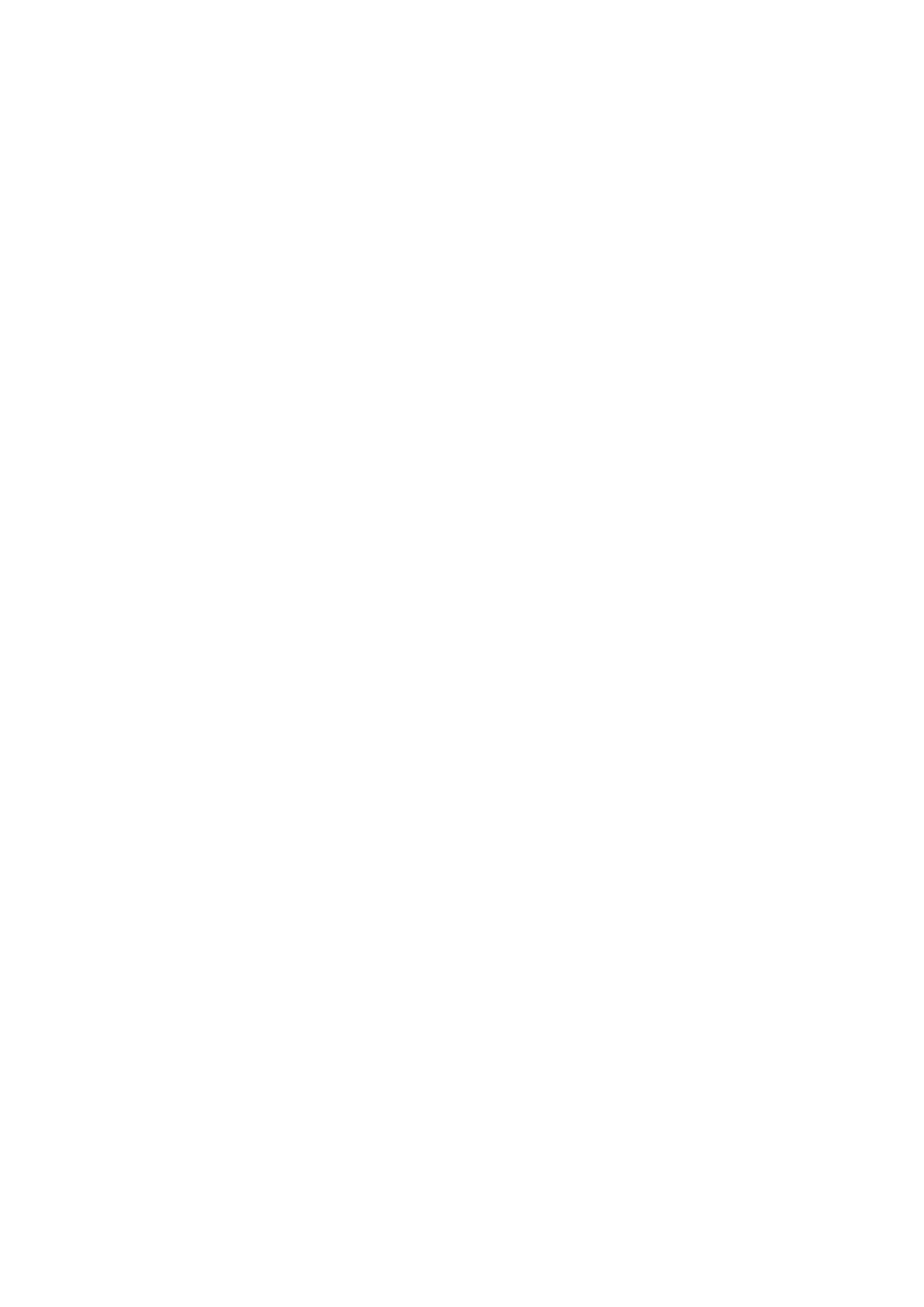# TABLE OF CONTENTS

| <b>BACKGROUND TO THE EXPERT</b><br><b>GROUP MEETING</b> |                                                                                                            |    |
|---------------------------------------------------------|------------------------------------------------------------------------------------------------------------|----|
|                                                         | <b>I. GENDER EQUALITY AND CLIMATE</b><br><b>CHANGE IN THE GLOBAL CONTEXT</b>                               | 8  |
|                                                         | <b>II. KEY ISSUES FOR GENDER-RESPONSIVE</b><br><b>CLIMATE ACTION FOR SUSTAINABLE</b><br><b>DEVELOPMENT</b> | 12 |
| А.                                                      | The case for gender mainstreaming in climate<br>policy and action                                          | 12 |
| В.                                                      | Incorporation of gender considerations in<br>technology-related processes and mechanisms                   | 15 |
| C.                                                      | Incorporation of gender perspectives in climate<br>finance                                                 | 21 |
|                                                         | <b>III. RECOMMENDATIONS</b>                                                                                | 28 |
| А.                                                      | Promoting gender equality and the empowerment<br>of women in climate policy and action                     | 28 |
| В.                                                      | Gender mainstreaming in climate policy and action                                                          | 29 |
| C.                                                      | Incorporation of gender considerations in<br>technology-related processes and mechanisms                   | 29 |
| D.                                                      | Incorporation of gender considerations in<br>climate finance                                               | 31 |
|                                                         | <b>ANNEX I: LIST OF PARTICIPANTS</b>                                                                       | 36 |
|                                                         | <b>ANNEX II: PROGRAMME OF WORK</b>                                                                         | 38 |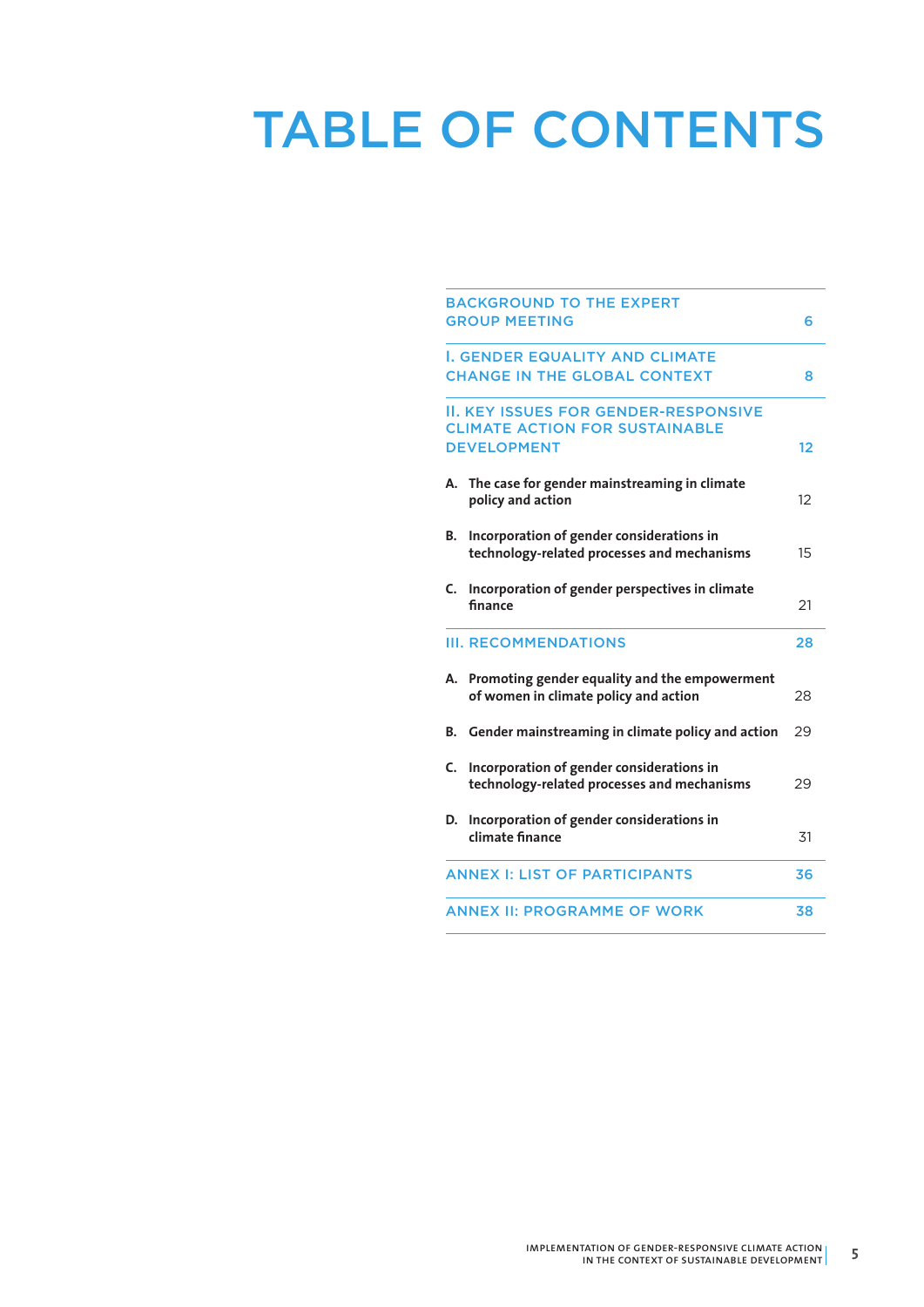# BACKGROUND TO THE EXPERT GROUP MEETING

2015 is a pivotal year for gender equality and the empowerment of women and girls. In March, Member States reviewed the status of implementation of the Beijing Declaration and Platform for Action, 20 years after its adoption at the Fourth World Conference on Women; the Addis Ababa Action Agenda of the Third International Conference on Financing for Development, held in July, included a number of gender equality commitments; and the 2030 Agenda for Sustainable Development, adopted in September, contains Sustainable Development Goal 5, to achieve gender equality and empower all women and girls, as well as gender-specific targets in a number of other goals. The year will culminate with the twenty-first Conference of the Parties to the United Nations Framework Convention on Climate Change (UNFCCC), COP 21, when Parties to the Convention are expected to adopt a new universal and legally binding climate agreement in Paris.

In December 2014, Parties, at the twentieth session of the Conference of the Parties (COP 20), adopted the Lima work programme on gender (Decision 18/CP.20<sup>1</sup>), which aims to advance implementation of gender-responsive climate policies and mandates across all areas of negotiations.

Given this strategic moment, UN Women, the Department of Economic and Social Affairs of the United Nations Secretariat (UN DESA), and the secretariat of the United Nations Framework Convention on Climate Change (UNFCCC secretariat) collaborated in the organization of an expert group meeting (EGM), from 14 – 16 October 2015, in Bonn, Germany. The EGM brought together representatives from existing climate finance and climate technology institutions, gender equality and climate change experts and specialists from a variety of countries, disciplines and organizations, as well as representatives of the organizing entities.

The EGM was invited to discuss the current status of, and identify good practices and practical approaches in the implementation of gender-related mandates and decisions in UNFCCC processes and mechanisms.

The EGM resulted in recommendations that will assist policy makers and practitioners to formulate and implement gender-sensitive and gender-responsive climate policy and actions in the context of a new global climate agreement to be adopted at COP 21,

and in the broader 2030 Agenda for Sustainable Development. Specifically, recommendations aim to support the incorporation of gender perspectives in UNFCCC mechanisms and processes (e.g., development of technology needs assessments (TNAs), as well as the operationalization of gender-specific mandates of the Green Climate Fund (GCF), including the development of programme and project proposals for the GCF. The outcome of the EGM will also be presented at a side event at COP 21, in December 2015.

Discussions at the EGM were based on short papers prepared by invited experts in their areas of expertise and three commissioned background papers on:

- Common elements/principles for gender mainstreaming across various UNFCCC processes, with concrete examples from selected processes and mechanisms, titled "Gender mainstreaming practices in the context of climate responses", by Bridget Burns;
- The incorporation of gender equality considerations in the operations of the Green Climate Fund (GCF), titled "From Innovative Mandate to Meaningful Implementation", by Liane Schalatek; and
- A paper titled "Incorporating Gender Perspectives in Technology Needs Assessments (TNAs) in the UNFCCC", by Elenita Daño.

The concept note for the EGM, commissioned background papers and short experts' papers are available

<sup>1</sup> UNFCCC Decision 18/CP.20 FCCC/CP/2014/10/Add.3. Accessed at http:// unfccc.int/resource/docs/2014/cop20/eng/10a03.pdf#page=35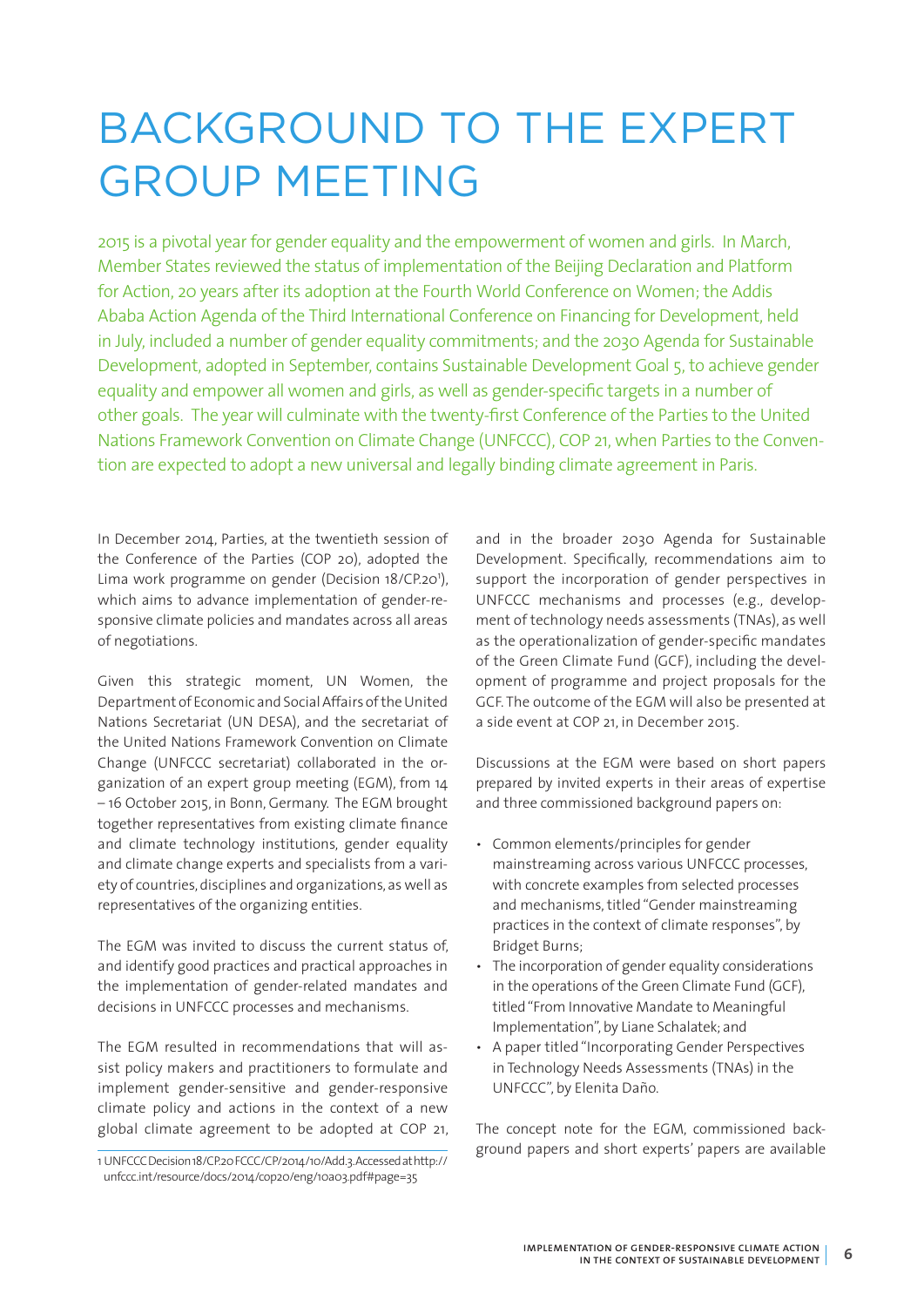at the UNFCCC website, under the subpage Gender and Climate Change or by contacting the organizers.

The EGM also contributed up-to-date information for the technical paper on guidelines or other tools on integrating gender considerations into climate change-related activities under the Framework Convention, for consideration by the Subsidiary Body for Implementation (SBI) at its forty-fourth session in 2016, to be prepared by the UNFCCC secretariat.

The following chapters represent a synthesis of experts' presentations and discussions, as well as their recommendations.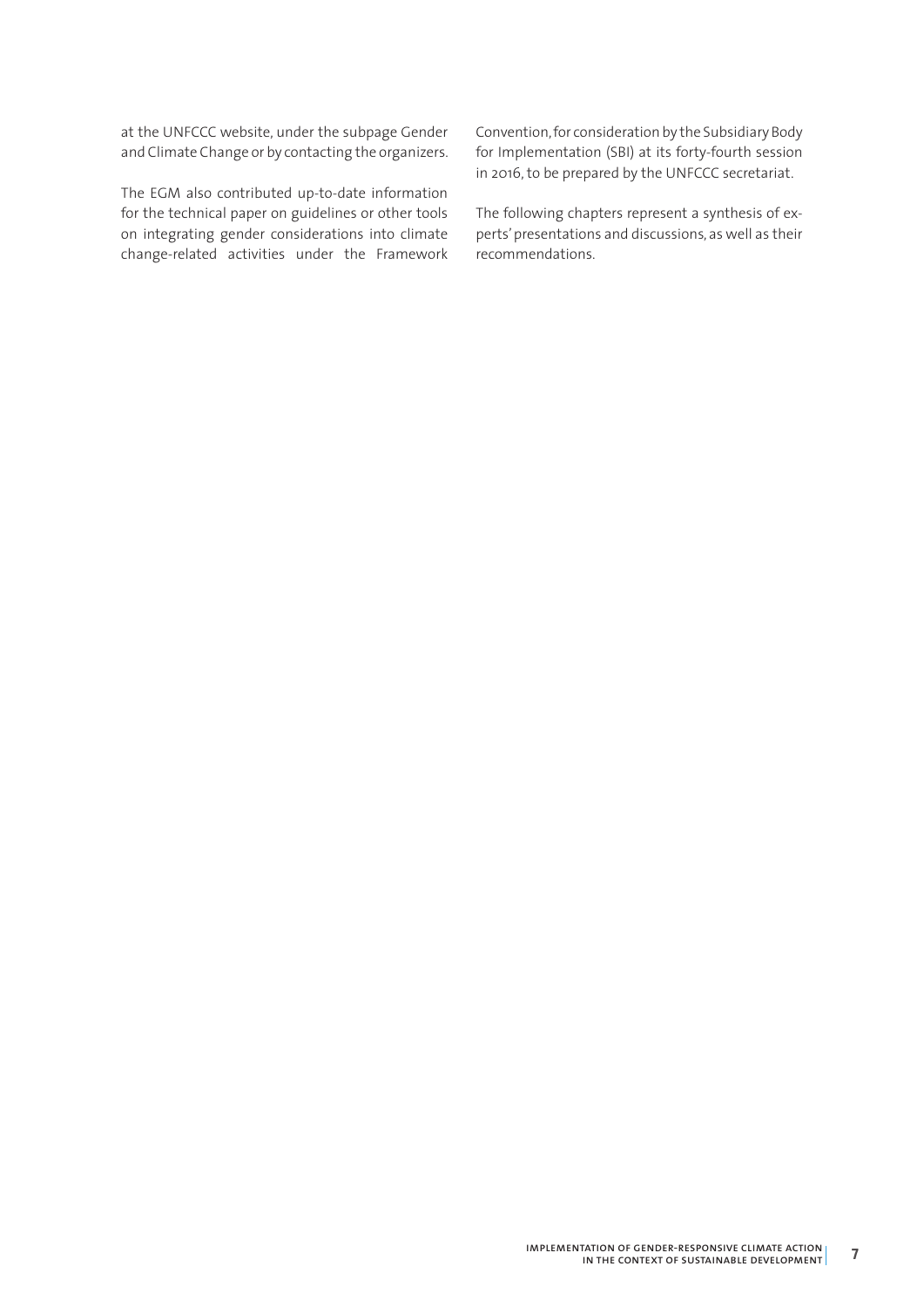# GENDER EQUALITY AND CLIMATE CHANGE IN THE GLOBAL CONTEXT

The twenty-first Conference of the Parties (COP 21) to the United Nations Framework Convention on Climate Change (UNFCCC) is taking place at a crucial moment in history. In 2015, Member States of the United Nations committed to addressing multiple intersecting crises and deepening inequalities. The threats to humanity from these crises and inequalities are unparalleled and existential. These threats and related policy responses are not gender-neutral. At this watershed moment, the world is making choices that could profoundly shape the lives of women and men for generations to come.

Recent history suggests reason for concern. Despite two decades of intergovernmental commitments to sustainable development and keeping global warming below 1.5 or 2.0 degrees Celsius, CO2 levels are now 60 percent higher than they were in 1990.<sup>2</sup> Even if governments meet pledged intended nationally determined contributions (INDCs), temperatures will increase between 2.2 and 3.7 degrees Celsius.3 The impact of climate change is already causing irrevocable damage to ecosystems and threatening implementation of the 2030 Agenda for Sustainable Development. More serious impacts will be felt if current growth paths continue.

The climate agreement to be adopted in Paris in December 2015 must lead the way for global sustainable development by providing a legally binding agreement with mandatory emissions reductions and financial contribution goals following the principle of common but differentiated responsibilities and respective capabilities, with developed countries taking the lead in a way that is coherent with the ambitions expressed in the 2030 Agenda for Sustainable Development and the Addis Ababa Action Agenda.

Women's agency and leadership in climate action play a critical and often unrecognized role in climate responses. Women's agency is reflected in their knowledge of and leadership in sustainable natural resources management, in spearheading sustainable practices at the household, community, national and global levels, in responding to disasters and other climate-related crises such as droughts. Gender inequalities that limit women's access to financial resources, land, education, health and other rights and opportunities also limit their capacity for coping with and adapting to climate change impacts. Women's unequal participation in decision-making processes and labour markets further compound these inequalities and prevent them from fully contributing to climate-related planning and policymaking, and implementation.

Systematically addressing persistent gender gaps in the response to climate change is one of the most effective mechanisms for building climate resilience and reducing emissions. The well over fifty gender-related mandates adopted by Parties to the United Nations Framework Convention on Climate Change (UNFCCC) provide a strong and solid basis for seizing the opportunity at COP 21 for decisive action that promotes gender equality and the empowerment of women in the context of climate change.

This expert group meeting (EGM) is taking place in the context of intersecting crises and deepening inequalities. The current economic system and the related business practices, production and consumption

<sup>2</sup> Le Quere et al., (2012), *Global Carbon Budget 2012*, Global Carbon Project. Accessed at http://www.globalcarbonproject.org/carbonbudget/archive/2012/CarbonBudget\_2012.pdf

<sup>3</sup> See Climate Action Tracker (2015): *INDCs lower projected warming to 2.7°C: significant progress but still above 2°C*. Accessed at http://newclimate.org/2015/10/01/ climate-action-tracker-indcs-lower-projected-warming-to-2-7c-significant-progress-but-still-above-2c/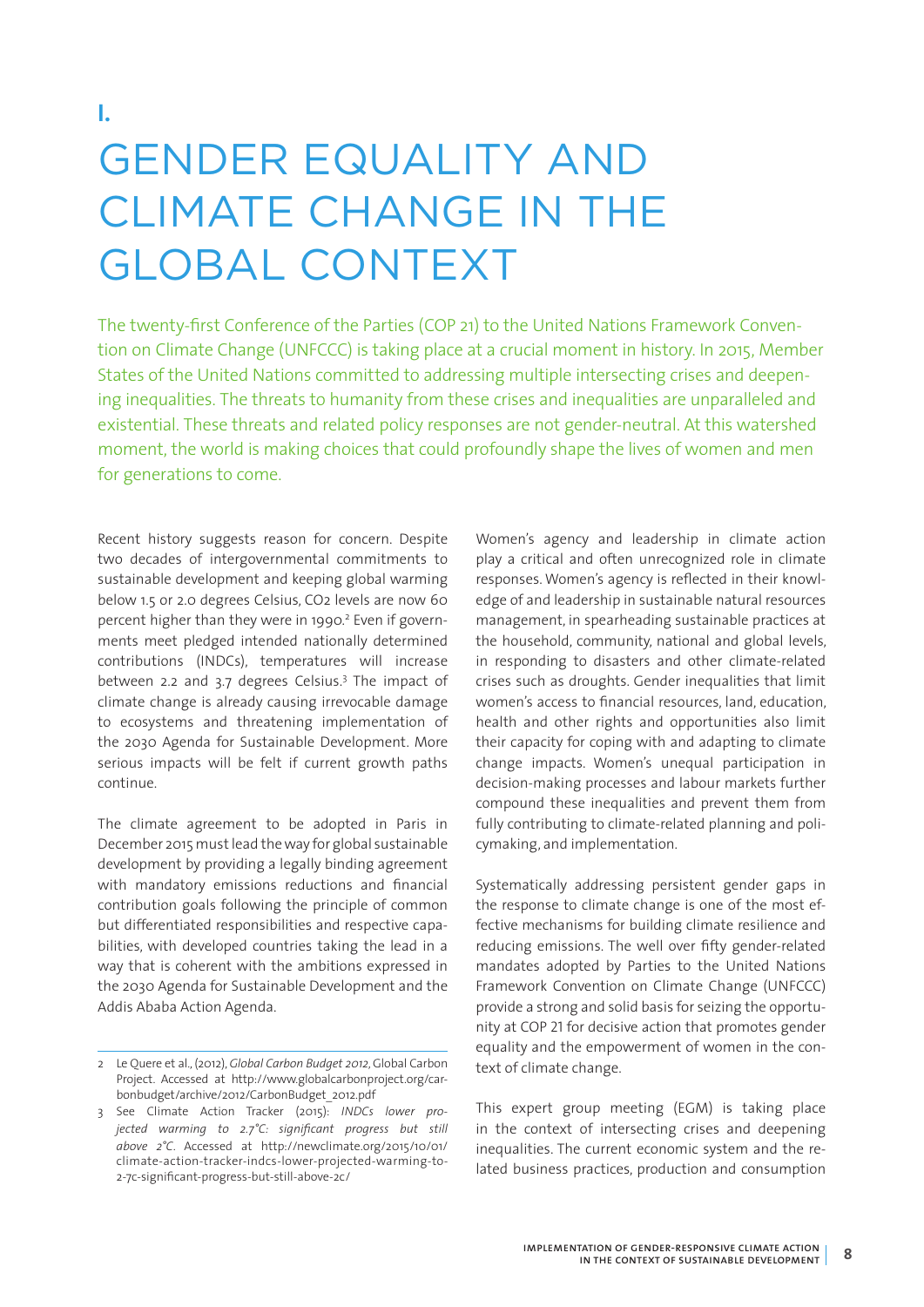patterns and governance systems are influencing poverty and structures of inequalities, at the expense of the natural environment. Current economic growth trajectories impact on existing gender inequalities, including the sexual division of labour. Economies depend on and reproduce gender inequality by requiring unpaid care work and inadequately valuing care-based and reproductive work as compared to monetized work and capital accumulation. Women in developing countries, particularly poor women, commonly face higher risks of inequality as they tend to live in less secure environments, and have responsibility for children and family in times of crisis. Lack or limited access to social services and support further exacerbates their risks and vulnerabilities. The effects of climate change are felt most acutely by those segments of the population that are already in vulnerable situations, and women are frequently more vulnerable due to intersecting factors of discrimination. Consequently, climate change could be a threat multiplier in an already deeply unequal world.

But deepening and widening gender inequalities are neither a natural nor inevitable consequence of climate change. Rather a new climate agreement could provide the impetus for transformative change to inequitable systems. This will not be easy. It will necessitate positioning gender equality and human rights at the core of a COP21 climate agreement. It will further require deeply integrating gender equality and human rights into every aspect of the new Paris agreement, including mitigation, adaptation, loss and damage, financing, technology, and capacity building.

No policy response to climate change is gender neutral. Plans to implement gender-responsive climate action will vary both in terms of their commitment to reducing emissions and rectifying inequities. Different scenarios in response to the global climate crises can be envisaged, including business as usual, with a continuation of the existing global economic system and rules, in the hope that market forces and good intentions will bring down greenhouse gas emissions and attenuate climate risks; or business greener than usual, where governments encourage the private sector to move to 'green or low carbon economies'. However, as the global community moves towards achieving sustainable development, eradicate poverty, and avoid dangerous human interference with the climate system, a paradigm shift is required.

Such a paradigm shift requires transformational change in global governance and economic development towards equitable and rights-based approaches

to sustainable development. It also necessitates a concerted effort to eliminate fossil fuel dependencies and other unsafe energy sources. In the process, such a shift should aspire to create new economic and governance systems that are equitable, just and sustainable. Such a system would be the only viable alternative for meeting human rights obligations and averting catastrophic climate change. It is the only pathway if governments are genuinely determined "to ensure the lasting protection of the planet and its natural resources" and "to take the bold and transformative steps which are urgently needed to shift the world on to a sustainable and resilient path"4 . It would also be consistent with government pledges to uphold pre-existing international legal obligations to both mitigate climate change threats and address its impacts in ways that ensure the realization of human rights and gender equality.

### Towards a transformational systemic change for climate justice

The transformational systemic change for climate justice scenario that could keep warming to below 1.5 degrees Celsius will require an unprecedented shift in how societies are organized, underpinned by a human rights framework and a critical examination, and as many would argue, redistribution of wealth concentration, power, resources and carbon between countries, between rich and poor populations, and between men and women. It would require complementary changes to global governance as well as national fiscal and monetary policies, including the restoration of the capacity of states to regulate in the public interest and avoid being captured by investor protections within preferential trade agreements or sovereign debt obligations, and a shift in economic priorities from private wealth to a focus on the public good. It is contingent on strengthening private sector regulation as well as restoring public goods, public services and public sector employment that are conducive to advance women's human rights and safeguard environments. It is also contingent on participatory democracy that delivers justice by empowering all women and men to make informed decisions on development issues, including in regard to their own bodies, their households, communities and global governance.

While multiple factors could enable such transformational systemic change for climate justice that is

<sup>4</sup> UN General Assembly Resolution A/RES/70/1 *Transforming our World: the 2030 Agenda for Sustainable Development*, 2015. Accessed at https://sustainabledevelopment.un.org/ post2015/transformingourworld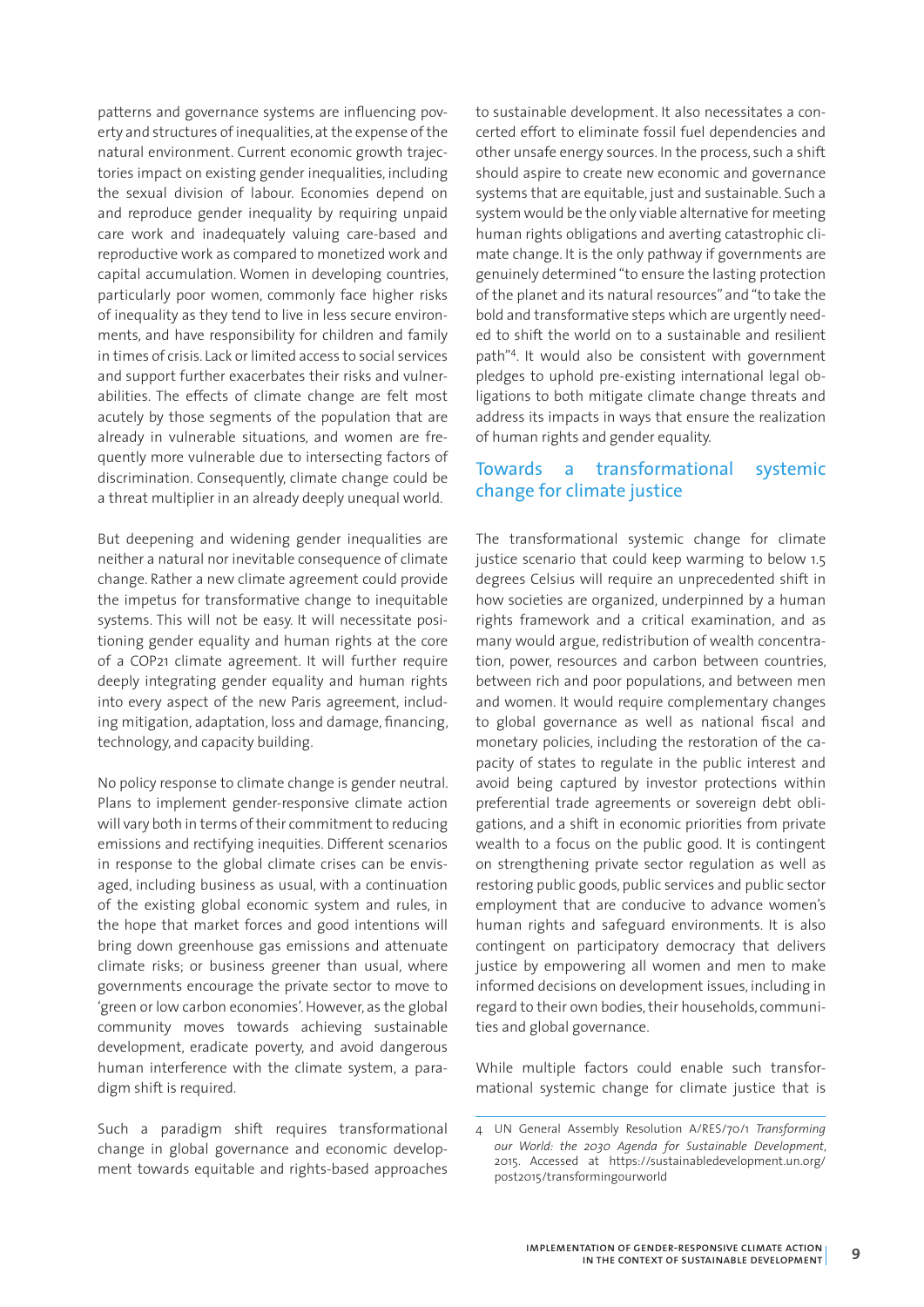gender-responsive, four components are highlighted below: just and equitable transitions; common but differentiated responsibilities (CBDR); women's movements for climate justice; and energy democracy.

**Just and equitable transitions.** The concept of 'just transitions' traces back to trade union advocacy when job losses were experienced as economies moved from fossil fuel to renewables. The concept, however, could have broader applications, including in regards to the sexual division of labour and changes to women's work more broadly. The need for transformational systemic change for climate justice provides opportunities to re-think the current sexual division of labour and promote decent work for women in under-valued fields such as care work; the (social) service sector; sustainable, locally-focused agriculture and fisheries; as well as locally governed renewable energies with women participating equally as shareholders, owners and fairly-remunerated workers. In such contexts, just and equitable transitions need to be gender-sensitive and transformative.

**Common but differentiated responsibilities (CBDR).** The principle of common but differentiated responsibilities (CBDR) and a recognition of historical responsibilities which emanated from the first Rio Earth Summit in 1992, lies now at the core of the UNFCCC, and needs to guide the structural transformation of global economies and financing arrangements. It should also be effectively applied for the benefit of women in developing countries who are most impacted but least responsible for climate change and inequitable development. This could entail recognition of the historic debt owed to women most affected by polluters and those who historically monopolized the world's resources, and responses that deliver remedies for this historic debt. Developing countries will be unable to move away from fossil fuels unless there are dramatic increases in funding for renewables. Women in developing countries should benefit fully from all efforts to reduce these dependencies.

**Women's movements for climate justice.** Women's movements, networks, collectives and organizations have been critical to addressing climate change threats and responses. At the same time, they have often been excluded from arenas where relevant policies are formulated. Their continued exclusion will further delay the design of effective and gender-responsive climate policies, improvements through women's agency and leadership, the arrest of deepening inequalities resulting from climate change, and acceleration of a transition to more equitable and just economies and communities. Autonomous national

level feminist movements were evidenced as key to achieving progressive changes to laws and policies on violence against women.<sup>5</sup> Organizing women to advance climate justice has advanced women's democratic engagement in local decision-making. The transition to just climate policies that are gender-responsive relies on empowered women's movements that link up the local level and shape local policies and work in solidarity with global women's movements, national women's machineries and United Nations agencies and bodies.

**Energy democracy.** Energy democracy is achieved when women are fully empowered to make decisions over the energy affecting their lives. These decisions can involve areas ranging from energy access and ownership to the forms of energy matching community needs. Energy democracy movements are just emerging, and currently visible examples include localities where women are organizing to move to low-cost reliable solar or bio-fuel cookers that deliver multiple health and environment benefits.

# Enabling a transformational systemic change for climate justice

The 2030 Agenda for Sustainable Development outlines the means required for implementation of the Sustainable Development Goals and targets. These include in particular financial resources, capacitybuilding, and technologies. The role of institutions and of data that support the implementation of relevant policies and measures are also included. Moving to transformational systemic change for climate justice will require an equally transformative approach to the means of implementation that is gender-responsive and advances the realization of women's human rights.

Transformational systemic change for climate justice requires governance with the capacity to focus on sub-national, national and regional specificities and contextual realities. The increased presence and strength of sub-national, national and regional mechanisms responsible for supporting gender mainstreaming across all sectors and at all levels, and for ensuring accountability for results is also critical to enhance gender-responsive climate action at policy and programme level. In particular

<sup>5</sup> Weldon, S. & Htun, Mala, (2013), *Feminist mobilisation and progressive policy change: why governments take action to combat violence against women*, Gender & Development, 21:2, 231-247. Accessed at http://dx.doi.org/10.1080/13552074.2013.802158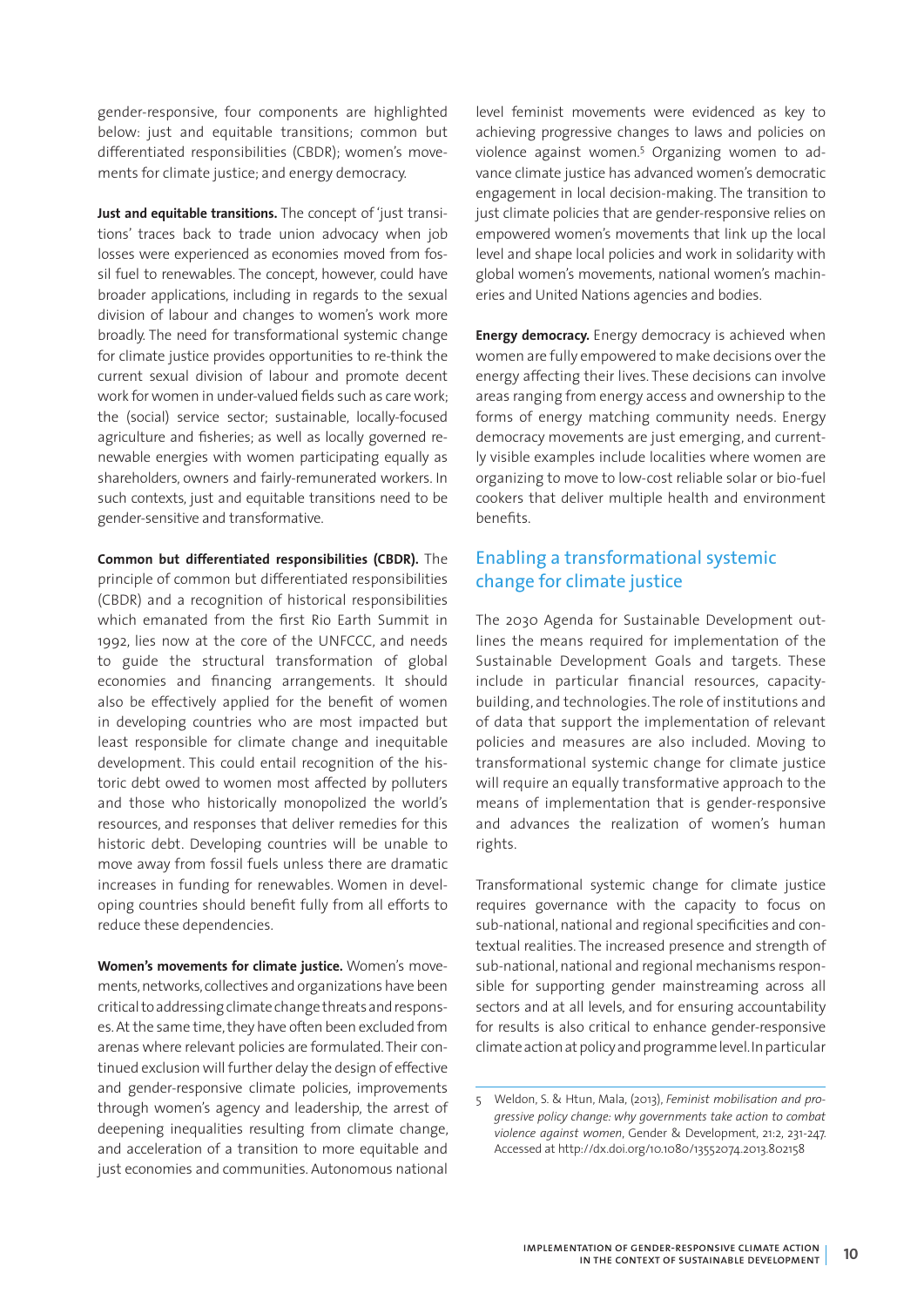in countries with narrow resource bases such as Small Islands Developing States there is a need to further strengthen regional women's organizations in order to achieve tangible results.

Key to monitoring progress for women and girls is the investment in gender statistics. This is also the case in the context of climate change. Quality, accessible, timely and reliable disaggregated data is needed to help with the measurement of progress. The scarcity of data in several areas, such as women's experiences of poverty, unpaid care work, violence against women, women's participation in decision-making and women's access to assets, limits the assessment of progress. Greater efforts are needed to prioritize the collection of data for reporting on the minimum set of gender indicators and indicators on violence against women adopted by the United Nations Statistical Commission. Disaggregation by factors such as income, gender, age, race, ethnicity, migratory status, disability, geographic location and other characteristics relevant in particular contexts is key. Also required are qualitative assessments of factors that enable changes in the balance of power, societal attitudes and political frameworks towards support for gender equality, in addition to quantitative analysis.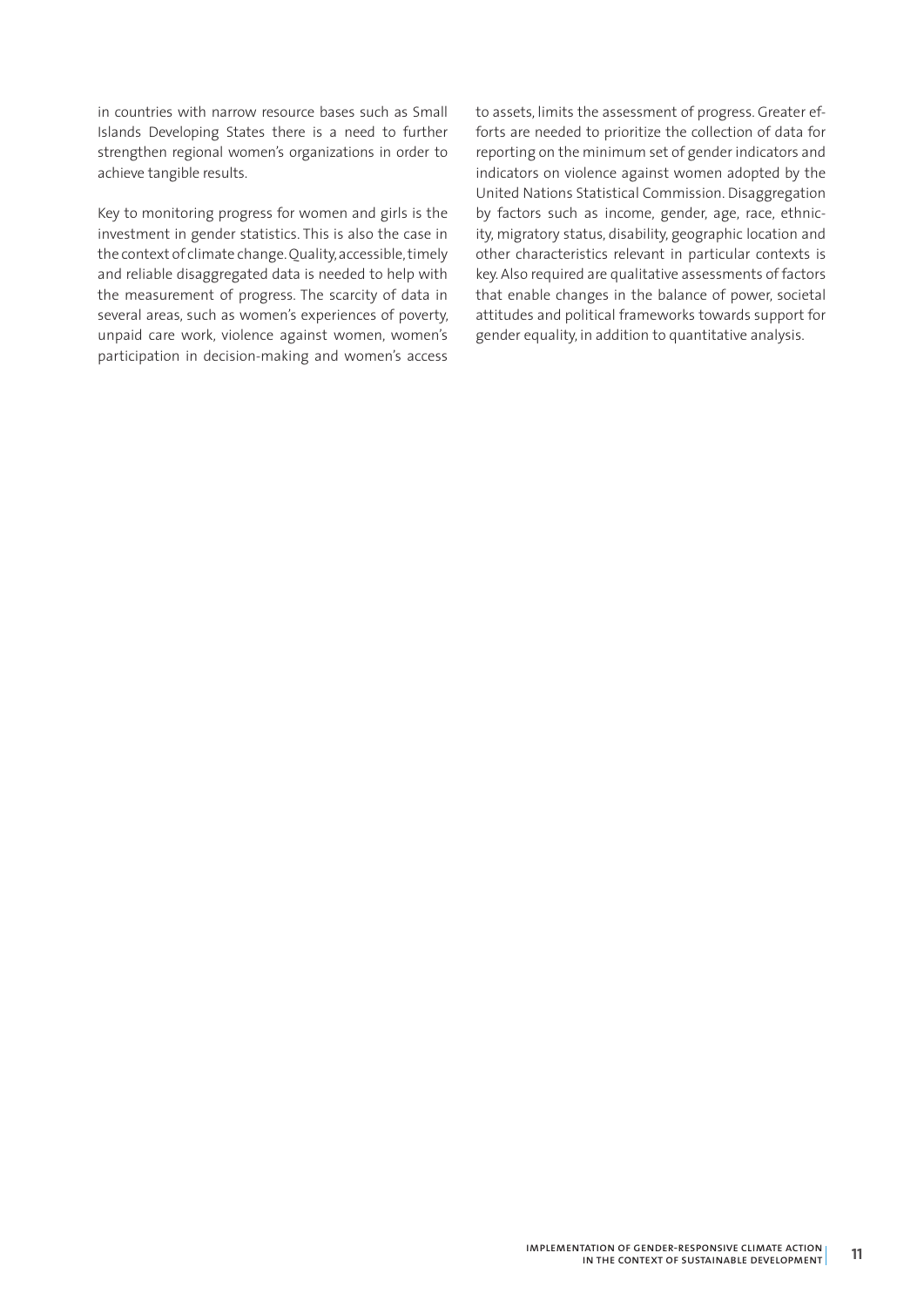# KEY ISSUES FOR GENDER-RESPONSIVE CLIMATE ACTION FOR SUSTAINABLE DEVELOPMENT

# **A. The case for gender mainstreaming in climate policy and action**

Climate change affects everyone. Women are change agents, leaders, and innovators in addressing this threat. They bring different and innovative perspectives and experiences to political processes, to natural resource management, to adaptation, mitigation and technology and their opportunities and use in climate action. Yet women and men may experience the impacts of climate change differently, with women disproportionately affected due to gender inequalities. Effective responses to climate change requires an understanding of how such gender inequalities affect issues such as access to and control over resources; institutional structures; social, cultural and formal networks and decision-making processes. Gender mainstreaming based on gender analysis therefore must be an integral part of climate policy and action. By mainstreaming gender considerations in climate policy and action, climate approaches will be more efficient, effective, and equitable by being responsive to and providing broader benefits to address the needs of women and men, including through compensation and shared benefits.<sup>6</sup>

The tangible human impacts of climate change can be overlooked when high-stakes political debates focus on reducing carbon emissions and the future of the planet. Yet it is critical to ground the work on climate change in a human rights framework, with a human rights-based approach as the guiding principle for the well-being of all women and men. Sustainable development, the

enjoyment of human rights and realization of gender equality are intrinsically linked and reinforce each other. Development practitioners should therefore ensure that gender equality and human rights are considered as central to climate policy and action.

In recent years, and within the context of the UNFCCC policies and programmes, gender mainstreaming<sup>7</sup> has gained importance in light of normative shifts in climate policy discussions; collective advocacy, engagement and knowledge-sharing efforts of gender experts, practitioners and women's rights organizations. Moreover, recent gender-related decisions by the Conference of Parties (COP) have given a clear mandate to address gender considerations in climate policy and action. Specifically, decisions are now in place on gender balance and on gender equality as a standing item on the agenda. Most notably, the Lima work programme on gender, adopted at COP 20 in 2014, goes beyond gender balance to include gender mainstreaming. Within the context of the Ad Hoc Working Group on the Durban Platform for Enhanced Action (ADP), there are strong calls for attention to gender considerations in various processes and mechanisms.

Effective gender mainstreaming in climate action would be further enhanced and accelerated by political will at all levels. A strong intergovernmental mandate to mainstream gender considerations in all climaterelated work, and more specifically in the context of

<sup>6</sup> Women's Environment and Development Organization (WEDO), (2015*), Gender mainstreaming practices in the context of climate responses*. Background paper prepared for the EGM on 'Implementation of gender-responsive climate action in the context of sustainable development', Bonn, Germany, 14-16 October 2015.

<sup>7</sup> In 1997, the Economic and Social Council of the United Nations defined gender mainstreaming as: "…the process of assessing the implications for women and men of any planned action, including legislation, policies or programmes, in all areas and at all levels. It is a strategy for making women's as well as men's concerns and experiences an integral dimension of the design, implementation, monitoring and evaluation of policies and programmes in all political, economic and societal spheres so that women and men benefit equally and inequality is not perpetuated. The ultimate goal is to achieve gender equality." (ECOSOC agreed conclusions 1997/2)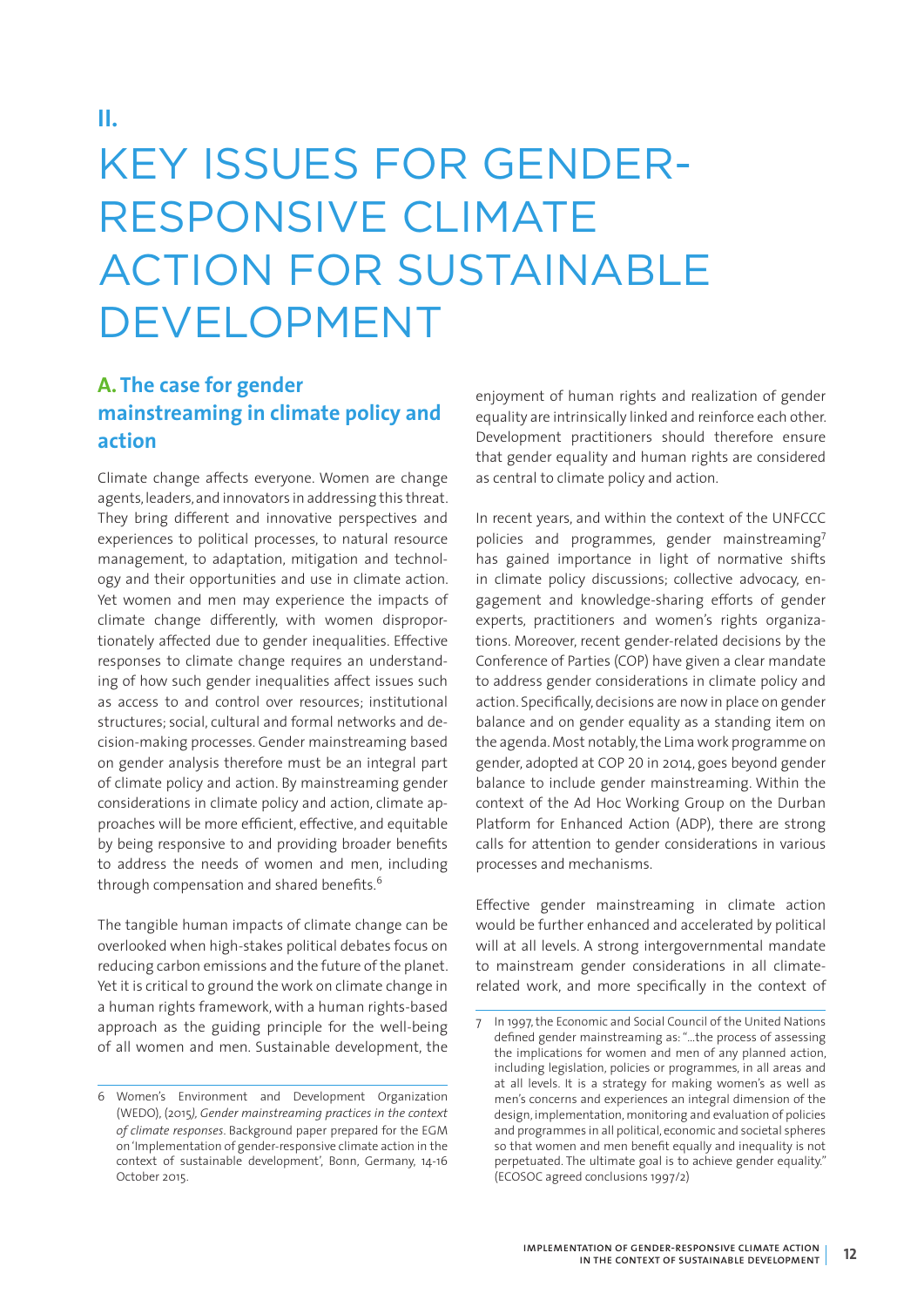the UNFCCC, would send a clear signal and impetus for improvements. Clear institutional policies that include accountability measures, and consequences for lack of results, would further strengthen gender mainstreaming performance.

Despite the readiness to embrace gender mainstreaming in climate policy and action, challenges still remain as it pertains to the meaning of gender mainstreaming and ultimately how to do it in an effective way that would bring about transformative change, in the context of climate action. Vague inclusions of gender equality in processes are evident but gender equality and the empowerment of women as a goal and a means towards the realization of other is often not prioritized. 'Gender' is still often equated with 'women'. There is the misconception that a 'tick the box' mentality is the same as gender mainstreaming.

At present, gender mainstreaming in climate change is measured primarily in relation to enhanced effectiveness in terms of process and outcomes, rather than fulfilment of rights obligations and it is not undertaken with an intersectional lens that would also include. for example, factors such as age and class. Policy frameworks at national level remain fragmented and separated by sector, making it hard to ensure systematic gender mainstreaming across all sectors and at all levels. There is a need to move away from stand-alone women-focused projects, to policy driven approaches that are strongly linked to national climate change policies as well as gender equality policies and strategies.

Evidence increasingly demonstrates that where gender considerations are not included in climate change, optimal change for women and girls will not be realized. The large gap between commitments and implementation of gender-responsive climate policy and action at national level is attributable to the lack of systematic gender mainstreaming.

At institutional level, support for gender mainstreaming is expanding. Government representatives and gender equality champions within the UNFCCC secretariat and among other stakeholder groups are advocating for greater attention to gender issues and are providing practical examples of how to do so in the UNFCCC processes. The UN system-wide action plan for gender equality and the empowerment of women (UN-SWAP), an accountability framework for accelerating gender mainstreaming in the United Nations system, has increased the urgency for more work with measurable results. However, limited or insufficient expertise and human and financial resources continue to hinder progress, including in the UNFCCC secretariat where scarce funding remains a challenge.

Capacity-building in gender mainstreaming is therefore critical to support gender-responsive climate action. Some of the gender mainstreaming strategies that are successfully applied in many areas of development can also be brought to bear on climate action. Knowledgesharing on gender mainstreaming can provide practical guidance on how to use the strategy, at the level of policy analysis and development, research, technical assistance, and monitoring and evaluation. New capacity-building platforms could be developed, or existing ones expanded to include climate specific issues and questions. Advantage should also be taken of local-level platforms/processes to address gender dimensions in the context of climate action. For example, low emissions capacity-building processes allow countries to analyze their particular context in an in-depth way and could also serve for more effective integration of gender considerations and mainstreaming.

Women's organizations and feminist groups are traditionally at the forefront of change for gender equality and the empowerment of women, in many sectors and areas, but their technical expertise in regards to climate change remains limited, and the number of groups and organizations that play a prominent role in this respect remains small. However, technical expertise on the many facets of climate change, as well as on gender equality, and the intersection of the two fields is needed to enhance advocacy and provide inputs for genderresponsive climate policy and action. Collaboration between technical experts on climate and gender equality experts needs to be fostered to ensure effective gender mainstreaming in climate change. There is also a need to engage national gender equality mechanisms/machineries and build their capacity to ensure systematic integration of gender and climate change, and to provide political leadership in this field.

Bringing together on a regular basis the expertise available across the United Nations system and other stakeholders such as civil society and academia on gender equality and climate change could provide a strong multiplier effect for gender mainstreaming in climate policy and action. Mobilizing and formalizing such an expert group in the context of UNFCCC processes could be the cornerstone for strategic partnerships, knowledge sharing, strategizing around common concerns, and the elaboration of shared practice and solutions. Such an expert group could also support and facilitate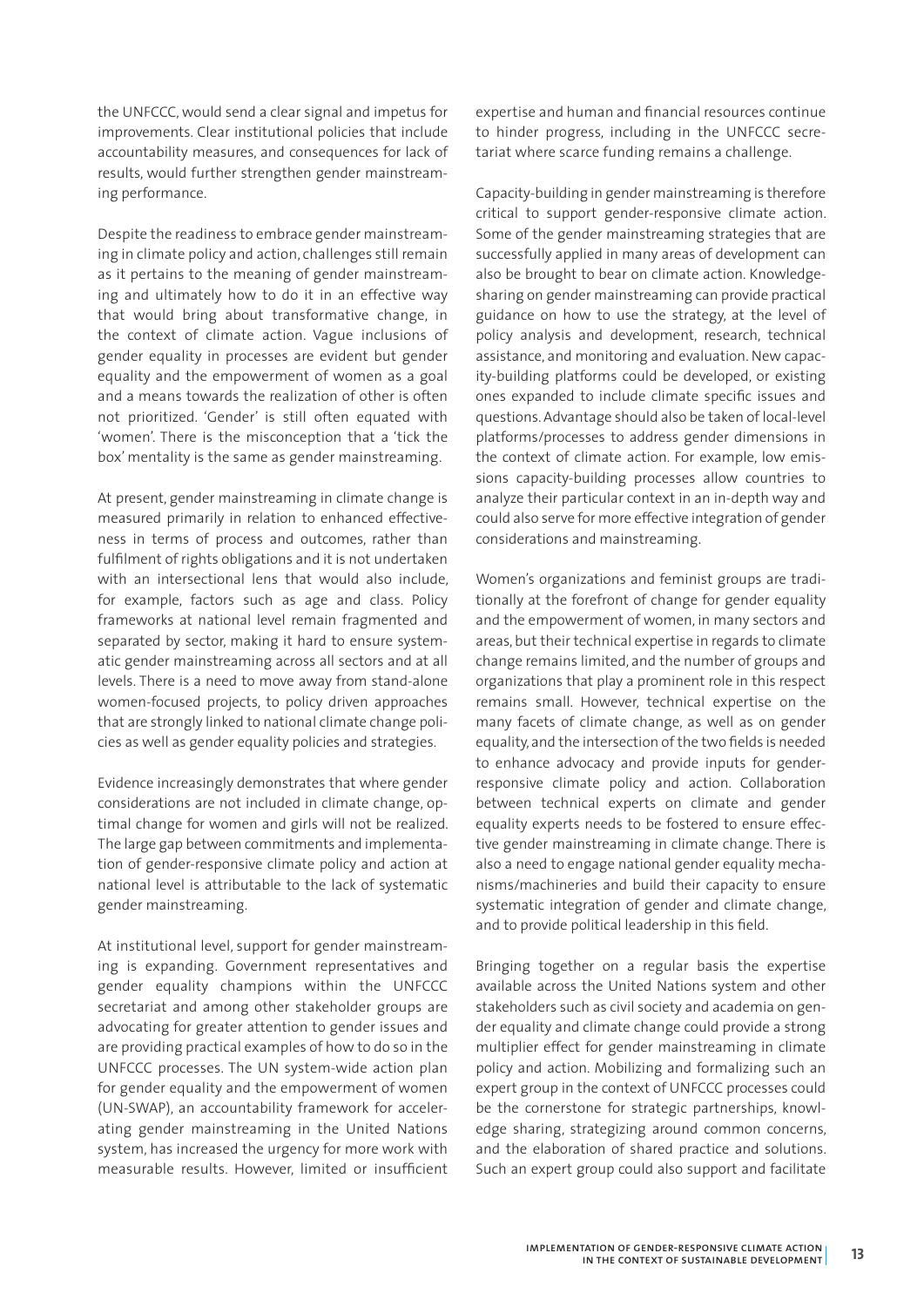implementation on the ground, apply subject matter expertise to emerging challenges, and be a resource for support to Parties at the national level. The UNFCCC secretariat, by its nature as a treaty secretariat in a neutral and supporting role, cannot be the primary body relied on to move the gender-responsive climate action forward. Expert groups on the other hand, tend to have more leverage and influence to bring about change.

While there is strong support for a human rights and gender equality-based approach to climate change, the co-benefits approach to the consideration of gender issues in relevant UNFCCC mechanisms and processes which is currently also emerging requires further analysis and consideration. Generally speaking, co-benefits are those advantages that climate solutions provide above and beyond helping to fight climate change. These cobenefits can include better air quality, improved public health, economic growth, and energy independence. By placing gender equality among the co-benefits in climate mitigation and adaptation processes, some women's groups have expressed concern that this approach would marginalize women rather than emphasizing women's agency and the centrality of gender equality to all climate action.

## National case studies

A number of countries can serve as case studies for gender mainstreaming in national action plans and their impact on national climate policy frameworks, including Mexico, Nepal, Malawi and Sudan.

**Mexico** has a strong legal and programmatic framework for gender equality, and has conducted time use surveys. It also has a strong legal and programmatic framework for climate change, with some provisions for gender equality and human rights. However, the absence of a horizontal dialogue between the two fields surfaced the need for gender equality experts and climate change experts to work together to ensure gender considerations are taken into account in climate action, and steps were taken to put in place such collaboration. Experience also showed the need for a dedicated budget for gender-responsive climate action to bridge the divide between the institutionally separate and distinct budgets for gender equality and climate change work.

In the **Sudan**, gender issues are considered in the National Adaptation Plan (NAP) and gender aspects are considered in REDD+ (Reducing Emissions from Deforestation and Forest Degradation (REDD). REDD+

goes beyond deforestation and forest degradation, and includes the role of conservation, sustainable management of forests and enhancement of forest carbon stocks). Some of the lessons learned include the need to improve knowledge and capacity on gender issues within the institutions and mechanisms working on these portfolios, as well as stakeholder groups, including: the agency staffing (senior, managers and junior levels), the implementing and executing agencies, focal points, National Designated Authority (NDA), affected population, decision-makers and local communities.

In **Nepal** gender considerations are addressed in Technology Needs Assessments (TNA) and specifically in the renewable energy sector. The main lesson from the experience is the need for a combined top-down and bottom-up approach to ensure that gender considerations are brought to bear on climate action. At the top there needs to be political commitment, a policy for temporary special measures for women, sufficient budget allocation for policy and project implementation, education and empowerment programmes, and synergy with other policies and programmes. From the bottom up, there must be programmes to remove cultural barriers, implementation of education and empowerment programmes; participation of stakeholders especially women in the needs assessment phase, women's participation in decision-making, and in implementation and management of activities. Crucial for success is supporting and encouraging women's agency and empowerment, and a change in mind sets and stereotypical attitudes of men and women alike.

**Malawi** concentrated its efforts to mainstream gender considerations in the forest sector and related projects. To ensure effective gender mainstreaming, gender analysis is conducted and gender aspects relevant to forest management and planning are identified and addressed. A comprehensive plan for addressing gender issues through project implementation based on the assessment results is developed. The plan is integrated in the project work plan. Lessons learned from this experience include: mainstreaming of gender perspectives in climate policy and action needs to be appropriate to local contexts by addressing the different perspectives, roles, rights, needs, priorities and interests of men and women as stakeholders. The importance of hiring a full-time gender specialist, conducting gender mainstreaming and gender sensitivity training, and reviewing and considering existing manuals and toolkits to support all actors in their work was also emphasized.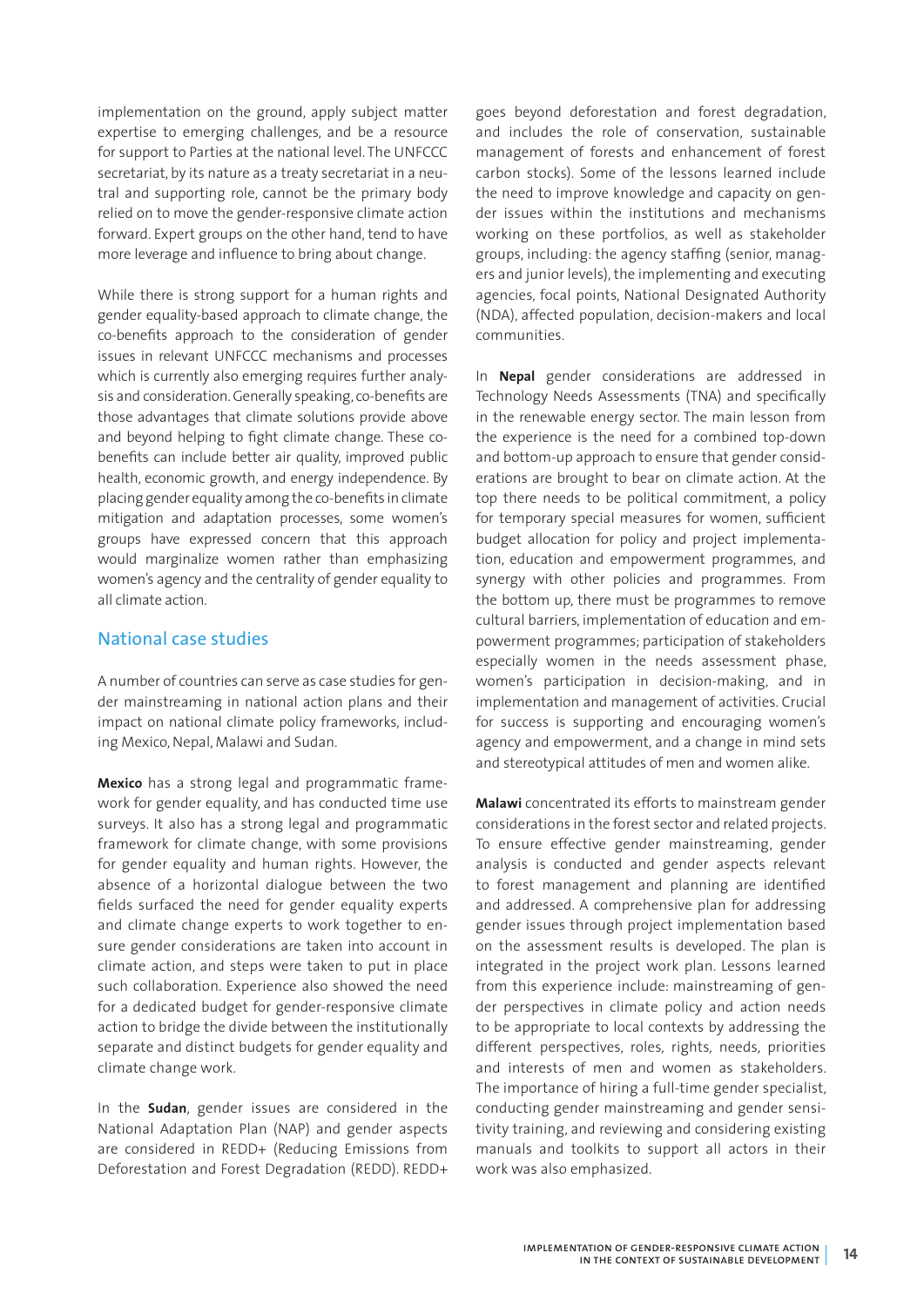# **B. Incorporation of gender considerations in technology-related processes and mechanisms**

Technology transfer and development is recognized by the UNFCCC as central to the mitigation of and adaptation to climate change impacts. Technology in climate change discussions extends beyond the immediate definition of tools and machinery to include knowledge, processes, activities and, crucially, economic and socio-

cultural contexts.<sup>8</sup> As women are often among those severely affected by the impacts of climate change despite their minimal contributions to its causes, it is imperative that gender equality considerations are integrated in all climate actions undertaken in the context of sustainable development.

### Technologies are not gender-neutral

Women, like men, are primary users of technologies needed to adapt to and reduce the impacts of climate change. The misconstrued perception of technology as either gender-neutral or a male-dominated arena more suitable to the characteristics and abilities culturally ascribed to men also needs to be urgently rectified, particularly when it comes to heavily mechanized sectors with mitigation potential such as energy and industry, or in some cases, even with respect to mechanized tools and equipment in agriculture. These inequalities and stereotypes converge to result in the inadequate reflection of gender considerations in the development, transfer and diffusion of climate technologies as well as the implementation of Technology Needs Assessment (TNA) and other technology-related mechanisms and processes in the UNFCCC.

Gender-based differences should therefore be explicitly recognized in the development, transfer and diffusion of technologies for climate change adaptation and mitigation, including in the identification and prioritization of technology needs. A lack of participation of women in assessing climate technology needs in developing countries, for example in the development and promotion of solar cook stoves, can result in the slow adoption

8 UN Women, (2009), *Factsheet: Women, Gender Equality and Climate Change*, (New York, 2009). Accessed at http://www. un.org/womenwatch/feature/climate\_change/downloads/ Women and Climate Change Factsheet.pdf

of the technology.9 The use of gender analysis in studies has also demonstrated that women tend to reject riskier technologies that may impact the environment and local communities negatively. Therefore, incorporating gender considerations at every step of the technology cycle, from design, to implementation and evaluation, provides social and economic co-benefits that can make technologies more attuned to the needs of the community as a whole while advancing gender equality. Women's participation in the decision-making process of forest management, for example, has been shown to increase rates of reforestation while decreasing the

illegal extraction of forest products<sup>10</sup>, making a strong case for enhancing women's access to the information and communication technologies that would support their work in improving forest carbon stocks.

# All climate-related technologies should be gender-responsive

Gender equality considerations must become integral to technologies for climate change adaptation and mitigation in order to reverse the potentially harmful misperception of technology as gender-neutral, and overcome the false association of small-scale, householdbased and traditional technologies as more relevant to women and the large-scale technology infrastructures as the domain of men. While women in developing countries are key actors in the development and use of small-scale technologies, such as renewable energy and sustainable farming practices, their perspectives on the development and the impacts related to the implementation of large-scale climate-related technologies should likewise be sought and considered. Such efforts must be made within the broader context of addressing gender inequalities and realizing women's human rights. Social, economic, and political inequalities limit women's access to the knowledge, information, training, disposable income and other resources that could enable them to identify and utilize the appropriate technologies available. Technologies that are designed and introduced without taking into account the particular needs of women and differential impacts on women as compared to men work to exacerbate gender inequalities, and may perpetuate the harmful imbalance of prioritizing

<sup>9</sup> Gama, Stella, (2015), *Implementation of gender-responsive climate action.* Expert Presentation prepared for the EGM on 'Implementation of gender-responsive climate action in the context of sustainable development', Bonn, Germany, 14-16 October 2015.

<sup>10</sup> Agarwal, Bina, (2010), Gender and Green Governance: The Political Economy of Women's Presence Within and Beyond Community Forestry. Oxford: Oxford University Press.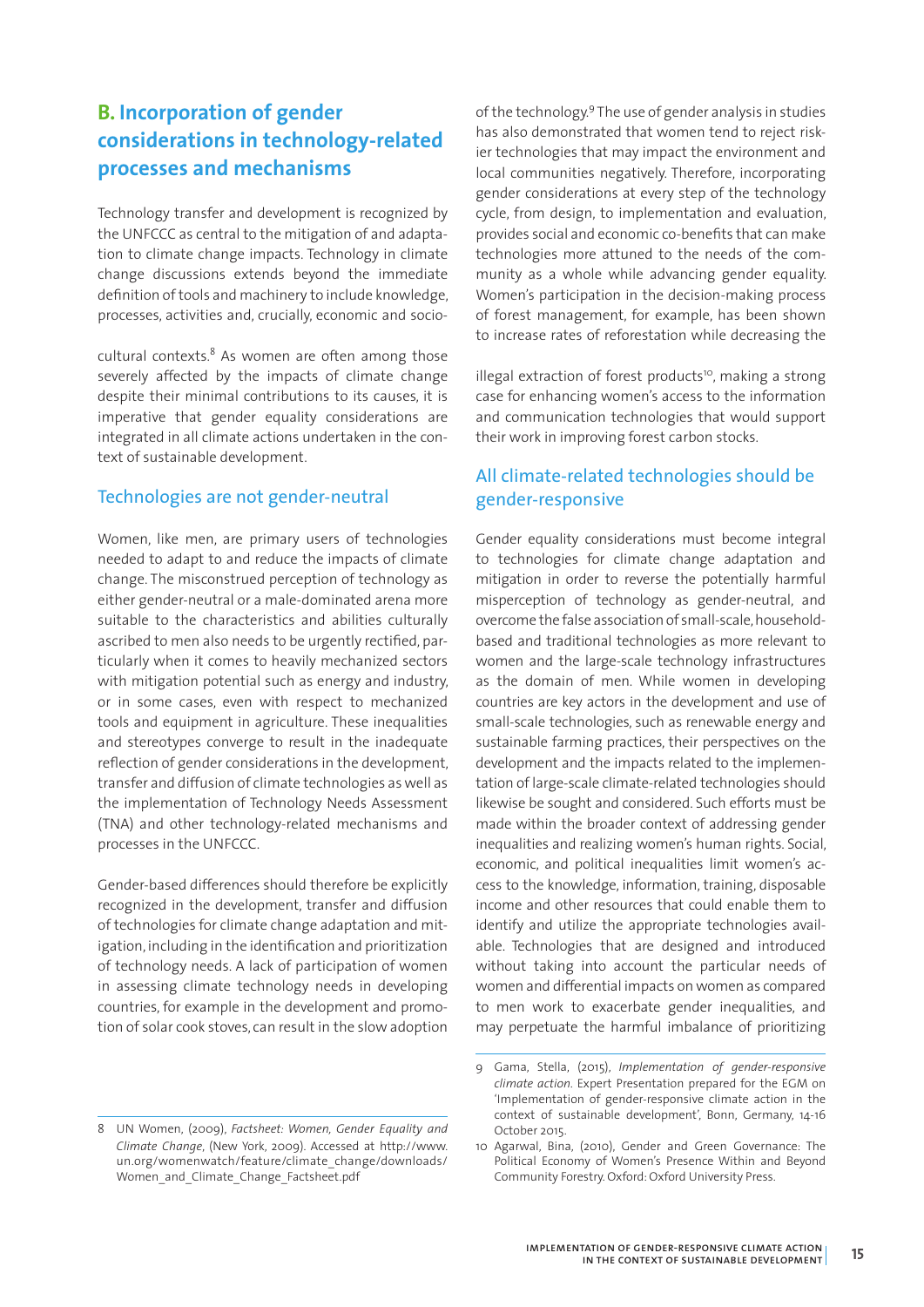mitigation technologies that are large-scale and for industrial uses (often with significant negative impacts on the livelihood of men and women and the survival of their communities or on biodiversity) over technologies that are needs-driven and thus often small-scale and useful to communities and households, and often directly beneficial to women.

Isolating gender issues from other systemic issues can also impede the achievement of a more democratic approach to decisions about and the use of energy technology, a concept called 'energy democracy'. Beyond perpetuating the false dichotomy that small-scale technologies are more suitable for the integration of gender considerations than large-scale technologies, lack of attention to energy democracy prioritizes the funding of large-scale, industrial mitigation technologies without the consideration of the needs and voices of men and women and obscures the full extent of impacts on women in the transition from fossil fuels to renewable energy at micro and macro levels. It also leads to a lack of attention and funding for technologies in developing countries where rural women emit minimal greenhouse gases, but require low-carbon energy technologies that will improve their living standards, reduce domestic burden and exposure to health hazards.

### The need for attitudinal change

The institutionalization of gender considerations across the cycle of climate technologies will also require attitudinal and behavioural change among technology actors at all levels. The importance of sensitization to gender issues of technology developers and actors who are predominantly male from developed countries and the involvement of women as technology users from developing countries remains severely lacking, reaffirming the need to alter gender stereotypes regarding roles "suitable" for women. Communities that are, for example, expanding the use of a renewable energy technology will need to ensure that women are capable of repairing and maintaining such technologies where women lack social and geographic mobility, and carry the care burden. Examples exist of both men and women failing to entrust women with the ability to repair local climate technologies despite their demonstrated capacity for doing so.<sup>11</sup> The importance of women's knowledge and the role it can play in climate

action cannot be underestimated, with one observation showing a direct correlation between an increase in the active participation of women in science and the quality of resulting scientific work based on experiences in India.12

# There is scope for the institutionalization of gender perspectives in Technology Needs Assessments (TNAs)

At present, there is a considerable gap in incorporating gender considerations in technology-related mechanisms and processes in the UNFCCC. As the central mechanism in realizing the UNFCCC's objectives in ensuring the development and transfer of technologies for adaptation and mitigation, it is crucial that the country-driven Technology Needs Assessment (TNA) process acknowledges the gender-differentiated realities outlined above and adequately incorporates and addresses gender considerations. The TNA is a country-driven process: gender-sensitive technical guidance on the TNA process may be provided by supporting agencies at the global level, but the design and implementation of the national assessment process is the sole prerogative of the national team. This puts the responsibility for the institutionalization of gender perspectives on the national designated authority (NDA), often the Ministry of Environment. The NDA usually consists of a national team dealing with environmental issues, often working with consultants. Based on observations, gender expertise has not been a criterion in the selection of consultants, and most sectoral ministries lack capacity to recognize and incorporate gender perspectives in their work. Gender equality mechanisms or ministries are rarely, if ever, consulted with regards to ensuring the incorporation of gender perspectives in the work of the NDA.

Each country has its own system of implementing expectations from the TNA process. Influencing the TNA process at the national level to incorporate gender considerations may vary across countries and may be done at different levels and stages of decision-making within a country. It is therefore important to ensure the involvement of specialized gender equality mechanisms, gender focal points across government ministries and institutions, and women's organizations in the development, implementation, and monitoring and evaluation

<sup>11</sup> Bhogle, Svati, (2015), *'Gender issues in Technology Related Mechanisms and Processes in the UNFCCC'*, Expert Presentation prepared for the EGM on 'Implementation of gender-responsive climate action in the context of sustainable development', Bonn, Germany, 14-16 October 2015.

<sup>12</sup> Bhogle, 2015.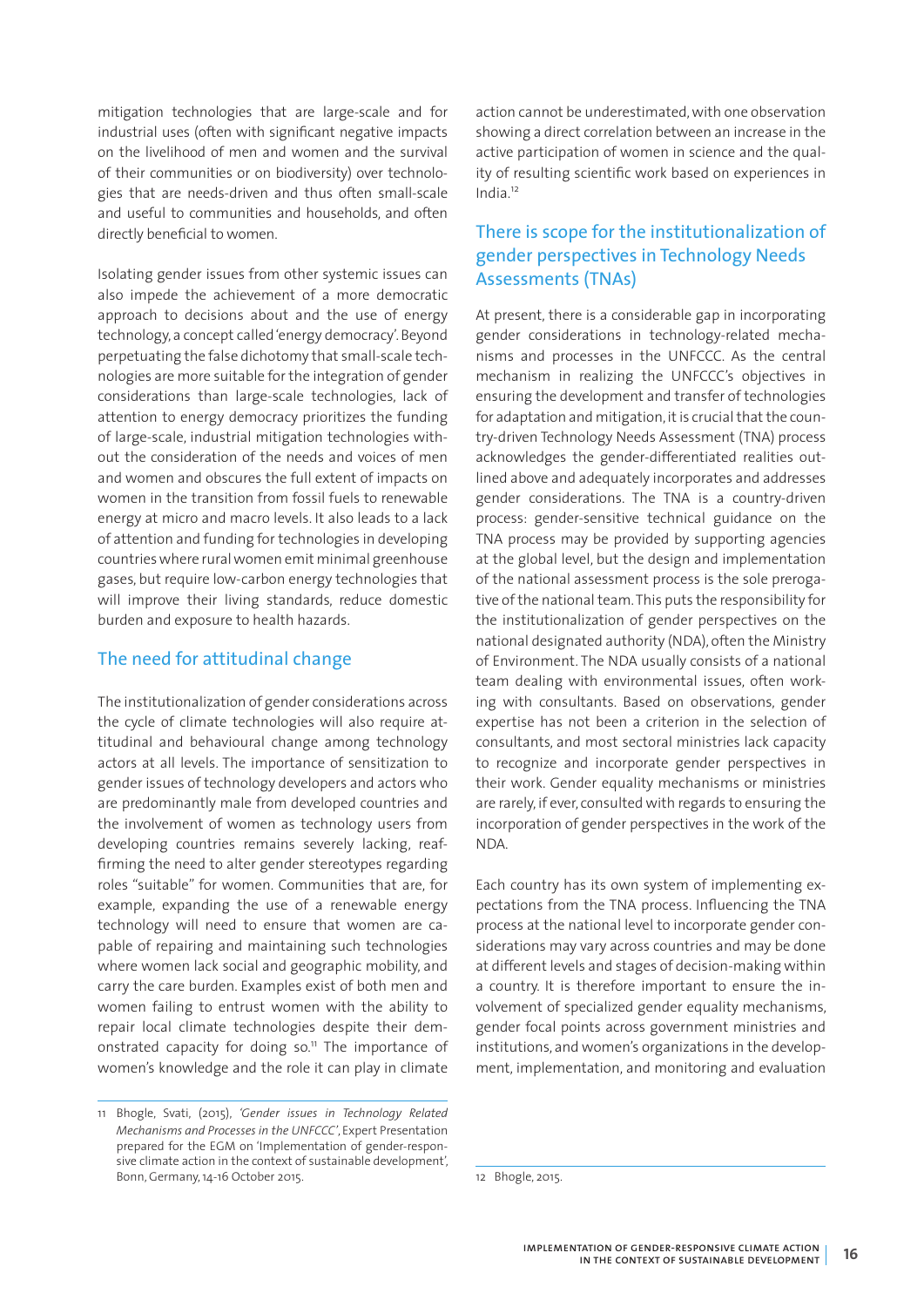of climate technologies.<sup>13</sup> The selection criteria of consultants for the TNA process should include gender expertise in climate technologies and should contribute to developing internal capacities on gender and climate technologies within the government agencies responsible for the TNA. Putting together balanced teams requires influencing country nominations for national TNA teams, specifically the national climate focal point, in order to ensure gender expertise is included.

# Women's on-the-ground realities and experiences should inform national policies and practice in developing genderresponsive TNAs

Sub-national experiences can provide valuable good practice examples in institutionalizing gender considerations in technology-related processes and mechanisms. Such local experiences in integrating gender perspectives in technology programmes and processes are often not reflected in national TNA reports submitted to the UNFCCC, creating a disconnect between on-the-ground realities and national policies. Of the more than 100 submitted national TNA reports, only 19 made references to incorporating gender considerations at varying stages and levels, from ensuring women's participation in stakeholder processes and TNA structures to integrating gender analysis in identifying and prioritizing technology needs and in

technology action plans.14 National experiences demonstrate that social barriers to women's participation such as level of education, social status, domestic roles and rights to productive resources, which vary across countries and cultures, are not always adequately addressed in designing technology interventions.

Opportunities exist for strategically employing gendersensitive approaches in order to overcome existing barriers and adapt available climate technologies to the needs and realities of grassroots women. Concrete examples include the training of rural women in India and Bhutan to install and maintain climate technologies,

conducted through the use of innovative tools to overcome the literacy barrier.<sup>15</sup> In Mozambique, government rural electrification projects directly target grassroots women through the use of teaching methods based on learning-by-doing (i.e., 'plug-and-play' system for solar photovoltaic modules).16 Gender-sensitive approaches can also be replicated in varied social settings: the low level of education and literacy among rural women was overcome through the use of colors and numbers in the training of the 'barefoot solar workers' in Bhutan by poor women in India, $17$  an approach that has been adopted also in Bolivia. Modern renewable technologies are brought closer to grassroots women through the operation of 'solar shops' where villagers can charge solar modules at a cost less than what they pay for kerosene. Experiences in tapping local innovations in the adoption of biogas digesters in India and in Uganda where traditional skills of women in basket-weaving to make compost baskets reinforced by cement serve as examples of providing decentralized energy for communities while increasing women's access to education and generating income.<sup>18</sup> These examples represent important opportunities for technology project ideas that should be linked with national climate and gender equality priorities and scaled up into national policies, as can be observed in the case of Ghana's integration of gender perspectives in the country's integrated water resource management (IWRM) programme.19

# Mapping stakeholders, experiences and good practices could prove useful for a better understanding of gender perspectives in climate technologies, mechanisms and processes

The participation of women as experts and as potential users and developers of climate technologies provides opportunities for more nuanced and well-rounded assessments of potential impacts of climate technologies, from design to diffusion. Such participation

<sup>13</sup> Shakya, Indira, (2015), *Experiences in integrating gender considerations in technology development and transfer and identification of technology needs for women.* Discussion paper prepared for the EGM on 'Implementation of gender-responsive climate action in the context of sustainable development', Bonn, Germany, 14-16 October 2015; Gama, 2015.

<sup>14</sup> Daño, Elenita, (2015), *Incorporating Gender Perspectives in Technology Needs Assessment in the UNFCCC*. Background paper prepared for the EGM on 'Implementation of genderresponsive climate action in the context of sustainable development', Bonn, Germany, 14-16 October 2015

<sup>15</sup> Barefoot College, (2012), *Rural women revolutionize sustainable development*. Accessed at http://www.barefootcollege.org/ barefoot-college-rural-women-revolutionize-sustainabledevelopment/. accessed on 31 October 2015

<sup>16</sup> *See:* Susan Johnsen and Froy Katrine Myrhol, '*Rural Mozambique goes solar*', ScienceNordic, 10 January 2012, in http://sciencenordic.com/rural-mozambique-goes-solar accessed on 1 November 2015.

<sup>17</sup> Barefoot College, (2012).

<sup>18</sup> See: Women in Europe for a Common Future (WECF), EWA Uganda: *Local community and women's group leaders adopting Green Technologies*, 8 August 2014, in http://www.wecf. eu/english/articles/2014/08/greentechnologies-uganda.php accessed on 31 October 2015.

<sup>19</sup> *Ibid*.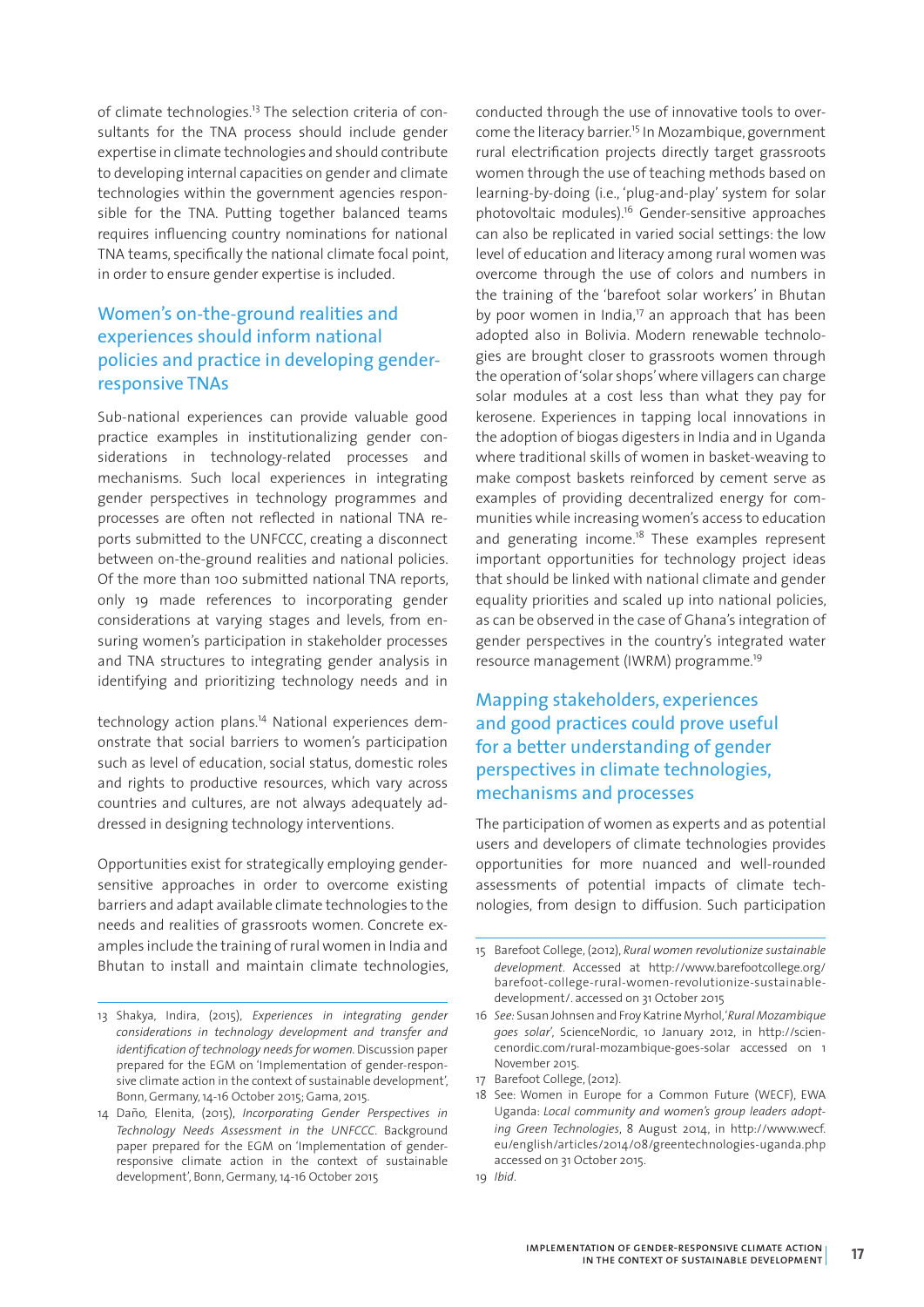will facilitate greater suitability of technologies to users' needs, as well as the faster adoption and achievement of the overarching goal of lowering emissions. Consultations with grassroots women are rarely held due to the fact that women's organizations are often ignored in mapping processes. Where consultations do occur, they may fail to take into account obstacles preventing women from participating in consultations, such as limited time and resources available to travel to consultations or the conduct of consultations in a national language that local women may not speak.

Mapping stakeholders, experiences, and good practices in incorporating gender considerations in climate adaptation and mitigation technologies compiles concrete information on the participation of women's groups and organizations, and gender equality mechanisms and institutions. Such mapping can serve as a useful reference in advancing gender-responsive climate technologies, sharing of experience and replicating proven technologies in specific conditions and realities. Similarly, existing efforts and initiatives to incorporate gender considerations in the development, transfer and deployment of climate technologies need to be compiled and mapped in order to take stock of what has been done across technology sectors and stages. A mapping exercise could also address the perceived disconnect between the 'big picture' of gender equality and climate technologies, and the realities on the ground. The design of workshops and training for climate technologies need to take into account the social status of women and their role in decision-making in specific settings. The practical decisions involved with technology development and transfer thus require tools and approaches for every level of policy, including particularly state-level action plans which often have no requirement to consult with women's groups.

# Financing has a key role in ensuring the integration of gender perspectives in technology development and transfer

Adequate financing is pivotal for reversing the current lack of institutionalization of gender perspectives in technology needs assessments. High transaction costs inhibit the development and transfer of technologies and prevent financing support for good practices. Existing climate funds need to strengthen gender equality expectations and examine how financing can support small-scale implementation, as well as contribute to the local development of technologies in order to avoid the taxes, transportation, and other factors contributing to prohibitively high transaction costs.

The quantity and quality of financing for climate action of technologies for adaptation and mitigation must be substantially increased as well as be stable and predictable. Innovative approaches to overcome the barriers posed by transaction costs involved in small-scale projects, such as micro-finance for women-led off-grid energy projects in India, should be replicated and scaled up. National support will be key in supporting these measures: gender-responsive budgeting could be a conduit for involving gender equality mechanisms and finance ministries. For example, Nepal instituted various fiscal measures in support of gender mainstreaming, and there has been increasing recognition of women's vulnerabilities and potential in energy-related policies in the last two decades.<sup>20</sup> Its recent adoption of strategies to mainstream gender perspectives in the renewable energy sector $21$  is expected to be incorporated in the country's TNA process under the second phase of the global TNA programme coordinated by UNEP.

Climate finance mechanisms such as the Green Climate Fund (GCF) and Global Environment Facility (GEF) should explore and/or expand opportunities to access funds directly for women-led actions in climate technologies. Gender-sensitization of and close coordination between the national designated entities (NDEs) of the Technology Mechanism and the National Designated Authorities (NDA) of the financial mechanism are crucial in ensuring linkages between gender-sensitive climate technologies with gender-responsive climate financing.

# Accounting for gender-related outcomes through climate technology

The lack of measurable gender goals in technology development projects needs to be addressed.<sup>22</sup> The measurement and quantification of outcomes of gender-responsive interventions in climate technologies, such as the amount of time saved from performing traditional roles such as fetching water or manual drying of harvests by adopting rainwater harvesting technologies and solar drying, will serve to provide concrete evidence of gender-differentiated impacts and therefore the need to institutionalize gender perspectives. Parallel processes in development planning,

<sup>20</sup> Laudari, Raju, (2015*), Implementing gender-responsive climate action for SD: RE Sector in Nepal*, Expert Presentation prepared for the EGM on 'Implementation of gender-responsive climate action in the context of sustainable development', Bonn, Germany, 14-16 October 2015.

<sup>21</sup> *Ibid*.

<sup>22</sup> Bhogle, 2015.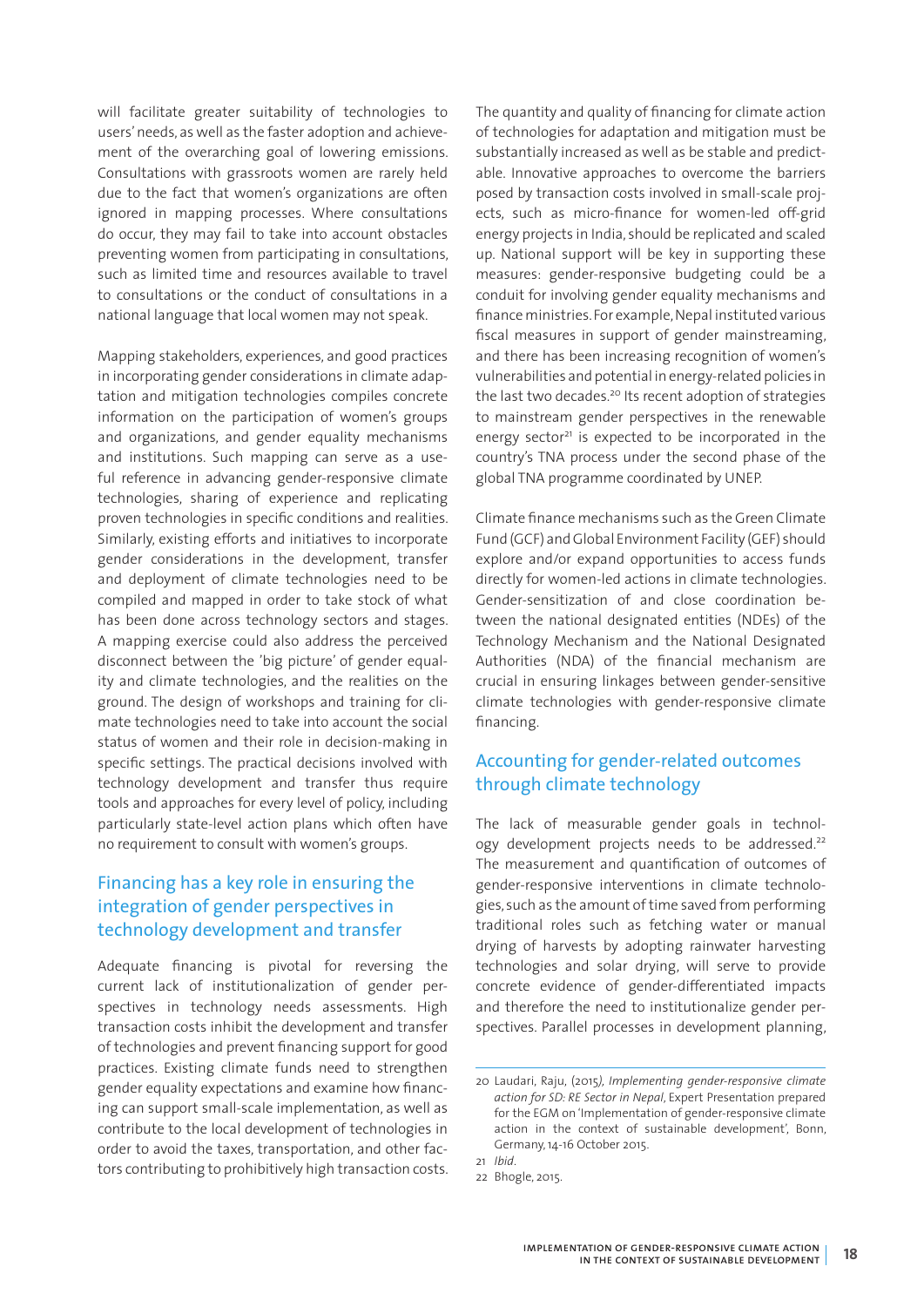programme implementation and policy formulation at the national level needs to involve women and incorporate gender considerations in the technology cycle, or risks to adequately recognize and scale up good practices.

# The role of UNEP and the UNFCCC secretariat in guiding the TNA process

According to the UNFCCC secretariat, several governments have requested assistance in including gender considerations in their adaptation and mitigation projects, highlighting the opportunities for United Nations agencies to provide technical expertise in this area, particularly in UNEP's engagement with the technical teams responsible for the TNA process. Gender-sensitive tools and approaches are generally absent in the current guidance provided by UNEP, emphasizing the need to update guidebooks for national teams to enhance support for the incorporation of gender considerations. Case studies, country experiences and methodologies in incorporating gender perspectives should also be presented in the updated guiding materials to concretely illustrate what is expected from the national teams. Online databases and portals on climate technologies are promising tools for mainstreaming gender perspectives in TNAs, TAPs and in the overall technology development and transfer efforts of countries. Additional information on particular technologies and information on gender issues and considerations may be added for users directly involved in promoting adaptation and mitigation technologies at the national and local levels. Country experiences and case studies in incorporating gender considerations in the TNA process could also be highlighted in these knowledge portals.

The UNFCCC secretariat recognizes the need to incorporate gender considerations in the TNA process, including in synthesizing the national reports submitted to the secretariat by developing countries. At the same time, the secretariat notes that the current methodology used in preparing the Synthesis Report poses some limitations that impede more accurate and full reflection of how Parties have incorporated gender considerations in their TNAs. The Synthesis Report highlights lessons in national TNA processes and results, is limited to a maximum of 50 pages, and focuses on the quantification of how particular sectors, technologies, and barriers to, and enabling environments in development and transfer of technology needs are mentioned in national reports. The UNFCCC secretariat, while welcoming ideas for incorporating gender perspectives in TNA processes, underscores that decisions on how

TNA processes are conducted and implemented at the national level is country-led and thus depends on individual governments.

## The role of CTCN and TEC in supporting TNA implementation

Guidance on systematic approaches for the inclusion of gender considerations needs to be enhanced in the support available for TNA implementation from the Climate Technology Centre and Network (CTCN) and the Technology Executive Committee (TEC). To fulfill the COP mandate for the CTCN to take into account gender considerations in its processes and operations<sup>23</sup>, the operational arm of the UNFCCC's Technology Mechanism is moving towards fulfillment of its criteria to 'promote gender equality' in screening requests for technical assistance from developing countries. The CTCN will continue building its own gender equality expertise and capacity through the recruitment of gender specialists to guide the secretariat's work in incorporating gender considerations in its operations and processes and in providing technical assistance to developing countries.<sup>24</sup> The gender equality expert who would be hired by the CTCN should be able to ensure the operationalization of the general guidance provided by its Advisory Board in 'promoting gender equality' as a prioritization criterion in screening requests for technical assistance by developing countries and the incorporation of gender considerations in all aspects of the operations of the CTCN, as earlier mandated by the COP, with clear indicators and targets.

Developing the gender equality capacities of NDEs is crucial since they serve as the national focal points for the CTCN's activities and act as links with national stakeholders. The CTCN needs to provide explicit guidance to the NDEs on the importance of building their gender expertise since they screen and decide on the requests for technical assistance that are submitted by the country to the CTCN. The CTCN will need to further strengthen its outreach to women's organizations and civil society organizations that promote gender equality and women's empowerment in the technology sphere to motivate them to become members of the Climate Technology Network (CTN). Local groups may be

<sup>23</sup> UNFCCC, *Decision 2/CP.17*, 2011; UNFCCC, *Decision 14/CP.18*, 2012.

<sup>24</sup> Larsen, Karina (2015), *Perspectives on Gender in the Technology Work of the Climate Technology Centre and Network*, Expert presentation prepared for the EGM on 'Implementation of gender-responsive climate action in the context of sustainable development', Bonn, Germany, 14-16 October 2015.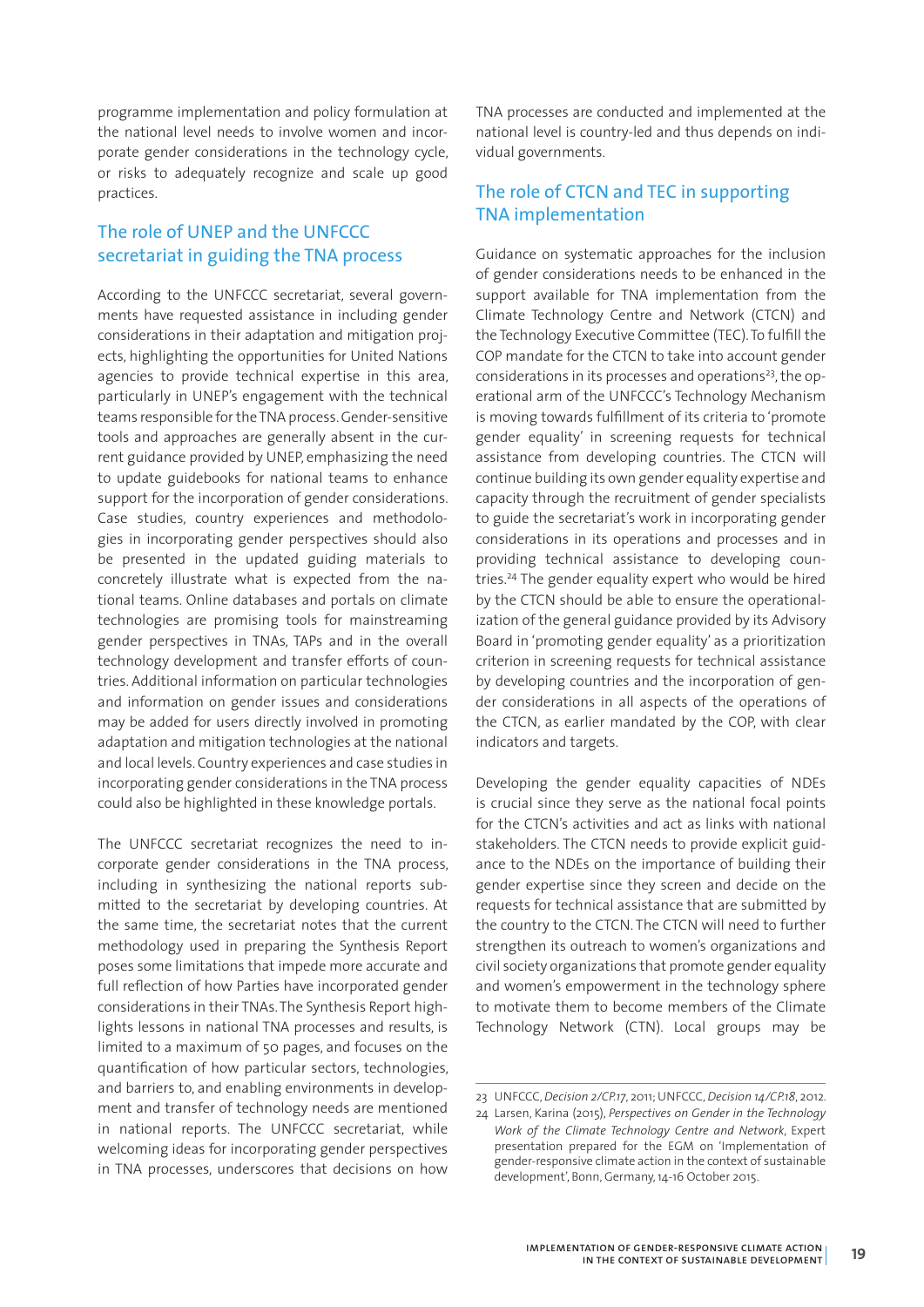encouraged to join the CTN with more explicit information on the benefits that they can obtain as members.

The TEC as the policy arm of the Technology Mechanism should include attention to gender issues in policy discussions on climate technologies at the global level, for example by providing guidance to countries through the Technology Briefs and in Technology Experts Meetings (TEMs). The TEC should also consider mandating the UNFCCC secretariat to better reflect best practices in incorporation of gender considerations in TNA processes by developing countries in national TNA reports compiled over the years.

## Gender balance

The COP decision creating the CTCN urged Parties to ensure gender balance in the designation of representatives in the Advisory Board of the CTCN. Despite this mandate, the composition of the Advisory Board of the CTCN remains unbalanced. Of the 20 members of the CTCN, only 5 are women; the 25-member Advisory Board of the CTCN has 3 women<sup>25</sup>. The secretariat of the CTCN acknowledged that gender balance in its Advisory Board needs special attention especially in view of the explicit guidance in Decision 25/CP.19. The gender equality expertise of members of the CTCN consortium that provide capacity building to the NDEs and countries as requested, as well as among the members of the Network that provide technical assistance as requested by Parties, should also be further built and expanded.

# **C. Incorporation of gender perspectives in climate finance**

## Contextualizing the global discourse on climate finance

There are existing imbalances and inequities in the global financial system and investment regimes that undermine developing countries' capacities to invest more domestic resources for long-term low-carbon and climate resilient sustainable development. A global discourse and efforts to increase climate finance should be framed taking such inequities into account. A quantitative and qualitative climate finance paradigm shift is thus required, which must also include global action to address unfettered and destabilizing speculative financial flows (which could be addressed through a financial transaction tax as an alternative source of financing for climate and sustainable development actions), as well

as large capital outflows due to unsustainable debt burden of developing countries or stemming from the tax evasion or tax avoidance of multinational corporations, which are costing developing countries billions of dollars annually. Taken together, such systemic failures cost developing countries much more in domestic resources than what they receive in form of official development assistance (ODA) or dedicated climate finance flows.<sup>26</sup>

# Equity needs to underpin the broader climate finance architecture

Equity concerns must be central to a new global climate agreement to be finalized at COP 21 in Paris and govern the provision and distribution of climate finance among and within UNFCCC recipient countries. The US\$ 100 billion per year by 2020 from public, private and innovative sources promised by developed countries at COP 15 in Copenhagen in 2009 are but a first milestone toward scaling up to the much larger sums needed post-2020 to halt catastrophic climate change and address severe impacts already felt by the poorest countries and poorest population groups, including to compensate for significant loss and damage people and countries in the developing world have already suffered. Continued public finance provision from developed countries will be central, especially for those climate efforts, such as in adaptation, where a return-on-investment is either not assured or should not be prioritized over intangible, especially social, cultural or ecological benefits. Climate finances flowing from developed countries to developing countries should be adequate, predictable, new and additional and on top of existing commitments for development assistance (including those resulting from the recently approved Sustainable Development Goals) to help developing countries with their implementation of concrete climate actions. This is a core obligation under the UNFCCC and its equity principle of common but differentiated responsibilities and respective capabilities (CBDR) und must be central to a new global climate agreement for the post-2020 period.

# Equitable climate finance requires the incorporation of gender equality perspective

An equitable climate finance regime, as a matter of climate justice and human rights, should be framed with a gender lens. A gender-responsive climate finance

<sup>26</sup> According to research by the International Monetary Fund, tax avoidance alone cost developing countries around US\$ 200 billion per year. See Tax Justice Network, http://www.taxjustice. net/scaleBEPS/.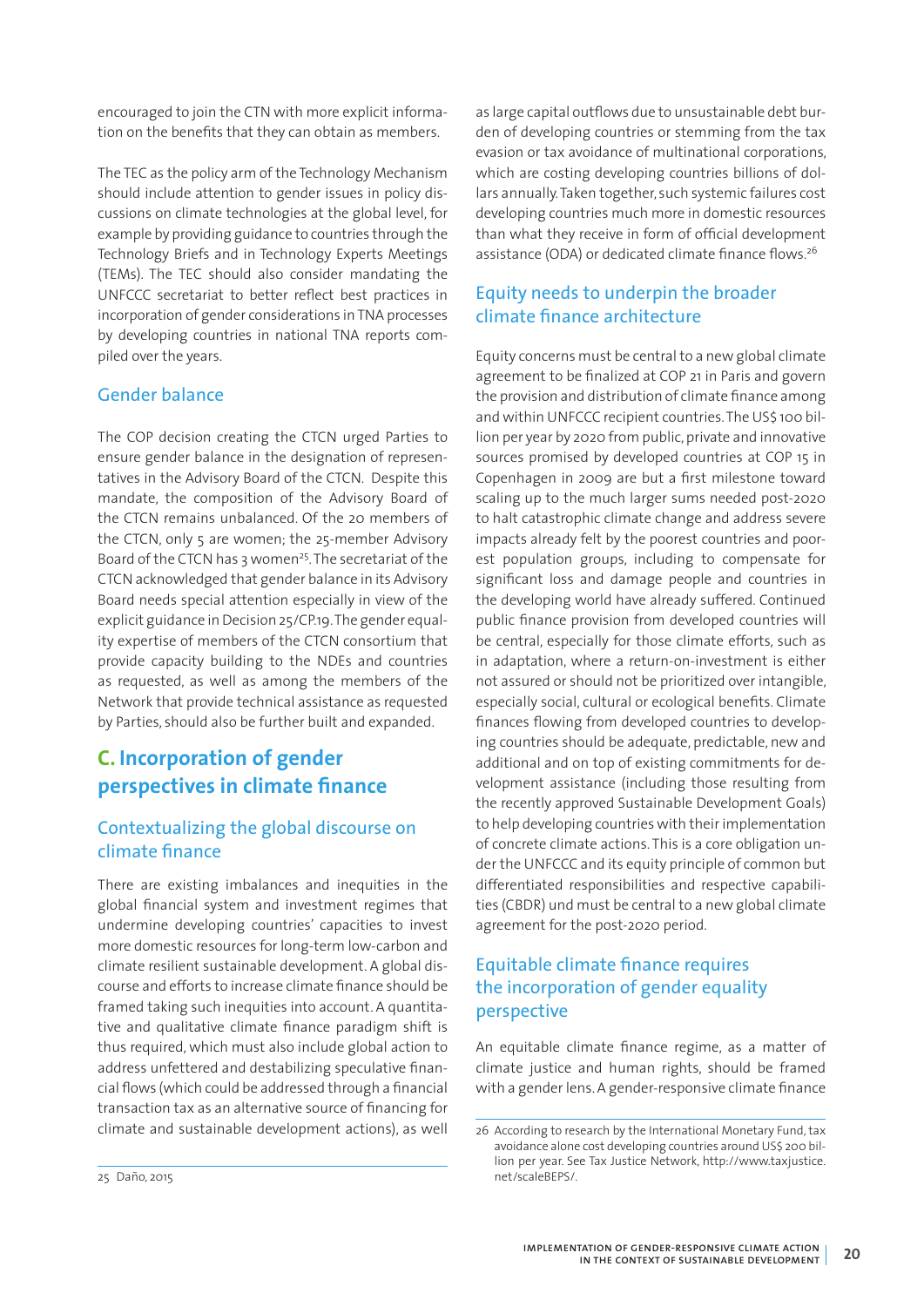regime requires addressing the current climate injustice experienced by those who have contributed the least to global climate change but are suffering the most from climate change impacts – including women and girls. Men and women differ in their ability to build resilience against and address climate impacts because of existing gender inequalities, in particular structural gender inequalities. Such inequalities perpetuate the sexual division of labour and women's disproportionate share of largely unpaid care and reproductive work and restrict their agency due to cultural norms and practices and a lack of access to resources, legal rights or political participation and decision-making. They make women and girls more vulnerable to climate change impacts and restrict their ability to be active agents in mitigating and adapting to climate change. Climate finance instruments that do not acknowledge and address these structural gender inequalities through their funding are bound to undermine the effectiveness and long-term sustainability of the climate actions they support by using scarce resources sub-optimally.<sup>27</sup>

Albeit most often unrecognized, many women in developing countries are already prominently engaged in economic sectors related to climate adaptation and mitigation efforts such as agriculture, renewable energy, ecosystem protection or forest management and are important drivers and leaders in climate responses that are innovative and effective, benefitting not only their families but their larger communities as well.

To ensure gender-responsive climate finance provision post-2020, the climate agreement to be adopted in Paris must be grounded in human rights and include commitments to gender equality and the empowerment of women and girls in the operative sections of the agreement, including with respect to the climate finance provisions of the agreement. A failure to do so would not only undermine the success of the global climate change framework to stem and address climate change, but also endanger parallel and complementary efforts for attaining sustainable development pathways, including that aimed at achieving the SDGs. Climate finance instruments that are not gender-responsive will also undermine and threaten women's enjoyment of their human rights and perpetuate discrimination against women, in violation of existing human rights instruments, including the Convention on the Elimination of all Forms of Discrimination against Women (CEDAW).

# Existing climate finance mechanisms have made progress in addressing gender issues

In the current global climate finance architecture, the UNFCCC financial mechanism plays a critical role in efforts to further advance gender-responsive climate finance, even before 2020. Its two operating entities, the Global Environment Facility (GEF) and the new Green Climate Fund (GCF) provide important resources to international, regional, national, local and private sector actors as part of their respective mandates to support mitigation and adaptation actions and offer crucial opportunities to advance gender equality and women's empowerment. In November 2015, the GCF will start project funding after a multi-year operationalization phase just weeks before COP 21 with a mandate for a gender-sensitive approach enshrined from the outset of its operations. Both entities have in place gender policies and gender action plans and a commitment to work with accredited partners organizations to ensure gender-aware project implementation in recipient countries. The Kyoto Protocol Adaptation Fund is currently preparing its own gender policy.<sup>28</sup>

Outside of the UNFCCC and the related Kyoto Protocol, the Climate Investment Funds (CIF) administered by the World Bank and implemented by the regional multilateral development banks (MDBs) are also important global players with the power to finance programmes addressing climate change impacts in a manner that could systematically incorporate gender equality and women's empowerment through its policies and operations. While the GEF and the CIF experiences contrast with that of the GCF in that they started their operations gender-blind, i.e., without a gender mainstreaming mandate, great strides have been made in the last few years towards reflecting gender considerations in the policies and operations of these financing entities.

For example, the GEF has adopted a set of five core gender indicators to improve GEF-wide gender accountability and since the adoption of the GEF Gender Mainstreaming Policy in 2011, there has been a steady increase of the share of GEF projects reporting on gender: from 24 per cent in 2011 to 56 per cent in 2014. Gender considerations are most prominent in GEF projects with multi-focal areas (such as water management or land degradation) and climate change adaptation,

<sup>27</sup> Schalatek, Liane and Nakhooda, Smita, (2014), *Gender and Climate Finance*. Climate Finance Fundamentals 10, Climate Funds Update. Accessed at http://www.odi.org/sites/odi.org. uk/files/odi-assets/publications-opinion-files/9321.pdf

<sup>28</sup> Schalatek, L., Aguilar, L., & Granat, M. (2015). Unlocking the door to action: Gender-responsive climate finance. In: L. Aguilar, M. Granat, & C. Owren (eds), *Roots for the future: The landscape and way forward on gender and climate change*. Washington, DC: IUCN & GGCA.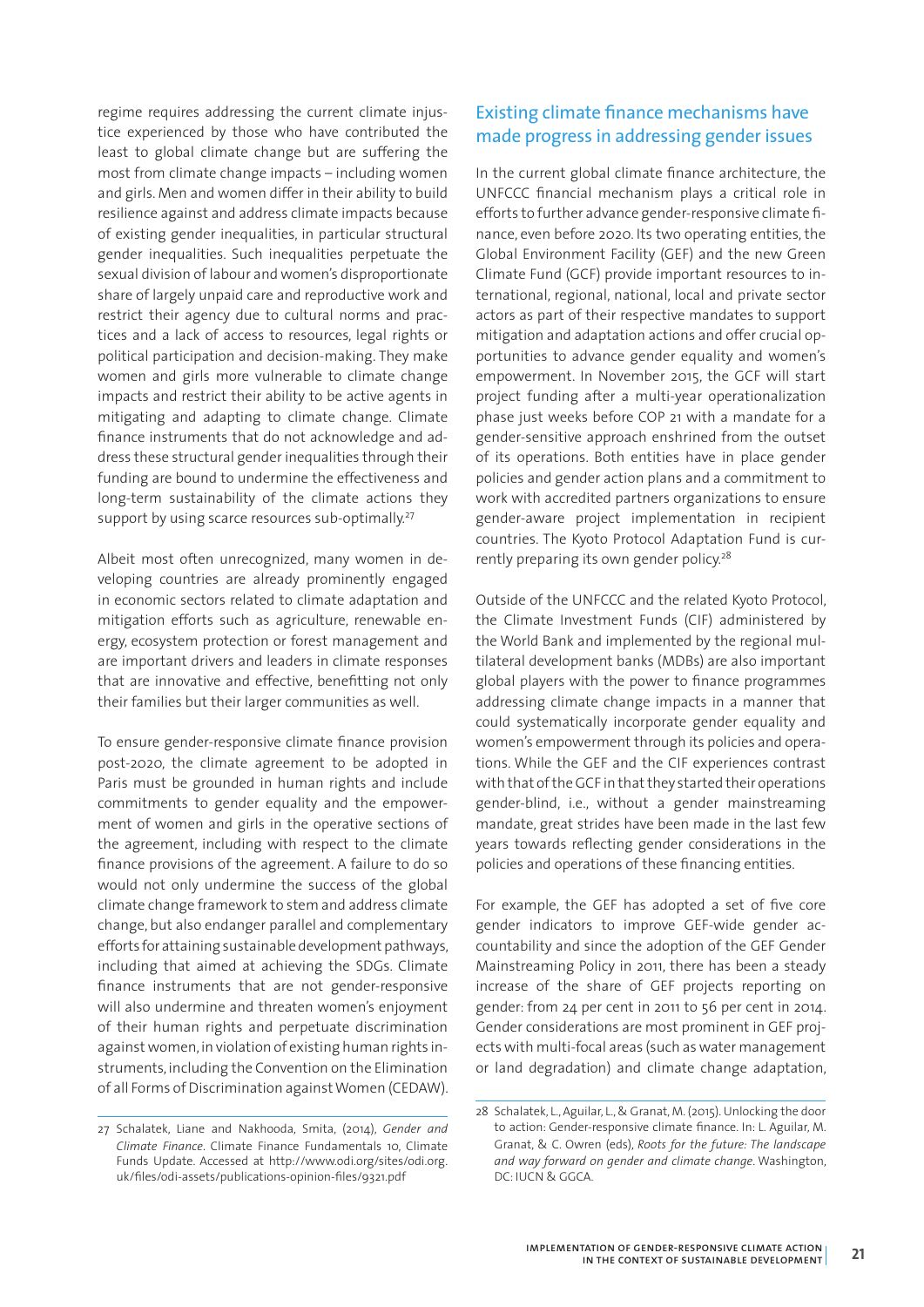while integration of gender perspectives in the area of mitigation is still lagging behind. Gender mainstreaming has been successful in the GEF/UNDP Small Grants Programme which operates in a decentralized manner focusing on the provision of smaller financing sums accessible to national women's organization and which provides some key levels for similar approaches in the GCF.29 GEF recently hired a gender focal point/ specialist to support the implementation of the GEF Gender Equality Action Plan and to help strengthen its approach to and results in terms of gender equality mainstreaming and women's empowerment.

After an external gender review, the CIF in 2014 hired a Senior Gender Specialist for its Administrative Unit to lead gender mainstreaming efforts across the CIF. It adopted a multi-year Gender Action Plan, aimed at improvements in overall CIF policy and programming on gender, and improved gender integration in each of its four programmes (i.e., Clean Technology Fund (CTF); Pilot Programme for Climate Resilience (PPCR); Forest Investment Programme (FIP); and Scaling Up Renewable Energy in Low-Income Countries (SREP)). A portfolio review undertaken in 2015 highlighted that the CTF, focused on large-scale renewable energy infrastructure investments in middle-income developing countries was the least gender-integrated among the programmes, but that its performance on gender had improved since adoption of the CIF Gender Action Plan. Challenges include the need for greater inclusion of gender analytical approaches and project support upstream in project preparation, and improved genderdisaggregated monitoring and reporting. In contrast, the SREP programme of CIF, for example, which includes gender equity (*sic*) as an investment criterion, has had much stronger integration of gender analysis at both the investment plan and project levels.<sup>30</sup>

The Green Climate Fund (GCF) is the first climate fund to start its funding operations for adaptation and mitigation projects in developing countries with a gender-mainstreaming mandate anchored in its organizing charter as well as a comprehensive gender policy and multi-year gender action plan already in place. Gender considerations have also been integrated to varying degrees in key GCF operational policies and frameworks, including for accreditation, investment as well as results management and performance measurements. Much remains to be done including in policy areas relating to transparency, monitoring and accountability, and participation of stakeholder and observers. Action in these areas would have a crucial effect on the overall level of gender-responsiveness that the GCF can obtain in its operations and funding and could prove as important as its dedicated gender policy and accompanying gender action plan to ensure that GCF projects and programmes are implemented in a gender-responsive way.

## Gender mainstreaming in existing climate finance mechanisms remains limited

In spite of gender mainstreaming approaches and policies and accompanying action plans to ensure implementation, gender mainstreaming procedures or the implementation of gender-specific mandates remain largely process-oriented and performance measurement focuses on how well those processes are followed, and rarely, if at all, on the desired gender equality outcomes of the projects and programmes. The recognition and articulation of gender equality as key driver for transformational change and environmental sustainability needs to be strengthened in these climate finance entities. A human rights-based framework with an integrated view of broader socio-economic factors such as core labour rights, wage equality and social protection are needed to tackle the interlinked causes and underlying drivers of unsustainability and gender inequality such as, for example, a fossil-fuel oriented economic growth model. Truly gender-responsive climate action is incompatible with continued support for fossil fuel technologies, including, for example, carbon capture and storage solutions (CCS) or "clean coal" approaches.

# Absence of common understanding of gender-responsive climate action is a stumbling block in implementation

There is at present no common understanding or classification of what constitutes a gender-responsive climate action, nor the varying degrees of increasing gender responsiveness of suggested financial interventions. Knowledge of the linkages with gender issues in the context of climate change is limited or uneven even among the key stakeholders. Thus, despite numerous UNFCCC decisions with gender-specific mandates, including finance-related ones, implementation of these

<sup>29</sup> Richardson Temm, G. (2015), *GEF and Gender: Actions, Progress, Trends and Lessons Learned*. Expert presentation prepared for the EGM on 'Implementation of gender-responsive climate action in the context of sustainable development', Bonn, Germany, 14-16 October 2015.

<sup>30</sup> Kuriakose, A. (2015). *CIF's Approach to Gender-Responsive Climate Finance*. Discussion note prepared for the EGM on 'Implementation of gender-responsive climate action in the context of sustainable development', Bonn, Germany, 14-16 October 2015.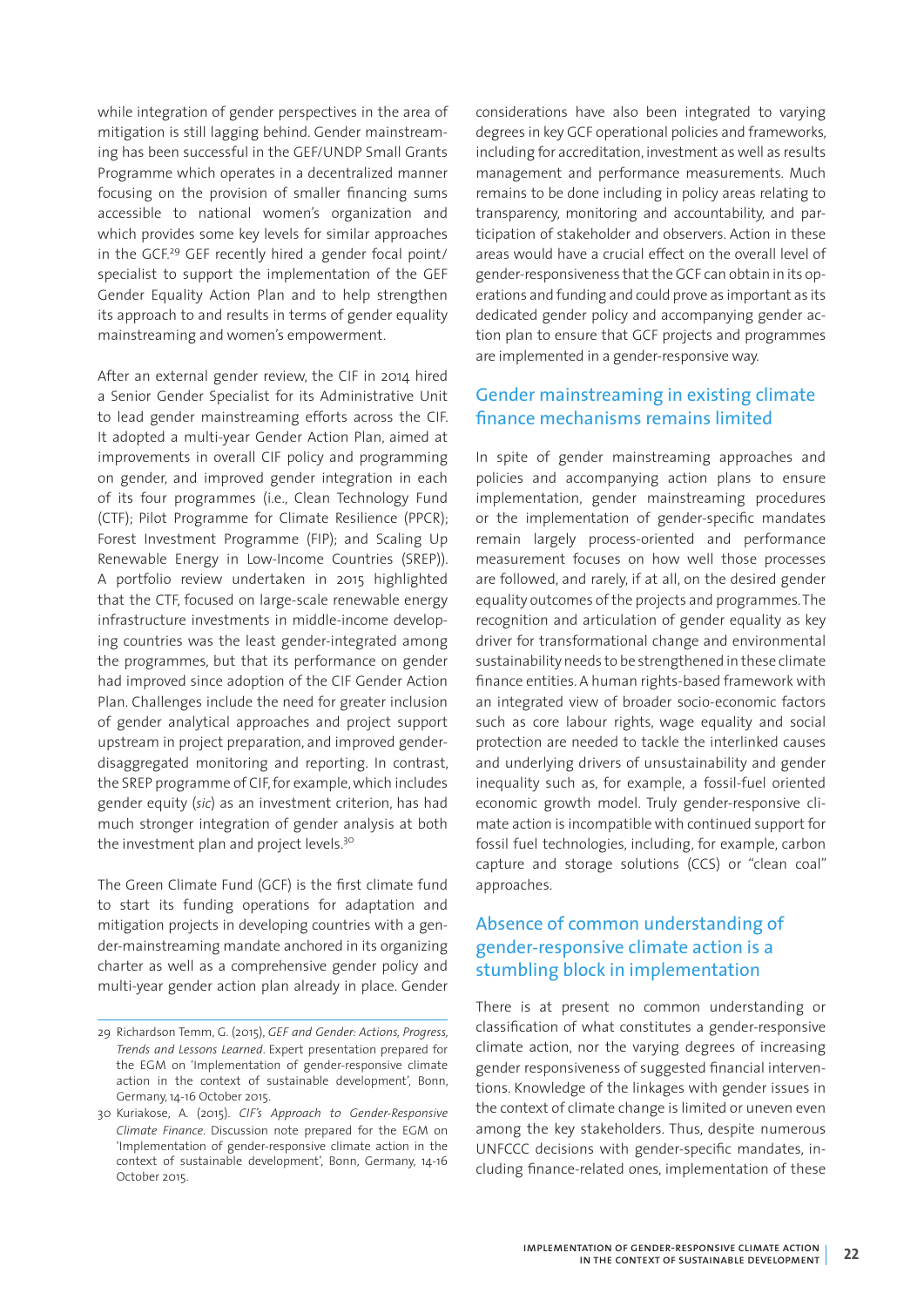mandates has been very uneven. In a sample review of implementation of such mandates, the gender dimensions were implemented in a very 'superficial' manner, or as a mere add-on activity and not as the impetus to conceive and implement climate actions fundamentally differently, for example by focusing on women's leadership qualities instead of seeing them just as the passive recipient of benefits.

Existing mandates, policies and current operations of climate finance mechanisms provide opportunities to contribute to building some common understanding of gender-responsive climate action, including by strengthening the substantive base through knowledge generation and the development of tools and guidance instruments, developing gender-responsive results framework that are more comprehensive and go beyond capturing women as beneficiaries and measure longerterm sustainability impacts, providing opportunities for dialogue for ministries and agencies responsible for gender equality and climate change concerns, developing capacities of stakeholders, among others.

In attempting to devise a common understanding or classification of gender-responsive climate action, qualitative, or substantive aspects of gender equality should be taken into account such as demonstrating women's agency, ownership and leadership in climate projects as well as the provision of equal opportunities, resources and benefits to men and women from funded climate actions. The evolving practice of categorizing gender equality outcomes as "co-benefits" of climate action may need to be reconsidered as such a categorization implies a hierarchy that would relegate gender equality to be a minor outcome to be achieved. Instead, referring to "multiple benefits" allows for the explicit recognition of gender equality as a cross-cutting issue of differently conceived climate mitigation and adaptation projects.

Common elements to track, weigh and score genderresponsive climate actions as a way to increase the transparency and accountability of funds with respect to their gender equality outcomes and impacts could be developed. Crafting such elements would constitute the qualitative guidelines to measure which climate action can be considered as conducive for gender equality improvements and which climate action would be fundamentally detrimental to gender equality even though they might provide some mitigation benefits (for example in the case of nuclear energy or fracking technologies). The notion of energy democracy was introduced as a concept to be further developed by gender equality advocates to denote the need for

gender-responsive financing to support a just transition from fossil fuel and the subsidies to this sector, and other unsustainable energy technologies, and to elaborate what such a just transition would look like for women.

Such a classification system and clear qualitative guidelines could be helpful in the case of large energy infrastructure projects to ensure that project developers do not simply bypass the consideration of gender equality (as some of the early project experiences of the CTF or the Kyoto Protocol Clean Development Mechanism did) and are mindful of the human rights context.

Climate finance monitoring and accountability systems should give clear and early signals for quality at entry and at exit and be based on a common agreed understanding of what constitutes meaningful gender-responsive climate action so as to allow for the establishment of initial baselines and for tracking of outcomes and results, capturing both project and longer-term sustainability impacts.

## Greater collaboration among stakeholders is required to ensure meaningful implementation

Closer collaboration among stakeholders, including gender specialists across funding institutions and their implementing entities, United Nations organizations and multi-lateral development banks, and non-governmental organizations and national government agencies is key to ensuring the meaningful implementation of gender mainstreaming in programmes receiving funding from climate finance institutions. The engagement of national women's or gender equality machineries, from an early stage in the programme cycle, is crucial as they could work with focal points or national government agency interlocutors for climate funds, many of whom come from environment, planning or energy ministries or from the countries' finance ministries, who may not be aware of key gender equality linkages. The capacity of women's machineries, as well as that of women's groups and movements at the national level as key stakeholders to understand and constructively engage with climate finance mechanisms need to be strengthened, including through the provision of targeted financing for readiness and preparatory support that some of these climate funds (such as the GCF) provide. These important gender equality-focused stakeholder groups could, in quite a number of recipient countries, build on domestic experiences with national gender-responsive planning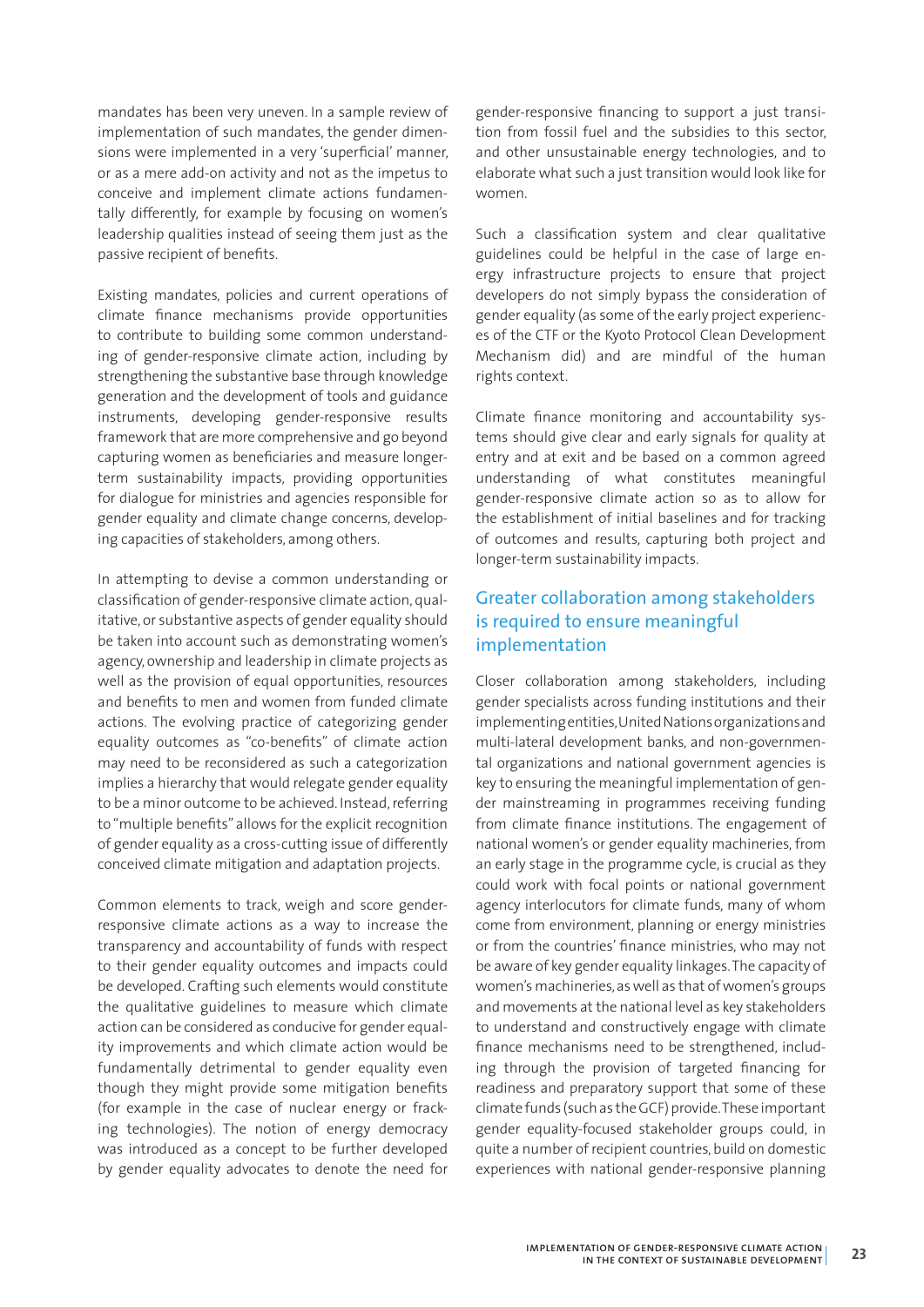and budgeting processes, and participate in fund- and country-level decision-making processes regarding climate finance investment priorities, such as through the GCF country programme or the CIF governance process (as fund observers) or in consultative inputs to country investment plans.

Such demands for inclusive stakeholder processes at the national level that bring gender equality mechanisms and local women's and feminist groups into climate finance discussions must come from within the country, as the principles of country-ownership and country- as-drivers prevent secretariats of climate funds to provide recipient countries' designated authorities or focal points with mandatory stakeholder engagement rules. In most cases, relevant recommendations are phrased only as voluntary guidance, or in the case of the GCF, described as "best practice options" – leaving the in-country fund-liaison leeway to either follow such guidance comprehensively, selectively, or not at all. In light of this complex balancing act between what can be presented as "mandatory" vs. "voluntary guidance" that exists in climate financing mechanisms, all available opportunities and processes must be utilized to build political commitment, support gender-specific knowledge generation, management and capacity-building, and readiness and support for gender-responsive programming and project approaches.

# Setting new best practice by advancing gender-responsiveness in the Green Climate Fund

The GCF has the potential to set new international best practice standards for gender-responsiveness in climate finance management as well as disbursement and implementation. Gender considerations have been integrated to varying degrees in key GCF operational policies and frameworks. For example, all implementing entities accredited with the GCF must have their own gender policy or show evidence of developing one as a mandatory condition before they can be accredited, and must show evidence that they have experience working with gender issues in the climate change areas or are building such capacity, including with the help of the GCF secretariat. An initial socioeconomic and gender assessment for all project proposals is mandatory and GCF investment decisions look at how well the proposal addresses gender considerations, including in benefit-sharing and during project planning

through the involvement of women in stakeholder consultation<sup>31</sup>

A number of GCF policies still remain to be finalized or updated, creating opportunity for further improvement, particularly with respect to overall transparency and monitoring and accountability of GCF-funded action, and the participation of stakeholders and observers. For example, the GCF's initial monitoring and accountability framework can be further strengthened through guidelines that supplement self-reporting by accredited entities with third party verification of the implementation practice, including through participatory monitoring of affected communities and population groups such as women's organizations on the ground. An international best practice information disclosure policy, which the GCF will tackle in early 2016, should make information on project proposals and all related project documents publicly available at the earliest opportunity, including in native languages, in order to give women in affected communities the ability to voice concerns or register opposition or support for a proposal and the way a project is implemented throughout the project cycle.<sup>32</sup>

The GCF can prove that it is a transformational genderresponsive climate fund by tackling one of the core challenges for gender-responsive climate finance provision, namely how to bring climate funding to women and women's organizations at the grassroots level. Because of restrictive fiduciary requirements, such organizations often lack capacity or power to access climate financing directly, for example by becoming accredited to the GCF or the Adaptation Fund. Currently, the proportionally higher transaction costs for smaller financing tranches, which many women's groups in developing countries would need to implement climate action on the ground, act as an impediment in existing climate financing instruments in the provision of small grants or credit lines of smaller, long-term "patient" credits with low interest rates. Women's groups and many women entrepreneurs in developing countries, who are predominantly operating micro and small enterprises (often in the informal sector) would benefit from easy access to such smaller financing amounts,

<sup>31</sup> Ghosal, Rajib. (2015), *Mainstreaming Gender in Climate Finance*, Discussion Note prepared for the EGM on 'Implementation of gender-responsive climate action in the context of sustainable development', Bonn, Germany, 14-16 October 2015.

<sup>32</sup> Schalatek, Liane, (2015), *From Innovative Mandate to Meaningful Implementation: Ensuring Gender-Responsive Green Climate Fund (GCF) Projects and Programs*. Background paper prepared for the EGM on 'Implementation of gender-responsive climate action in the context of sustainable development', Bonn, Germany, 14-16 October 2015.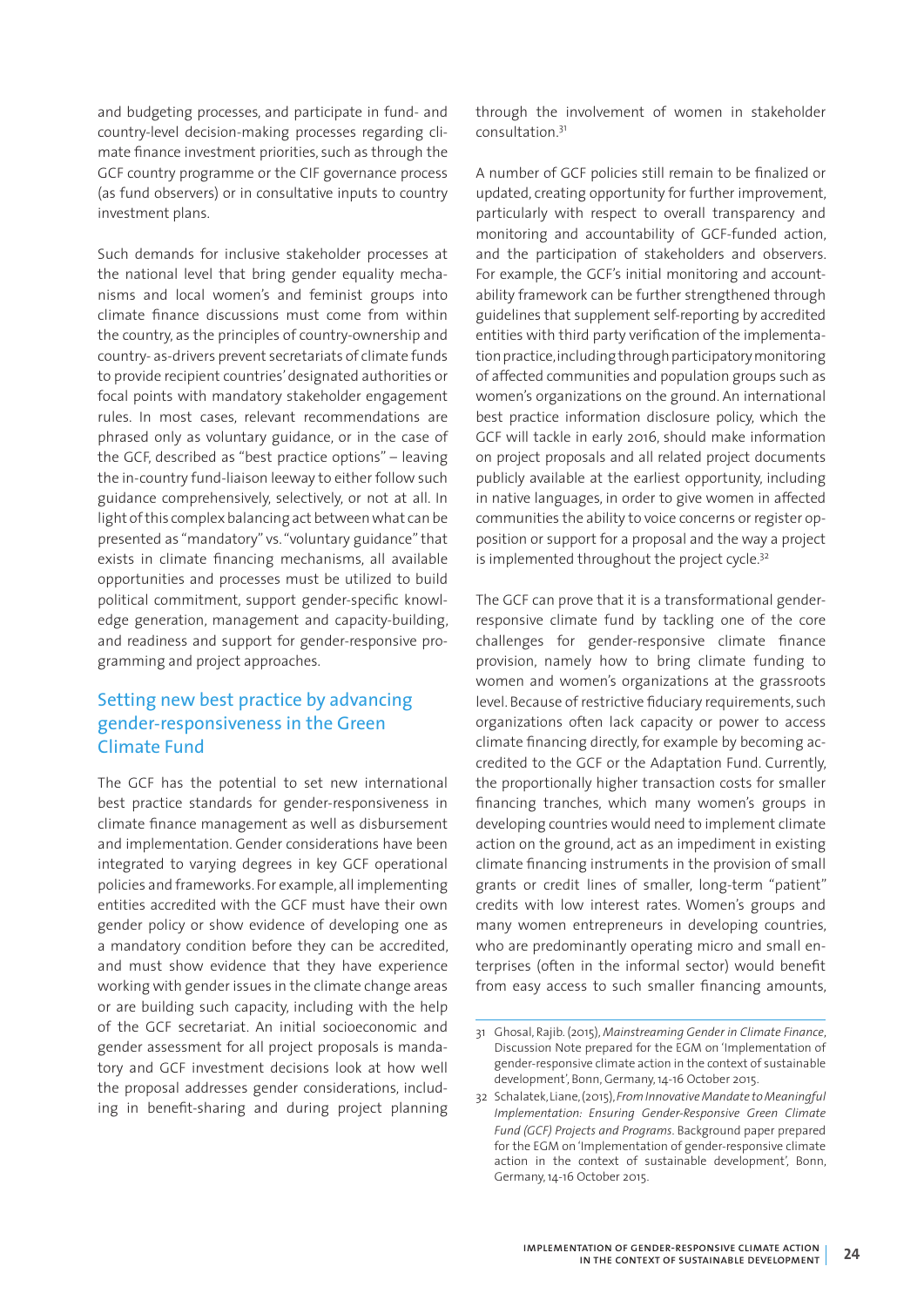for example to develop and utilize small-scale clean energy technologies. Such is the case for a women's cooperative in Nepal where women are using traditional basket-weaving techniques to fabricate small-scale biogas digester for household use.

A new GCF pilot programme for micro-, small- and medium-sized enterprises (MSMEs) of US\$ 200 million, set to begin in 2016, could address such gender-specific barriers to green credit lines by providing financial incentives or a preferential financial mechanisms for the use of climate-relevant technologies by women in communities and women-owned businesses in developing countries. Key to the impact of such an effort is to ensure that concessional financing provided by the GCF to financial intermediaries, such as a commercial bank operating in a developing countries, is passed on to women as bank customers with the same concessionality (low interest rates and long maturity) as received by a commercial bank. GCF risk guarantees and equity investments which the GCF plans to provide to accredited financial intermediaries to incentivize the provision of green credit lines could also be used to make such green consumer credits are more affordable and accessible to women.<sup>33</sup>

The GCF is also moving ahead with a financing modality that provides national implementing entities with a lump sum of GCF funding, with decision-making on individual projects left to the entity. A US\$ 200 million pilot programme for so-called Enhanced Direct Access (EDA) would, for example, enable the establishment of gender-responsive national small grants facilities, which could include a dedicated amount reserved for the implementation of small scale mitigation and adaptation projects at the community level by women's organizations as well as support the development of innovative climate actions pioneered by women building on women's knowledge and expertise. Under the GCF's EDA pilot programme, local women's organizations and national women leaders should be included in the national decision-making body for EDA-pilot countries and thus be involved in the national governance that would determine the use of GCF funds under this approach.34

33 *Schalatek, 2015* 34 *Ibid*.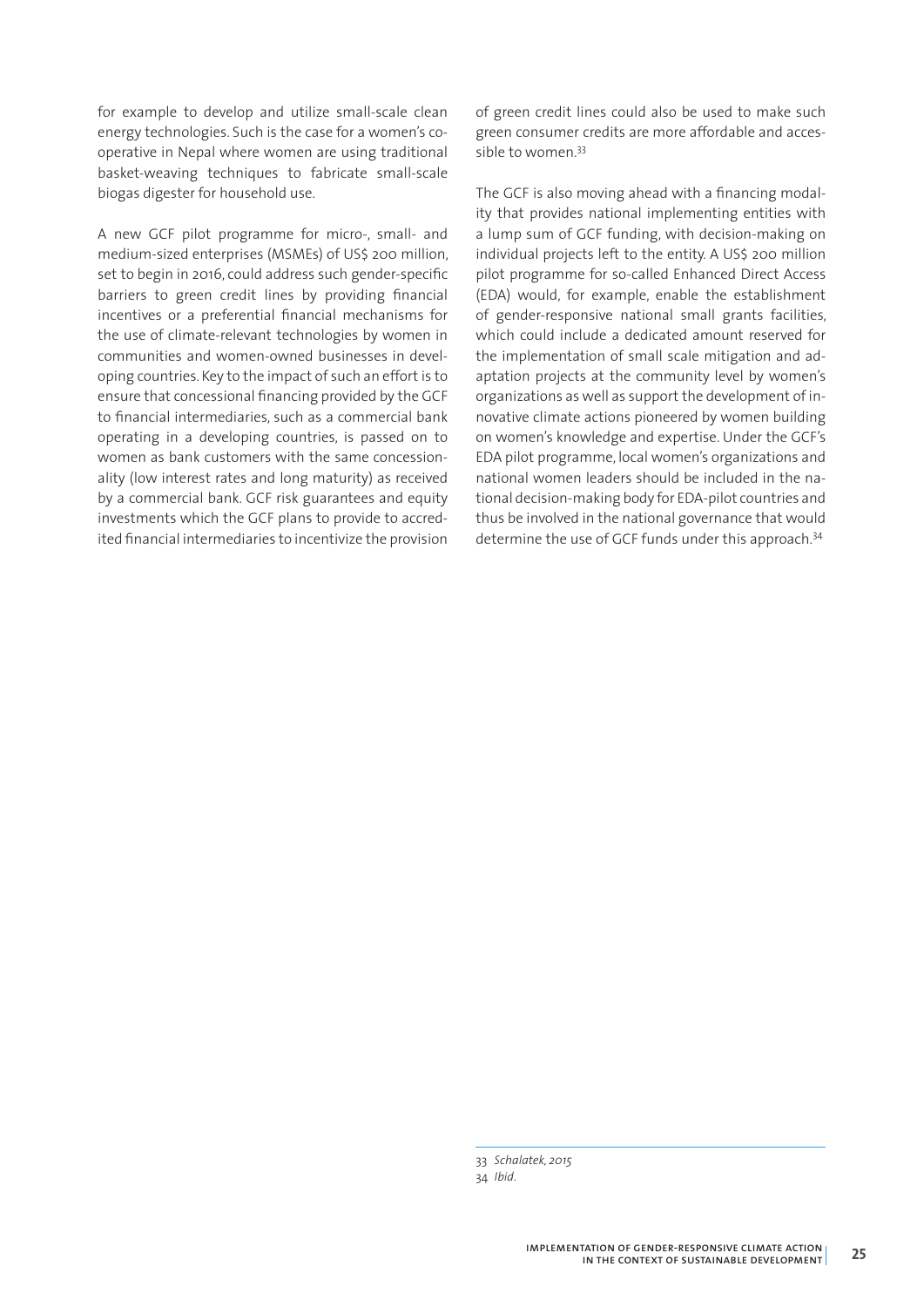# **iii.** RECOMMENDATIONS

# **A. Promoting gender equality and the empowerment of women in climate policy and action**

### **Recommendations addressed to Parties to the UNFCCC and the UN system, including UNFCCC secretariat, as applicable**

- 1. Ensure that the Paris climate agreement, to be adopted in December 2015 at COP21, has gender equality and the empowerment of women and the protection of human rights visibly reflected in all elements of the agreement including in the preambular and all operative sections (including mitigation, adaptation, loss and damage, financing, technology and capacity building); also ensure that all future agreements and decisions of Parties, and related activities of the UN system further contribute to and expand the global normative framework for gender equality and the empowerment of women.
- 2. Ensure that loss and damage is clearly and separately articulated in climate agreements and policies and incorporates provisions for remedying violations of women's human rights.
- 3. Work to include the 'no harm principle', the 'precautionary principle' and 'polluter pays' in any climate agreement.
- 4. Work with and provide support to women's and civil society organizations and feminist groups to conduct and expand research on the impact of

climate policies on women's enjoyment of their human rights and develop legal, policy and programme options that promote gender equality, women's human rights, and sustainable development in the context of climate change.

- 5. Encourage and provide support to civil society to further elaborate the concept of and implementation strategies for 'energy democracy' from a gender equality perspective and within the context of safe and environmentally, socially and economically sound technologies. .
- 6. Encourage and provide support to women's and civil society organizations and feminist groups and trade unions to further elaborate the concept of and implementation strategies for 'just transitions' from a gender equality perspective towards just, sustainable and equitable economies that deliver decent work and redistribute the sexual division of labour, within the context of safe and environmentally, socially and economically sound technologies.
- 7. Put in place independent, participatory ex-ante and periodic assessments of policies, technologies and financial programmes in regards to their social, environmental and economic impacts from a gender equality perspective.

# **B. Gender mainstreaming in climate policy and action**

### **Recommendations addressed to Parties to the UNFCCC and the UN system, including UNFCCC secretariat, as applicable**

- 1. Adopt the gender mainstreaming strategy for the context of climate action for promoting the empowerment of women and achieving gender equality and which is relevant in all issues considered by the Parties.
- 2. Support the development of a comprehensive approach to effective climate policy, including institutional arrangements within the UNFCCC secretariat as well as across UNFCCC mechanisms that are based on streamlined and coherent guidance on gender mainstreaming and provide the resources

required to implement gender mainstreaming guidance.

- 3. Request the development of a technical guide for gender mainstreaming in UNFCCC processes and mechanisms in support of Parties' implementation of the gender mainstreaming strategy, building on the experience and expertise available in the UN system, the Convention on Biological Diversity, academia and civil society.
- 4. Formalize the establishment of gender expert groups/mechanisms for systematic observation and involvement in UNFCCC processes and mechanisms, and as a source of technical expertise on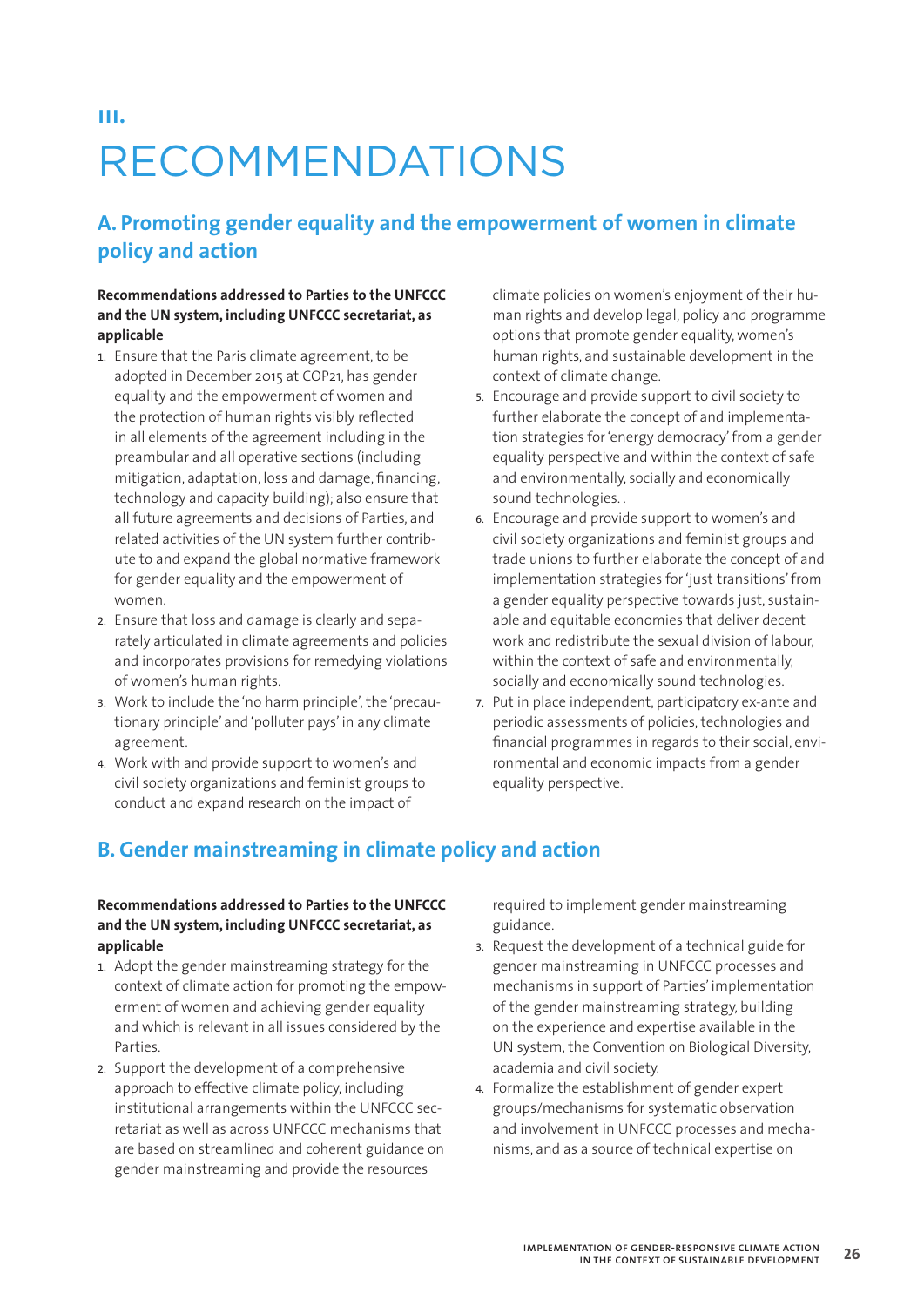implementation of Parties' gender-related mandates and decisions.

- 5. Encourage and support enhanced partnerships and collaboration on gender-responsive climate action by the UNFCCC secretariat, UN-Women and across the UN system and other stakeholders, including the Women and Gender Constituency, academic institutions, think tanks, international financial bodies, with emphasis on knowledge creation, sharing and learning, capacity building, technical support and monitoring of implementation of Parties' gender– related decisions and gender mainstreaming across programme areas, and provide resources for such partnerships and collaboration.
- 6. Encourage the preparation of national gender equality and climate change strategies and action

plans, in a collaborative approach that draws on the knowledge of gender equality and climate experts, local women's groups, international organizations and other stakeholders, to enhance the implementation of climate policies.

- 7. Support empowerment and capacity-building for women's organizations, feminist groups and local organizations on climate change and women's roles as agents of change, innovators and decision-makers and the impact of climate change on women's human rights.
- 8. Use monitoring and reporting of the Convention activities to track progress on gender mainstreaming implementation in its operations.

# **C. Incorporation of gender considerations in technology-related processes and mechanisms**

**General recommendations to enhance gender considerations in climate technologies addressed to Parties to the UNFCCC and the UN system, including UNFCCC secretariat, as applicable**

- 1. Directly challenge the myth of 'gender neutrality' of technologies and male predominance in technology sectors and across the technology cycle through engagement, advocacy and knowledge building.
- 2. Map and compile experiences and best practices in incorporating gender considerations in climate adaptation and mitigation technologies, including in the development, transfer and deployment of technologies for climate change adaptation and mitigation, across technology sectors and stages, so as to create useful tools for engaging technology actors at the national and global levels in gender mainstreaming.
- 3. Map the involvement of gender equality specialists and advocates in climate technologies, including of women's organizations and feminist groups, practitioners and gender equality mechanisms and institutions that promote and advance genderresponsive development, transfer and diffusion of technologies for climate change adaptation and mitigation, at different levels, also with a view to create useful reference tools for networking, alliance building, learning and sharing among stakeholders across the world, and to influence policies at different levels for enhanced gender mainstreaming throughout the technology cycle.
- 4. Build movements for gender mainstreaming in climate technologies, across sectors, including

around existing experiences in incorporating gender considerations in promoting energy democracy in many developing countries.

- 5. Integrate gender-sensitive assessments in the technology cycle, i.e. the development, transfer and deployment of technologies for climate change adaptation and mitigation, so as to ensure that gender-specific impacts of technologies, starting from the design stage to deployment, are understood and can be addressed as needed.
- 6. Create channels for supporting gender-sensitive climate technologies with gender-responsive climate financing, especially for small-scale women-led projects requiring micro-financing that are capable for replication and upscaling; take steps to ensure that climate financial mechanisms such as the Green Climate Fund (GCF) provide innovative channels for women-led climate technologies to access funds directly.
- 7. Build bridges and facilitate coordination between gender equality advocates and the National Designated Entities (NDEs) of the Technology Mechanism and the National Designated Authorities (NDA) of the Financial Mechanism so as to match gender-sensitive climate technologies with gender-responsive climate financing.
- 8. Strengthen gender-responsive budgeting and investments in gender equality and use such efforts to also step up financing for gender-sensitive climate action.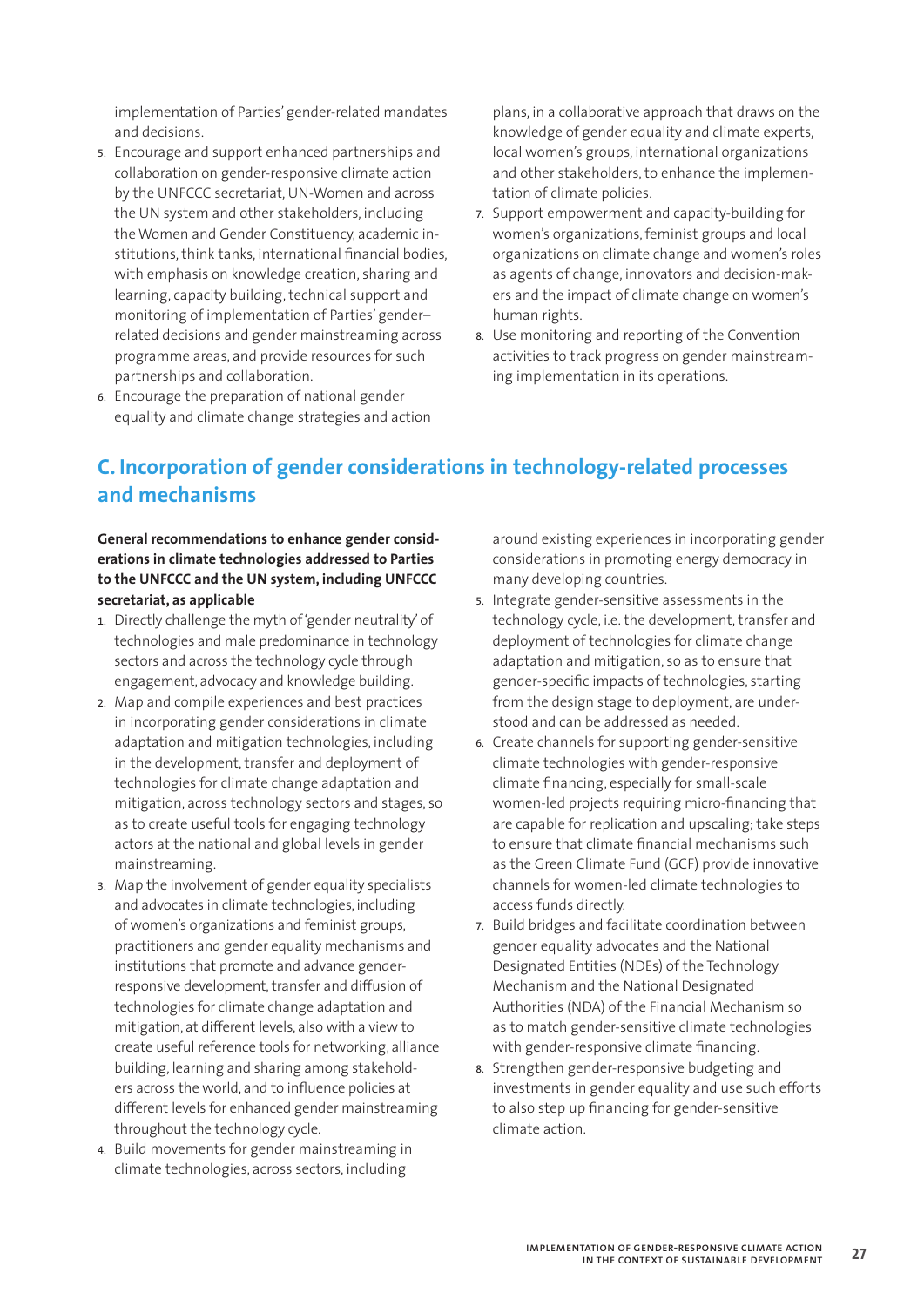### **Recommendations addressed to Technology Needs Assessment (TNA) and Technology-related Mechanisms and Processes**

#### *Conducting the TNA process: National TNA teams*

- 1. Ensure that gender considerations are addressed by the national TNA team. Ensure that national TNA teams work with and involve national gender equality mechanisms such as the ministry in charge of gender issues; ensure that criteria for selection of consultants for the TNA process include gender expertise in technology for adaptation and mitigation, and that consultants contribute to developing domestic capacities on gender and climate technologies within government agencies responsible for the TNA; and foster 'gender equality champions' that influence and support the entire process.
- 2. Ensure the participation of women and availability of gender equality expertise in stakeholder consultations. Ensure that women's and civil society organizations that promote and work in various technology sectors at different levels are identified and engaged as stakeholders in the consultations at various stages in the TNA process; allocate adequate funds to ensure meaningful involvement of local women's groups that use and promote gender-sensitive climate technologies, giving special attention to address language barriers in effective participation; and tap into government structures and processes in local consultations in planning, implementation, monitoring and evaluation to make use of and strengthen institutional resources.
- 3. Incorporate gender perspectives in TNA reports and technology action plans (TAPs). Ensure that technical and operational guidance to national TNA teams includes gender-specific guidance for analyzing, synthesizing and reporting TNA results; link reported TNA results with existing national gender equality action plans or strategies, to enhance action.

#### *Guiding the TNA process: UN agencies*

4. Integrate gender perspectives in technical, policy and operational guidance on TNA, by UNEP. Update the UNEP handbooks, guidebooks and guidelines provided to national TNA teams by incorporating specific guidance on incorporation of gender considerations in the TNA process so as to standardize the integration of gender perspectives in the TNA process and facilitate subsequent synthesis and analysis; make available case studies, country experiences and

methodologies in incorporating gender perspectives in such updated guiding materials to facilitate the work of national teams.

- 5. Incorporate gender perspectives in the ClimateTechWiki and CTCN Portal. Expand the online databases and knowledge portals on climate technologies as very promising tools for mainstreaming gender perspectives in TNA, TAPs and in the overall technology development and transfer efforts of countries; explore ways for women's groups and civil society organizations to contribute resources to these portals, including on adaptation and mitigation technologies at the national and local levels, and also include country experiences and case studies.
- 6. Incorporate gender perspectives in TNA Synthesis Reports, by UNFCCC Secretariat in cooperation with UNEP. Ensure that the Synthesis Reports of TNAs prepared by the UNFCCC secretariat in cooperation with UNEP incorporates gender perspectives, based on the national TNA; the UNFCCC Secretariat to consider preparing a gender-thematic Synthesis Report to highlight best country practices in incorporation of gender considerations in the TNA process and technology project ideas.

#### *Supporting TNA implementation: CTCN and TEC*

- 7. Support gender-responsive climate technologies for adaptation and mitigation resulting from the TNA process. CTCN to ensure that its gender expert operationalizes the general guidance provided by the CTCN Advisory Board of "promoting gender equality" as a prioritization criterion in screening requests for technical assistance by developing countries; and also ensures the incorporation of gender considerations in all aspects of the operations of the CTCN, with clear indicators and targets.
- 8. Capacity-building to support incorporation of gender considerations in the TNA process. CTCN to build the capacity of its Technology Managers and staff on gender issues across technology sectors and tap into the expertise of women's organizations that are directly involved in promoting gender equality in climate technologies at the local levels; extend such capacity-building to the members of the CTCN consortium and network members, and to NDEs who receive training in regional forums; include gender perspectives in CTCN webinars on different technology sectors and issues, in addition to a thematic webinar on gender and technology.
- 9. Develop gender equality capacities of NDEs**.** CTCN to provide explicit guidance to the NDEs on building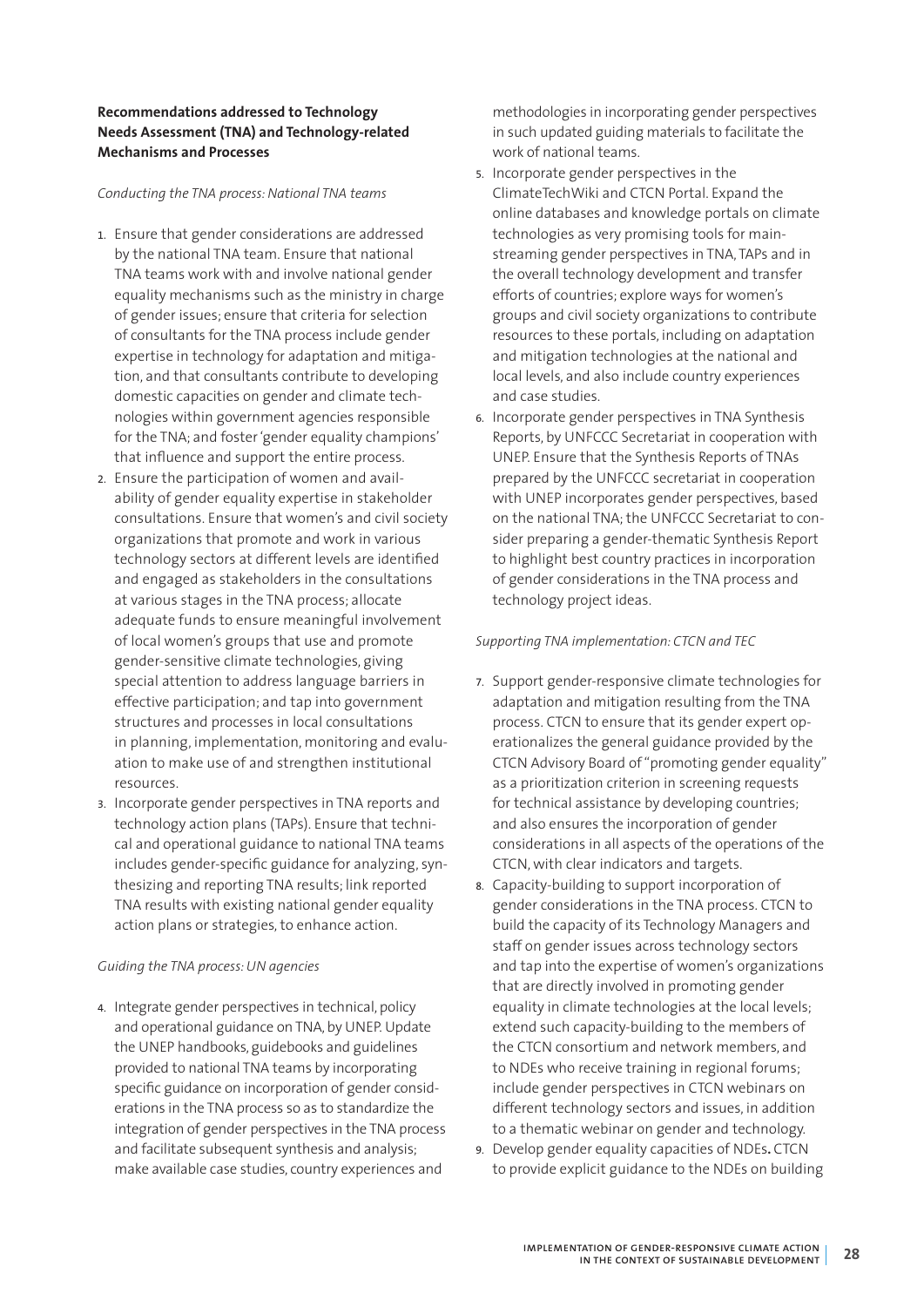their gender equality capacities and enabling them to screen, from a gender perspective, and decide on the national requests for technical assistance to be submitted to the CTCN.

10. Reach out to organizations promoting gender equality. CTCN to reach out to women's and civil society organizations that promote gender equality and women's empowerment in the technology sphere to encourage them to join the Network; and encourage local groups to join CTCNs Network

with targeted information on the benefits they can obtain from membership.

11. Increase attention to gender issues in the work of the TEC. CTCN's Technology Executive Committee to increase attention to gender issues in policy discussions on climate technologies at the global level and in providing guidance to countries through the Technology Briefs and in Technology Experts Meetings (TEMs).

# **D. Incorporation of gender considerations in climate finance**

### **Overarching recommendations addressed to multiple audiences**

- 1. Reinforce the understanding and articulation of gender equality as driver for transformational change in climate change policies and the implementation of climate finance.
- 2. Adequately resource local, national, regional and global women's rights institutions and organizations to advance human rights commitments and promote gender equality and women's empowerment, including through their engagement with relevant climate finance actors and mechanisms.
- 3. Provide for targeted capacity development and empowerment of women, including at local level, to support and encourage them to bring their voice, their needs, their potential, perspectives and priorities in regard to climate technologies, finance, and policies into relevant climate finance processes and to climate funds and related national-decisionmaking processes.
- 4. Raise awareness and knowledge among women's groups at the national level on climate financial/ fund opportunities, and identify/support national outreach and knowledge sharing efforts to make this happen.
- 5. Increase the accessibility of climate finance mechanisms for local women's groups and feminist groups/movements by exploring options for financial intermediation as a bridging mechanism to break down larger fund project allocations that would allow funding to be channeled to women's groups / intermediary at the country and subnational level.
- 6. Dedicate and/or set-up special windows and programmes for women and women's organizations and attract complementary financial resources for investment in gender-responsive climate actions to broaden access to climate finance instruments.
- 7. Ensure meaningful participation of civil society groups including women's and feminist advocacy organizations and promote women's leadership at all levels, in particular by providing adequate resources to make such a wider stakeholder representation possible.
- 8. Explore innovative incentives/mechanisms to create and support implementation partnerships between fund-accredited implementing agencies, local civil society organizations and women's organizations, where the latter can act as executing entities for concrete climate actions at the community and grassroots level.
- 9. Establish third party, including participatory ex-ante and periodic post-implementation assessments of policies, technologies and financial programmes for their social, environmental and economic impacts, with a special focus on their impacts on human rights and gender equality.

### **Recommendations to climate finance mechanisms' operational and programming processes and procedures**

- 1. Decouple gender equality mainstreaming in project management cycles from social safeguard policies/ issues by moving the understanding of a gender dimension of climate projects beyond "do no harm" risk management approaches and instead pro-actively promote gender analysis that demonstrates examination of both the status of and opportunities for women's empowerment and leadership in coherent integrated responses at institutional and policy levels and in implementation practice.
- 2. Provide and track additional financial resources and capacity development support for gender mainstreaming efforts and processes of fund secretariats.
- 3. Effectively utilize national and regional engagement, capacity development and outreach mechanisms provided by existing climate funds to raise awareness, knowledge and commitment to gender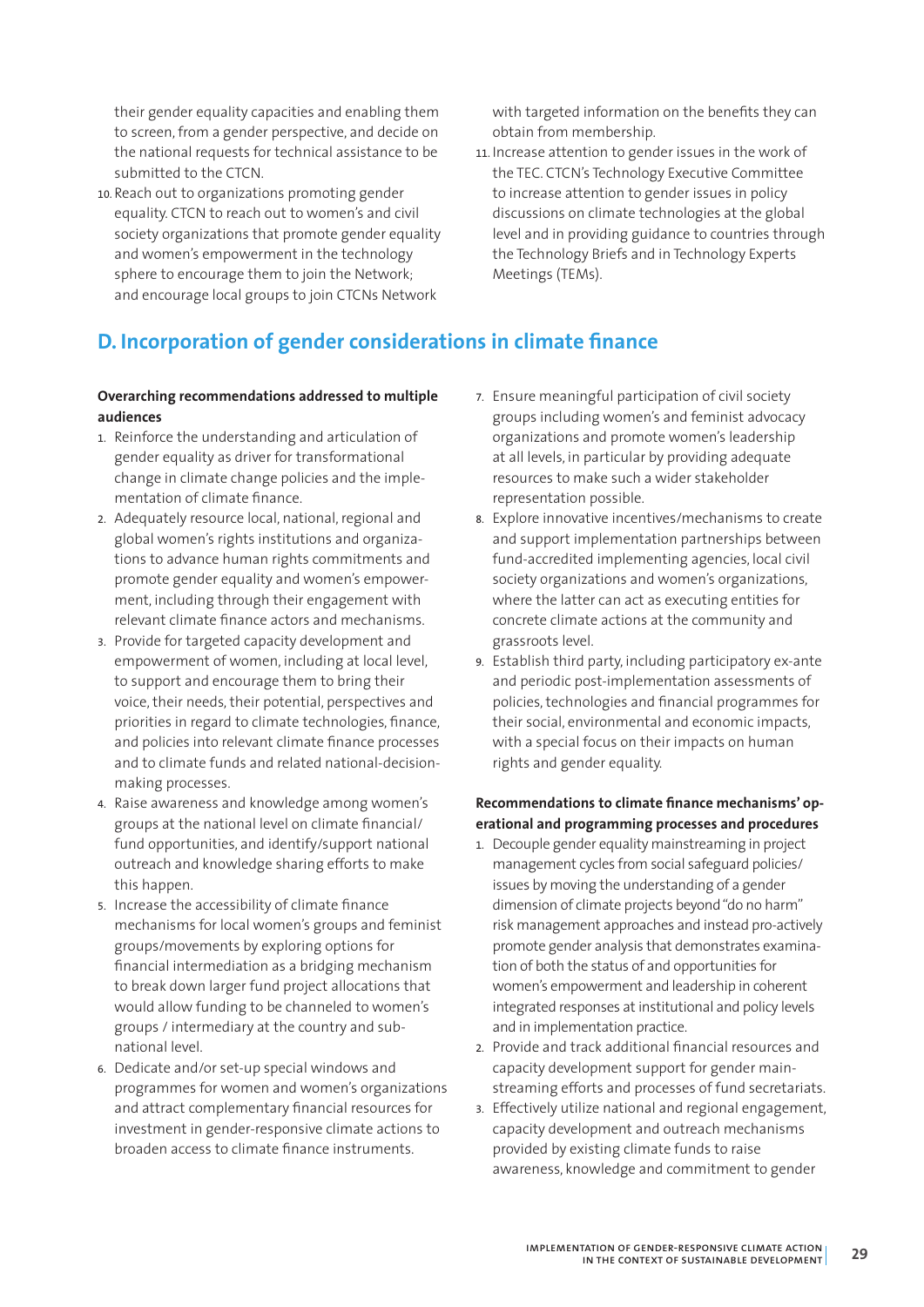equality and women's empowerment in relation to climate mitigation and adaptation.

- 4. Strengthen institutional accountability and transparency systems for gender equality and climate results and impacts, holding both funds and their implementing agencies to account for gender equality impacts of the projects they are implementing.
- 5. Move beyond keyword analysis of programme/ project portfolios and deepen the understanding, evidence and knowledge management on gender equality, climate and environmental sustainability by reinforcing in-depth analysis within funds of project approaches and portfolio impacts in terms of gender equality, and sharing information among country counterparts, implementing agencies and financial mechanisms.
- 6. Provide adequate resources to make a meaningful and comprehensive stakeholder representation possible throughout the project/programme cycle, from the design and decision-making to implementation and monitoring and evaluation, including through participatory monitoring approaches that include local women's groups prominently and early.
- 7. Provide for greater collaboration and transparency among financial mechanisms around gender mainstreaming processes and procedures as a way to leverage opportunities for knowledge sharing and learning, leadership and messaging, as well as for coordinating and streamlining gender mainstreaming guidelines.
- 8. Consider the move to more harmonized frameworks for reporting on results and measuring gender equality impacts and trends in climate finance, for example by utilizing collaborative platforms (such as the GEF Gender Partnership) to serve as knowledge broker and to ensure meaningful and effective coordination and implementation of gender-responsive programming.
- 9. Encourage gender expertise from donor agencies and recipient countries (including from national gender equality mechanisms) to be part of the processes linked to the climate funding streams of those agencies.

### **Recommendations for improving the genderresponsiveness of GCF projects and programmes through addressing various GCF work areas and all GCF implementing partners**

#### *To GCF Management/Executive Director*

1. Build the capacity of GCF staff to provide oversight and technical assistance, including to GCF accredited entities on the integration of gender considerations in all stages of programme/project preparations and implementation and strive to recruit GCF staff with combined technical expertise and social and gender competencies.

#### *To GCF Board and Management*

2. Include gender competency as part of the expertise that panel members of specialized GCF expert panels, such as the Accreditation Committee and the independent Technical Advisory Panel provide, in addition to efforts for gender balance and diversity of backgrounds and regions in order to ensure an adequate review of the gender equality capacity and expertise of applicant entities applying for GCF accreditation and of the integration of gender considerations in project proposals submitted by GCF accredited entities.

#### *To GCF Secretariat*

- 3. Reference a mandatory inclusion of gender indicators for each individual project/programme in GCF project implementation guidelines and demand that project applicants elaborate in cases of non-consideration why they consider gender issues not relevant for a specific project/programme performance measurement.
- 4. Develop toolkits and guidance documents to help project proponents and implementers with the use of the mandatory social and gender assessment at the onset of project development and to guide their integration of gender considerations into project proposals from the earliest conceptualization to the full funding proposal stages, including by encouraging them to develop project-level gender action plans.

#### *To the GCF Board and Secretariat*

5. In the GCF's initial monitoring and accountability framework for GCF accredited entities, establish a transparent system of sanctions and corrective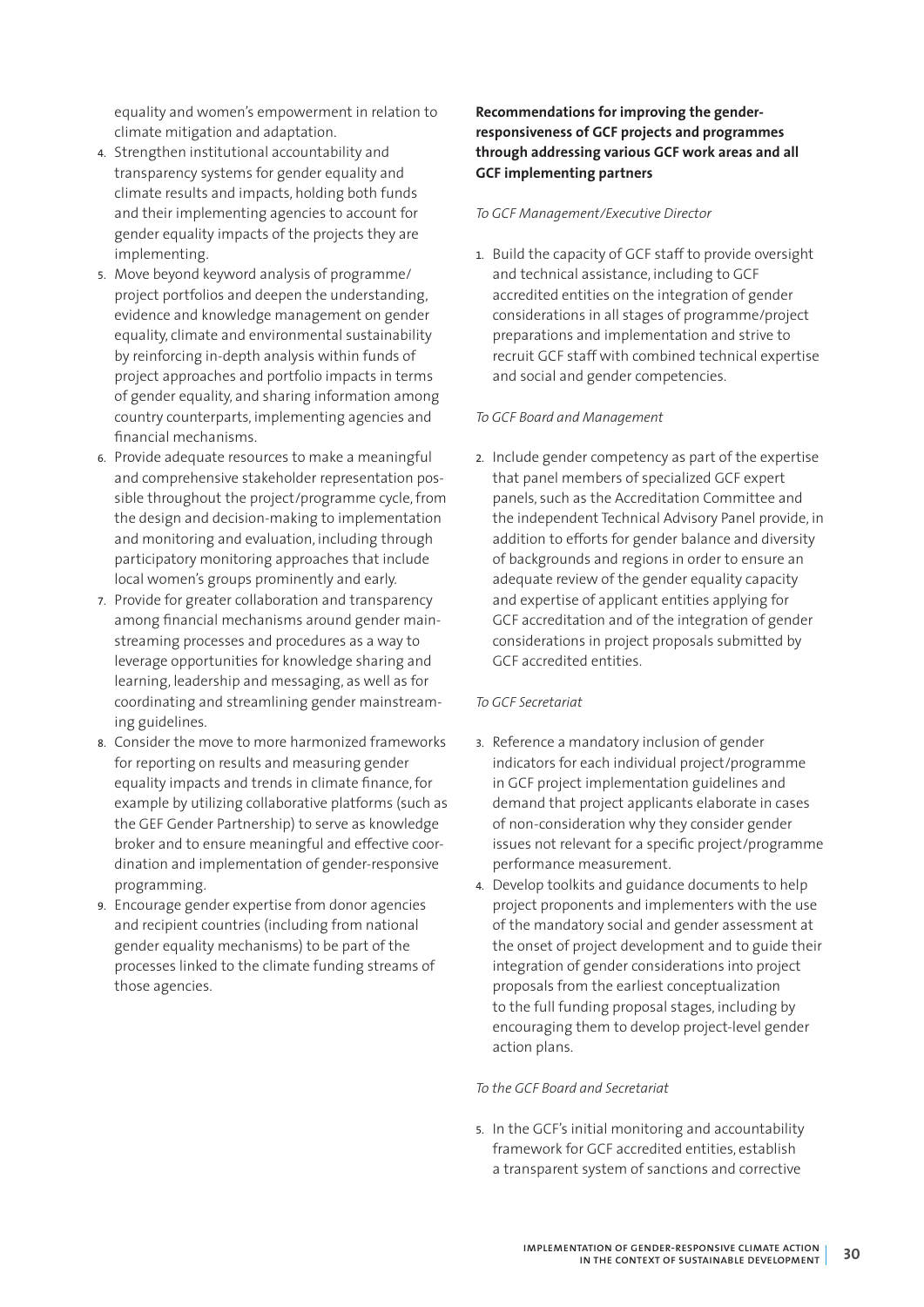actions for non-compliance with the gender policy, with swift and immediate actions in cases where human rights and women's rights violations are suspected or occurring.

- 6. In the fund's initial monitoring and accountability framework, complement annual self-reporting on compliance by GCF accredited entities with GCF safeguards, standards and key policies, including its gender policy, with ad-hoc checks by the Secretariat and independently verified information from thirdparty evaluators and affected communities and population groups, including women.
- 7. In operationalizing the initial monitoring and accountability framework, establish a GCF early warning system for non-compliance of accredited entities through participatory monitoring and evaluation approaches as an ongoing process involving local women's groups as a way to strengthen their capacity for project oversight and data collection and as a precursor for their ability to execute future community-based projects directly, for example as part of small grants provision under enhanced direct access modalities.
- 8. Make the consideration of project-specific gender issues a key criterion in the selection of the 10 pilots under the GCF's Enhanced Direct Access Pilot Approach and include gender-responsive small grants facilities under the selected pilot proposals to provide lessons learned for their widespread replication after the Enhanced Direct Access Pilot Approach has ended.
- 9. Ensure that the terms of reference for a request for proposals for the GCF micro, small and mediumsized enterprises (MSMEs) Pilot Programme incorporate provisions on the need to engage and support women entrepreneurs in the MSME sector.
- 10. Mandate the development of small grants or credit lines of smaller, long-term "patient" credits at low concessional interest rates for women MSM entrepreneurs under the GCF MSME Pilot Programme, including by stipulating that GCF accredited financial intermediary local banks pass on the concessionality of GCF funding received to local bank customers, including women customers and by using GCF concessional finance to local commercial banks in form of subsidies or risk guarantees to buy down the interest rates those banks charge local women entrepreneurs.
- 11. Mandate the provision of financial incentives or a preferential financial mechanism for the use of climate-relevant technologies by women in communities and women-owned businesses in developing countries and ensure that concessional financing

provided by the GCF to financial intermediaries (e.g., commercial bank operating in a developing country) is passed on to women bank customers with the same concessionality (e.g., low interest rates and long maturity, risk guarantees and equity investments) to make such credit more affordable and accessible to women.

### *To the GCF Board*

12. Strengthen pro-active information disclosure of the current interim disclosure policy in a upcoming policy provision so that the need for formal information requests (reactive disclosure) as well as disclosure exceptions are kept to a minimum and the public interest generally overrides other proprietary and third party concerns.

### *To GCF Board and Secretariat Technical Staff/ M&E Specialist*

- 13. Ensure that performance measurement in the GCF takes a human rights-based approach by focusing on women and men as rights holders first and takes into consideration the gendered dimensions of the care and informal economy.
- 14. Ensure that the GCF results management framework goes beyond the quantification of gender outcomes by not focusing only on the sex-disaggregation of beneficiaries in project/ programme data, but also on addressing qualitative changes in support of gender equality as a result of GCF funded actions.

### *To GCF Board Appointment Committee*

15. Consider the gender expertise of applicants to head the Fund's three accountability units, the Independent Evaluation Unit (IEU), the Independent Integrity Unit (IIU) and the Independent Redress Mechanism (IRM), as an important decision criterion in their selection.

### *To the incoming heads of the GCF IEU and GCF IRM*

16. In developing the work programme of the new Independent Evaluation Unit (IEU), place an early evaluation focus on the gender-responsiveness of GCF projects/programmes and their implementation as a key opportunity to improve the gender-related learning process of the Fund and its partners.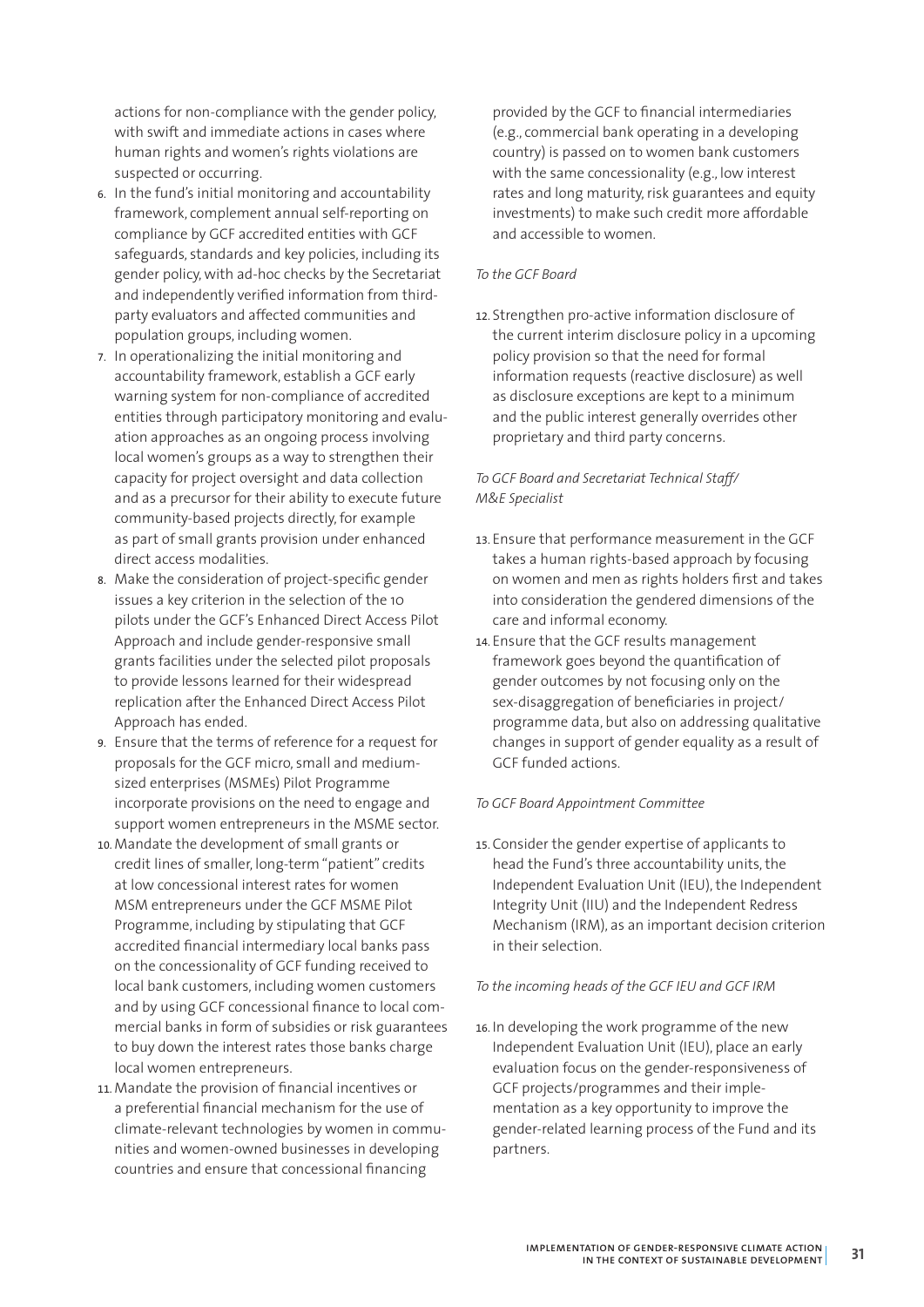17. In setting up the new Independent Redress Mechanism (IRM), consider the accessibility of the mechanism for affected women in recipient countries as a central component of its operation modalities, including by accommodating nonwritten testimony in local languages.

#### *To GCF Secretariat Country Programming Division*

- 18. Strengthen the capacity of national, sub-national and regional entities applying for GCF accreditation to fulfill accreditation requirements, including their ability to comply with the GCF gender policy, through targeted measures as part of readiness and preparatory support.
- 19. Work with national designated authorities (NDAs) and focal points to strengthen their capacity to consider gender issues and encourage them to support the application of national/local women's organizations with capacities to implement

gender-responsive climate actions locally for accreditation with the GCF, including through NDA readiness support requests for that purpose.

20. Remind countries requesting readiness and preparatory support when negotiating and finalizing grant agreements for readiness and preparatory support to include activities that promote the genderrelated mandates of the Fund in their country's readiness and preparatory support programme, such as their level of understanding of and capacity for gender-responsive stakeholder engagement and participatory planning.

### *To GCF-accredited implementing entities (IEs) and intermediaries*

21. Engage women's organizations or local women's groups or cooperatives as executing entities (EEs) wherever possible for all or specific parts of a project/programme under implementation.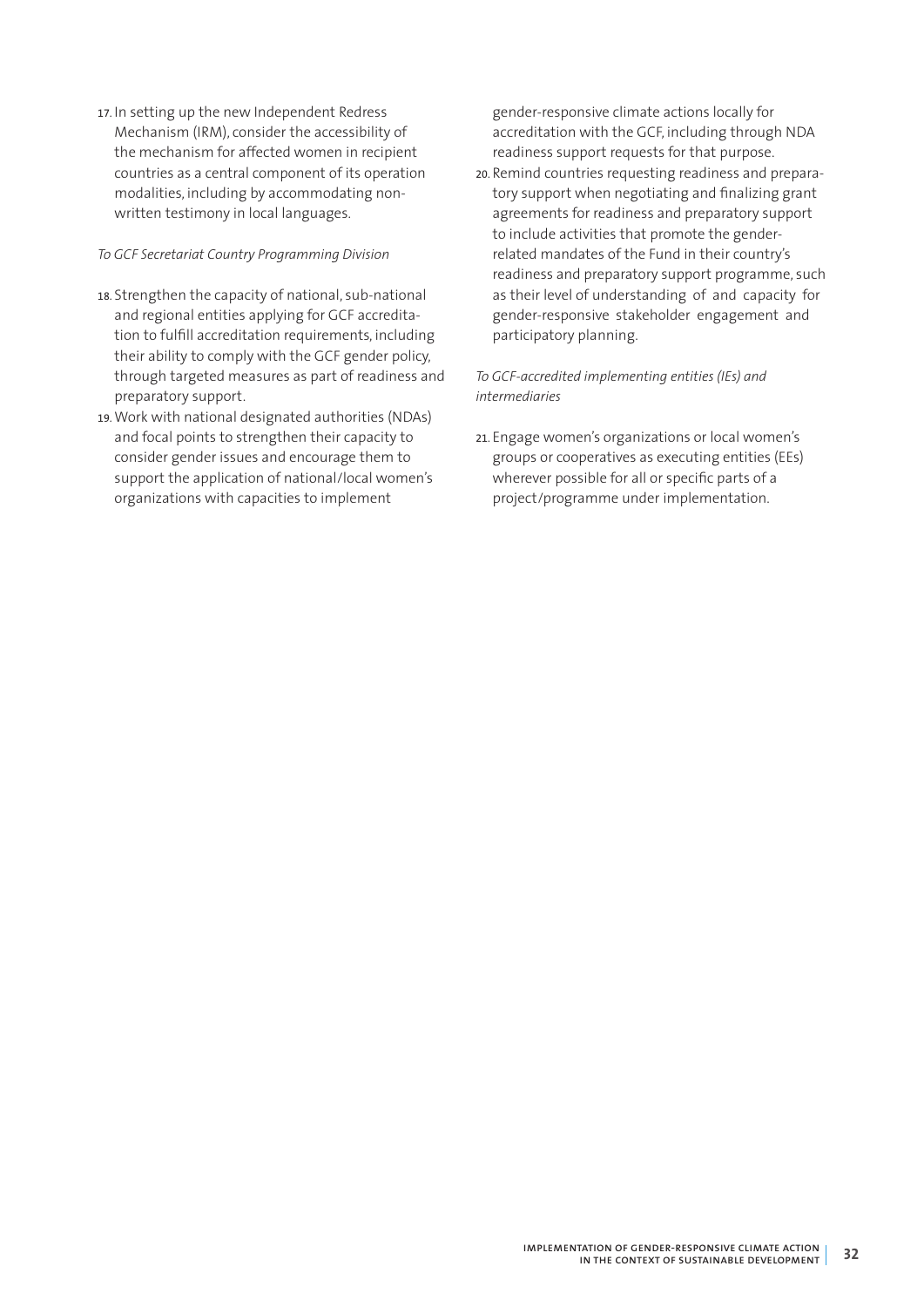# ANNEX I: LIST OF PARTICIPANTS

### **EXPERTS**

**Linda Adams** Senior Social Development Specialist Asian Development Bank (ADB)

**Lorena Aguilar** Global Senior Gender Advisor International Union for Conservation of Nature (IUCN)

**Mey Ahmed** Climate Change and Gender Advisor Sudan

**Queensley Ajuyakpe** Women's Environmental Programme (WEP) Nigeria

**Carmen Arias** First Secretary Ministry of Foreign Affairs, Peru

**Svati Bhogle** Technology Informatics Design Endeavour India

**Sabine Bock** Senior Coordinator Climate Change Women in Europe for a Common Future (WECF)

**Bridget Burns** Advocacy and Communications Director Women's Environment and Development Organization (WEDO)

**Carmen Capriles** Founder Reaccion Climatica Bolivia

**Verania Chao** Gender Focal Point United Nations Development Programme (UNDP)

**Elenita Dano** Asia Director Action Group on Erosion, Technology and Concentration (ETC Group)

**Stella Gama** Assistant Director of Forestry Forestry Department, Malawi **Rajib Ghosal** Gender Focal Point Green Climate Fund (GCF)

**Jeannette Gurung** Gender Focal Point Director Women Organizing for Change in Agriculture and Natural Resource Management (WOCAN)

**Vladimir Hecl**  Programme Officer United Nations Framework Convention on Climate Change (UNFCCC Secretariat)

**Farah Kabir** Country Director Action Aid Bangladesh

**Anne Kuriakose** Senior Social Development Specialist Climate Investment Funds

**Kate Lappin** Regional Coordinator Asia Pacific Forum on Women, Law and Development (APWLD)

**Karina Larsen** Knowledge & Communications Manager Climate Technology Centre & Network (CTCN)

**Raju Laudari**  Assistant Director Alternative Energy Promotion Centre (AEPC)

**Gilda Monjane**  Gender Energy Advisor Mozambique

**Noelene Nabulivou** Executive Committee Member Development Alternatives with Women for a New Era (DAWN)

**Camille Palumbo** Climate Finance Policy Advisor Ministry of Foreign Affairs, France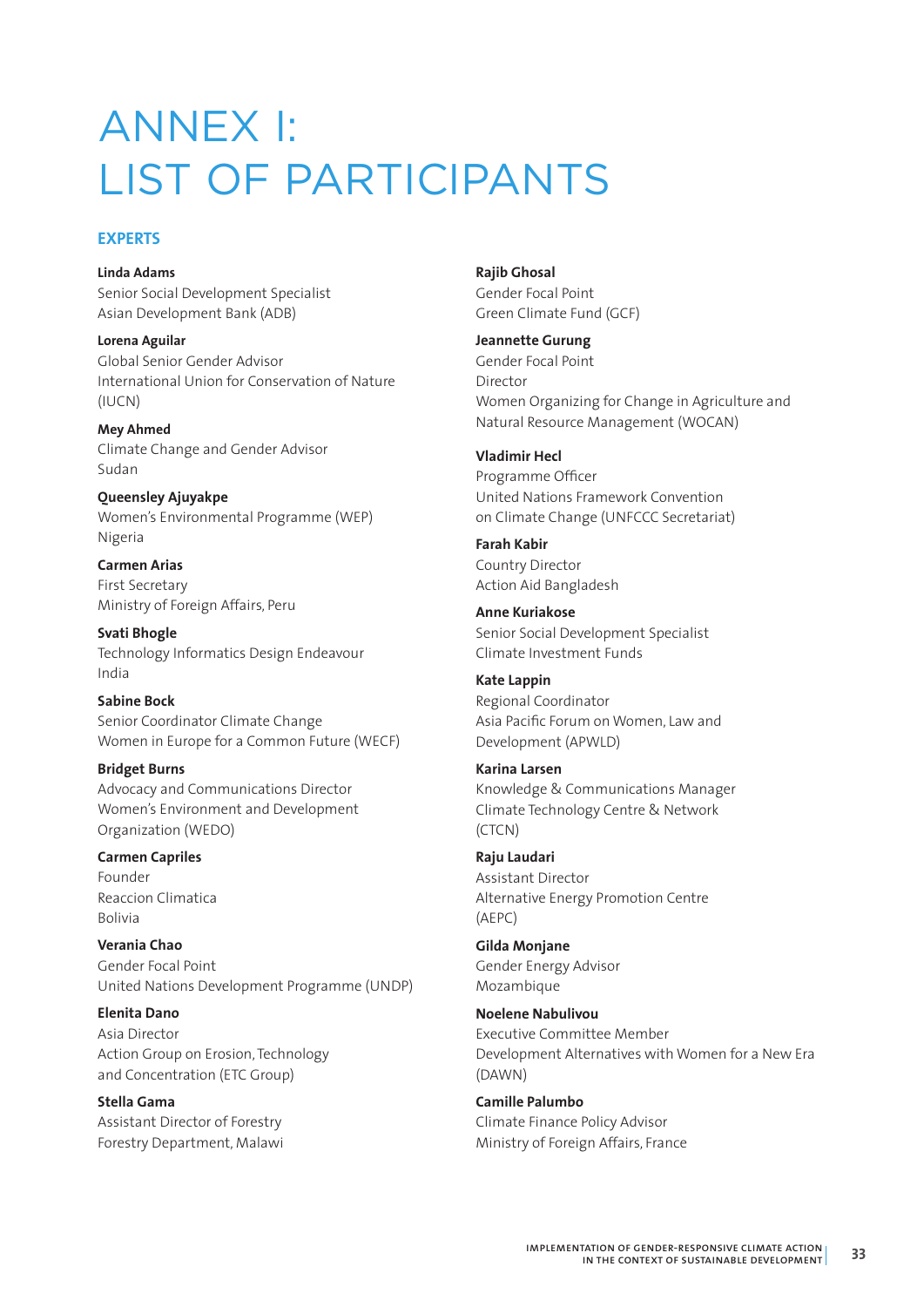**Maria Phiri** Gender and Climate Change Expert Common Market for Eastern and Southern Africa (COMESA)

**Kalyani Raj** All India Women's Conference (AIWC) India

**Emilia Reyes** Equidad de Genero Mexico

**Liane Schalatek**  Associate Director Heinrich Böll Stiftung North America

**Indira Shakya**  ENERGIA Nepal

## **Lina Sjaavik** World Meteorological Organisation (WMO)

**Rahel Steinbach** Gender Coordinator United Nations Environment Programme (UNEP)

**Gabriella Temm Richardson**  Consultant Global Environment Facility (GEF)

**Mariama Williams** Senior Programme Officer South Centre

**Eric Zusman**  Senior Policy Researcher Institute for Global Environmental Studies (IGES)

# **ORGANIZERS**

### **UN Women**

**Christine Brautigam** New York

**Verona Collantes** New York

**Allanah Kidd** Fiji

**Sharon J. Taylor** New York

**Priyanka Teeluck** New York

### **UN DESA**

**Kenza Kaouakib-Robinson**  New York

### **UNFCCC Secretariat**

**Fleur Newman** Bonn

**Dechen Tsering**  Bonn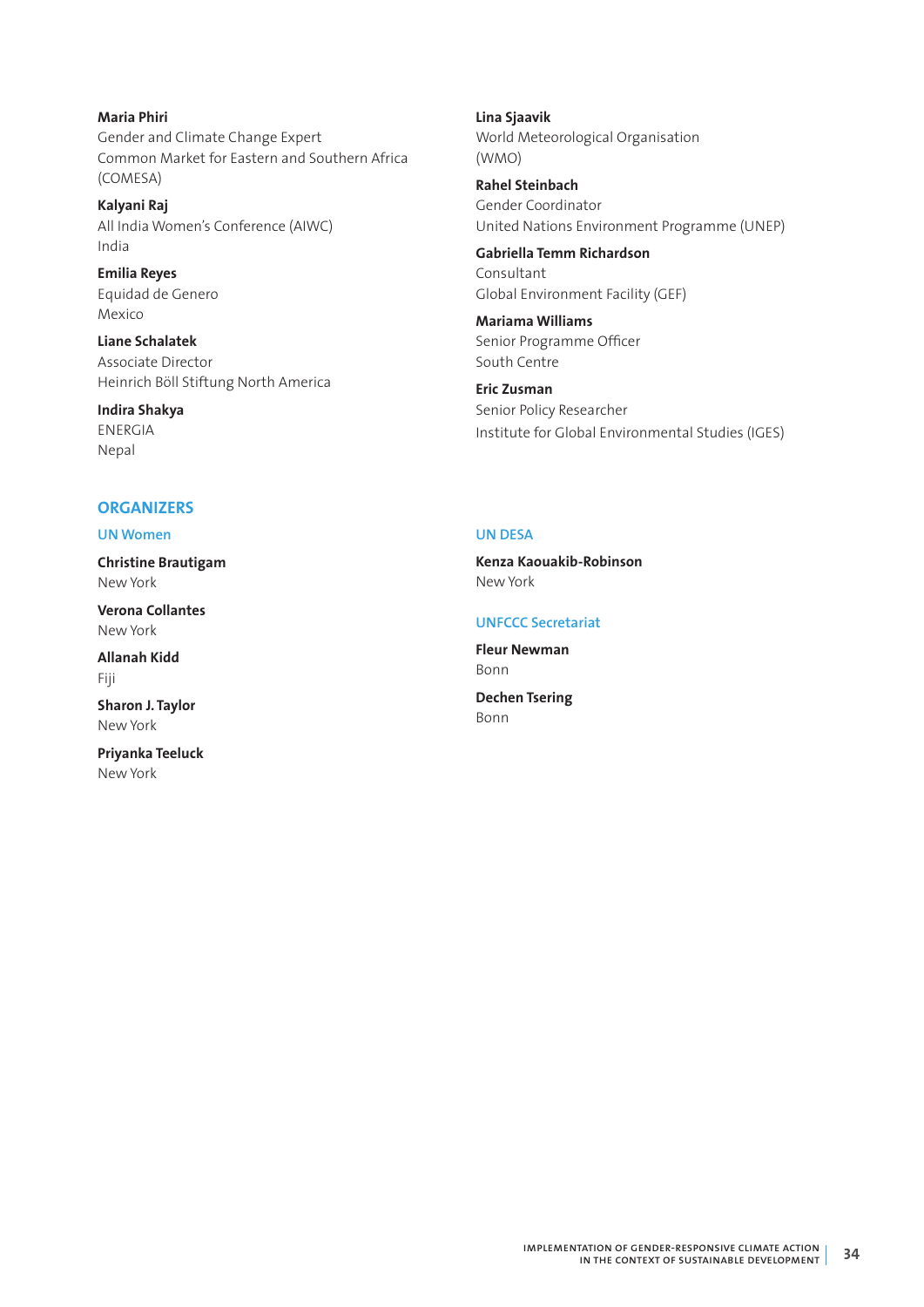# ANNEX II: PROGRAMME OF WORK

# **Wednesday, 14 October 2015 – Day 1**

### **OPENING SESSION**

| 9.00 am - 9.15 am      | Registration of participants                                                                                                                                                           |
|------------------------|----------------------------------------------------------------------------------------------------------------------------------------------------------------------------------------|
| 9.15 am - 9.45 am      | Welcome and introduction to the EGM<br>Dechen Tsering, UNFCCC Secretariat; Kenza Robinson, UN DESA<br>Review of programme of work and working methods<br>Christine Brautigam, UN Women |
| 9.45 am - 10.15 am     | Introduction of experts<br>(Tour de table)                                                                                                                                             |
| $10.15$ am $-10.45$ am | Coffee Break                                                                                                                                                                           |

#### **SESSION 1:**

## **Gender issues across various UNFCCC processes: Discussion of current practices and genderresponsive approaches**

| 10.45 am - 11.05 am    | Presentation of Background Paper: Gender mainstreaming practices in the context of<br>climate responses<br>Bridget Burns, Women Environment and Development Organization (WEDO)                                                                                                                                                                                                                                                                                                                                                                           |
|------------------------|-----------------------------------------------------------------------------------------------------------------------------------------------------------------------------------------------------------------------------------------------------------------------------------------------------------------------------------------------------------------------------------------------------------------------------------------------------------------------------------------------------------------------------------------------------------|
| 11.05 am - 11.25 am    | Presentation: Exploring the co-benefits approach to the consideration of gender issues in<br>relevant UNFCCC mechanisms and processes<br>Eric Zusman, Institute for Global Environment Strategies (IGES)                                                                                                                                                                                                                                                                                                                                                  |
| $11.25$ am $-12.00$ pm | Discussant:<br>Stella Gama, Malawi<br>Fleur Newman, UNFCCC Secretariat                                                                                                                                                                                                                                                                                                                                                                                                                                                                                    |
| 12.00 pm - 1.00 pm     | <b>General Discussion</b><br>Participants are invited to:<br>Share concrete experiences in integrating gender perspectives in their areas of work;<br>identify good practices and lessons learned in incorporating gender perspectives in<br>UNFCCC processes and mechanisms (e.g., development and implementation of NAPs<br>and NAPAs; formulation of national communications and other reports, etc.); identify<br>gaps and challenges faced in implementing gender-related mandates or in gender<br>mainstreaming in the context of climate responses |
| 1.00 pm - 2.00 pm      | Lunch Break                                                                                                                                                                                                                                                                                                                                                                                                                                                                                                                                               |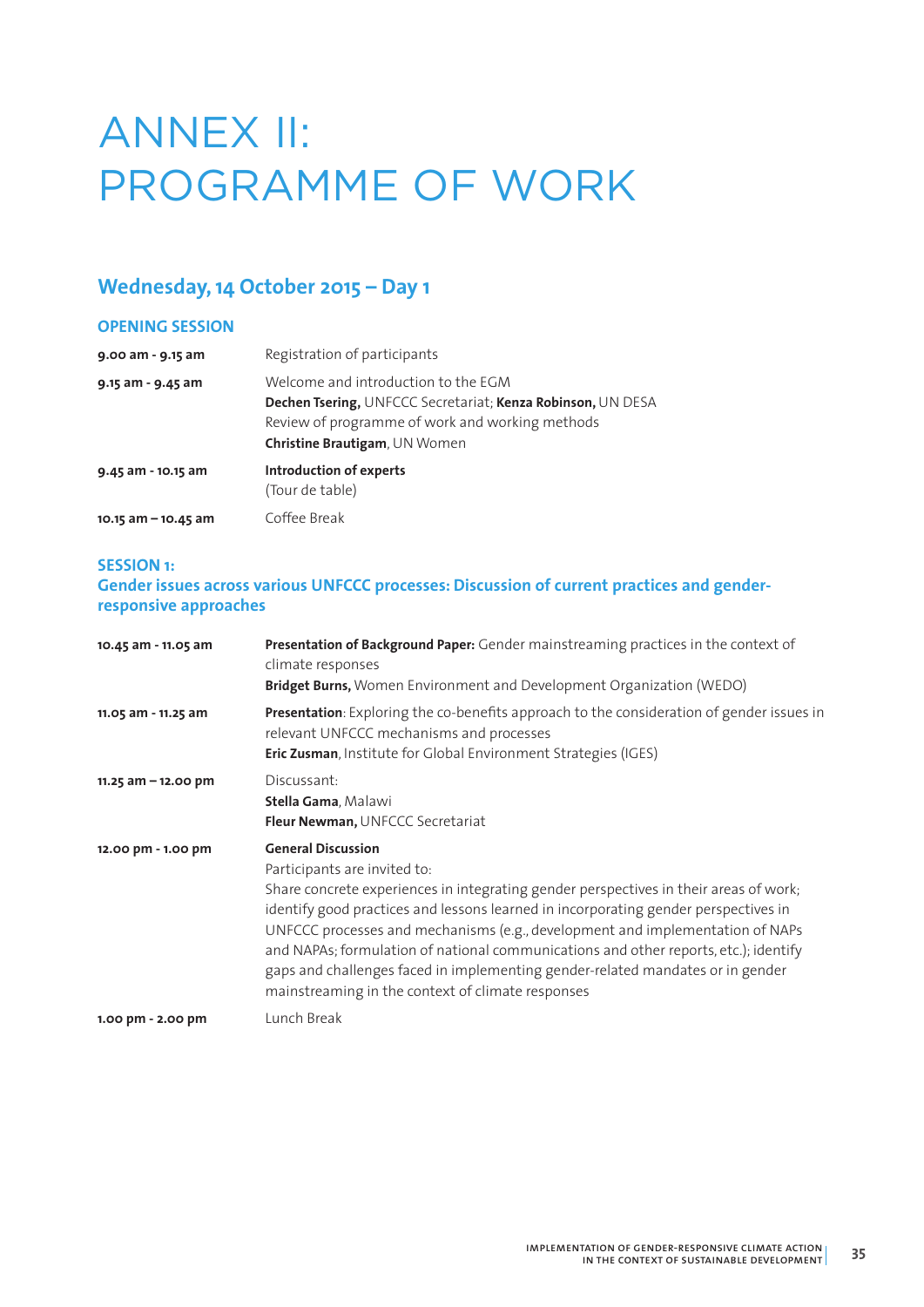### **SESSION 2: Gender issues in technology-related mechanisms and processes within the UNFCCC**

| $2.00 \text{ pm} - 2.20 \text{ pm}$ | Presentation of Background Paper: The incorporation of gender perspectives in<br>Technology Needs Assessments (TNAs) and other technology-related processes and<br>mechanisms in the context of the UNFCCC<br><b>Elenita Daño</b> , Action Group on Erosion, Technology and Concentration (ETC Group) |
|-------------------------------------|-------------------------------------------------------------------------------------------------------------------------------------------------------------------------------------------------------------------------------------------------------------------------------------------------------|
| $2.20$ pm $- 2.50$ pm               | Discussants:<br>Karina Larsen, Climate Technology Centre & Network (CTCN)<br>Rahel Steinbach, United Nations Environment Programme (UNEP)<br>Mr. Vladimir Hecl, UNFCCC Secretariat                                                                                                                    |

### **NATIONAL PERSPECTIVES:**

| $2.50 \text{ pm} - 3.20 \text{ pm}$ | Raju Laudari, Alternative Energy Promotion Centre<br>Svati Bhogle, Technology Informatics Design Endeavor (TIDE)                                                                                                                                                                                                                                                                                                                                                                                                                                                                                          |
|-------------------------------------|-----------------------------------------------------------------------------------------------------------------------------------------------------------------------------------------------------------------------------------------------------------------------------------------------------------------------------------------------------------------------------------------------------------------------------------------------------------------------------------------------------------------------------------------------------------------------------------------------------------|
| $3.20$ pm $-3.40$ pm                | Coffee Break                                                                                                                                                                                                                                                                                                                                                                                                                                                                                                                                                                                              |
| $3.40 \text{ pm} - 4.40 \text{ pm}$ | <b>General Discussion</b><br>Participants are invited to:<br>Share concrete experiences in integrating gender perspectives in technology develop-<br>ment and transfer in general; highlight best practices, (e.g., employing gender analysis,<br>stakeholder engagements in identification of technology needs, targeted capacity-<br>building, etc.); identify gaps and challenges in current practice in incorporating gender<br>perspectives in technology development and transfer; provide recommendations for<br>more effectively integrating gender perspectives in TNAs and the work of the CTCN |
| 4.40 pm $-$ 5.30 pm                 | Highlights of the day and preparation for Working Groups                                                                                                                                                                                                                                                                                                                                                                                                                                                                                                                                                  |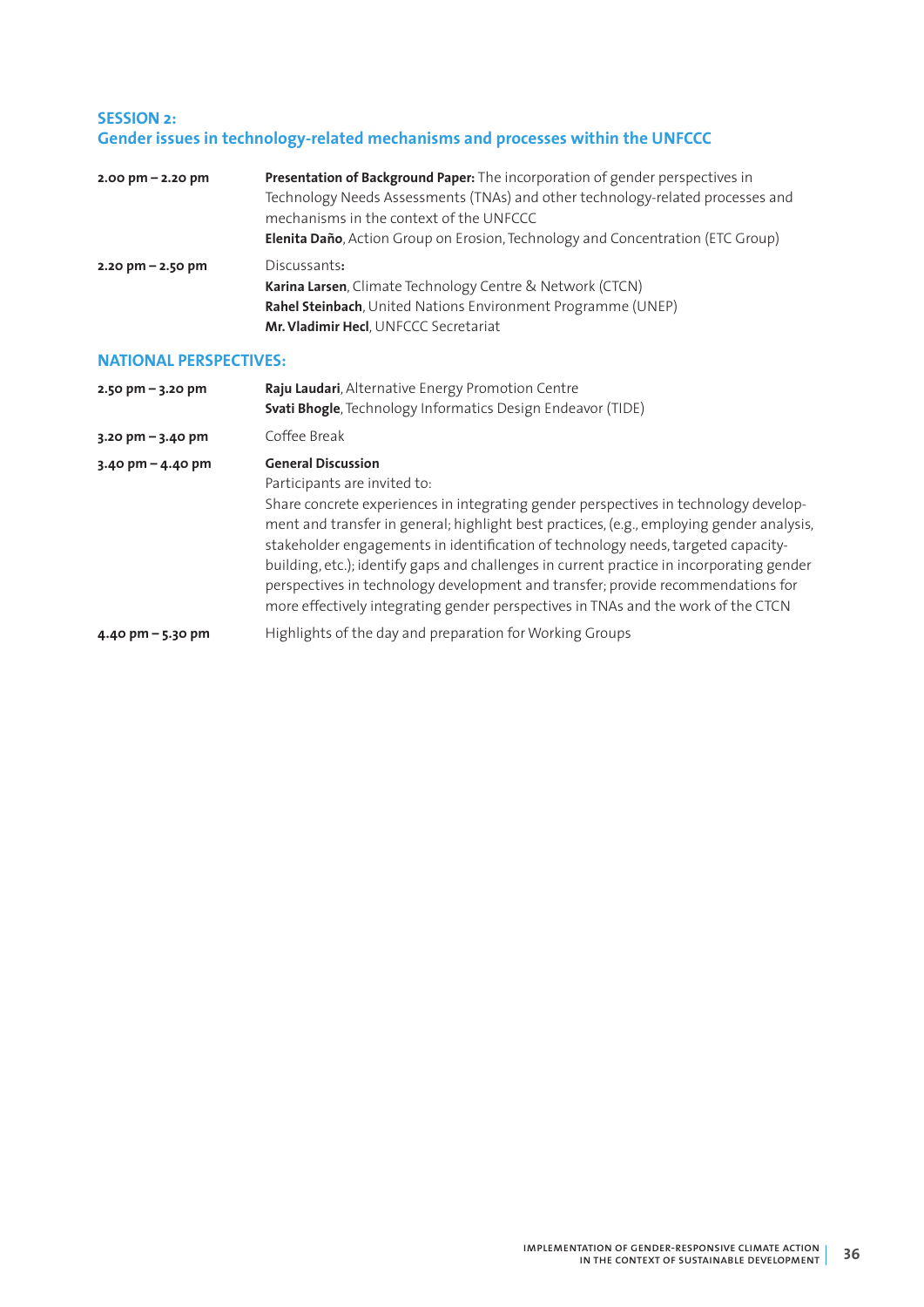# **Thursday, 15 October 2015 – Day 2**

**9:00 am – 9.30 pm** Organization of work for Day 2

### **SESSION 3:**

### **Gender considerations in the Green Climate Fund (GCF) operations and related processes**

| $9.30$ am - $9.50$ am  | Presentation of Background Paper: From innovative mandate to meaningful implementa-<br>tion: ensuring gender-responsive Green Climate Fund (GCF) projects and programs<br>Liane Schalatek, Heinrich Böll Stiftung North America                                                                                                                                                                                                                                                                                                                                                                                                                                                                                                                                                                                                        |
|------------------------|----------------------------------------------------------------------------------------------------------------------------------------------------------------------------------------------------------------------------------------------------------------------------------------------------------------------------------------------------------------------------------------------------------------------------------------------------------------------------------------------------------------------------------------------------------------------------------------------------------------------------------------------------------------------------------------------------------------------------------------------------------------------------------------------------------------------------------------|
| $9.50$ am $-$ 11.00 am | Discussants:<br>Linda Adams, Asian Development Bank<br>Anne Kuriakose, Climate Investment Funds<br>Gabriella Temm, Global Environment Facility<br>Rajib Ghosal, Green Climate Fund                                                                                                                                                                                                                                                                                                                                                                                                                                                                                                                                                                                                                                                     |
| 11.00 am - 11.30 am    | Coffee Break                                                                                                                                                                                                                                                                                                                                                                                                                                                                                                                                                                                                                                                                                                                                                                                                                           |
| 11.30 am $-$ 12.30 pm  | <b>General Discussion</b><br>Participants are invited to:<br>Share concrete experiences in integrating gender perspectives in in climate finance;<br>highlight best practices, (e.g., employing gender analysis, stakeholder engagements,<br>the role of policy and institutions, capacity-building and awareness-raising, etc.);<br>identify gaps and challenges in current practice in incorporating gender perspectives<br>in climate finance; provide recommendations for more effectively integrating gender in<br>climate finance for the GCF Secretariat and Board, National designated authorities and<br>accredited entities, women's organizations; identify other entry points for integrating<br>gender considerations in climate finance (including in the different stages of project<br>development and implementation) |
| 12.30 pm - 1.30 pm     | Lunch                                                                                                                                                                                                                                                                                                                                                                                                                                                                                                                                                                                                                                                                                                                                                                                                                                  |

#### **SESSION 4:**

## **Good practices in incorporating gender perspectives in processes and mechanisms mandated by UNFCCC decisions and in their implementation on the ground**

| 1.30 pm $-$ 1.45 pm                 | Presentation on Climate Change Gender Action Plans (ccGAPS)<br>Lorena Aguilar, International Union for the Conservation of Nature (IUCN)                                                                                                                        |
|-------------------------------------|-----------------------------------------------------------------------------------------------------------------------------------------------------------------------------------------------------------------------------------------------------------------|
| $1.45$ pm $-$ 3.00 pm               | National experiences on incorporating gender perspectives in UNFCCC processes and<br>mechanisms (15 minutes per presenter):<br><b>Emilia Reyes (Mexico)</b><br>Farah Kabir (Bangladesh)<br>Carmen Arias (Peru)<br>Mey Ahmed (Sudan)<br>Camille Palumbo (France) |
| $3.00 \text{ pm} - 3.15 \text{ pm}$ | Coffee Break                                                                                                                                                                                                                                                    |
| $3.15$ pm $-$ 3.45 pm               | Perspectives from UN Women and UNFCCC Secretariat:<br><b>Allanah Kidd, UN Women</b><br>Rojina Manandhar, UNFCCC Secretariat                                                                                                                                     |
| $3.45$ pm – 4.30 pm                 | <b>General Discussion</b>                                                                                                                                                                                                                                       |
| 4.30 pm $-$ 5.30 pm                 | Highlights of the day and Preparation for Working Groups                                                                                                                                                                                                        |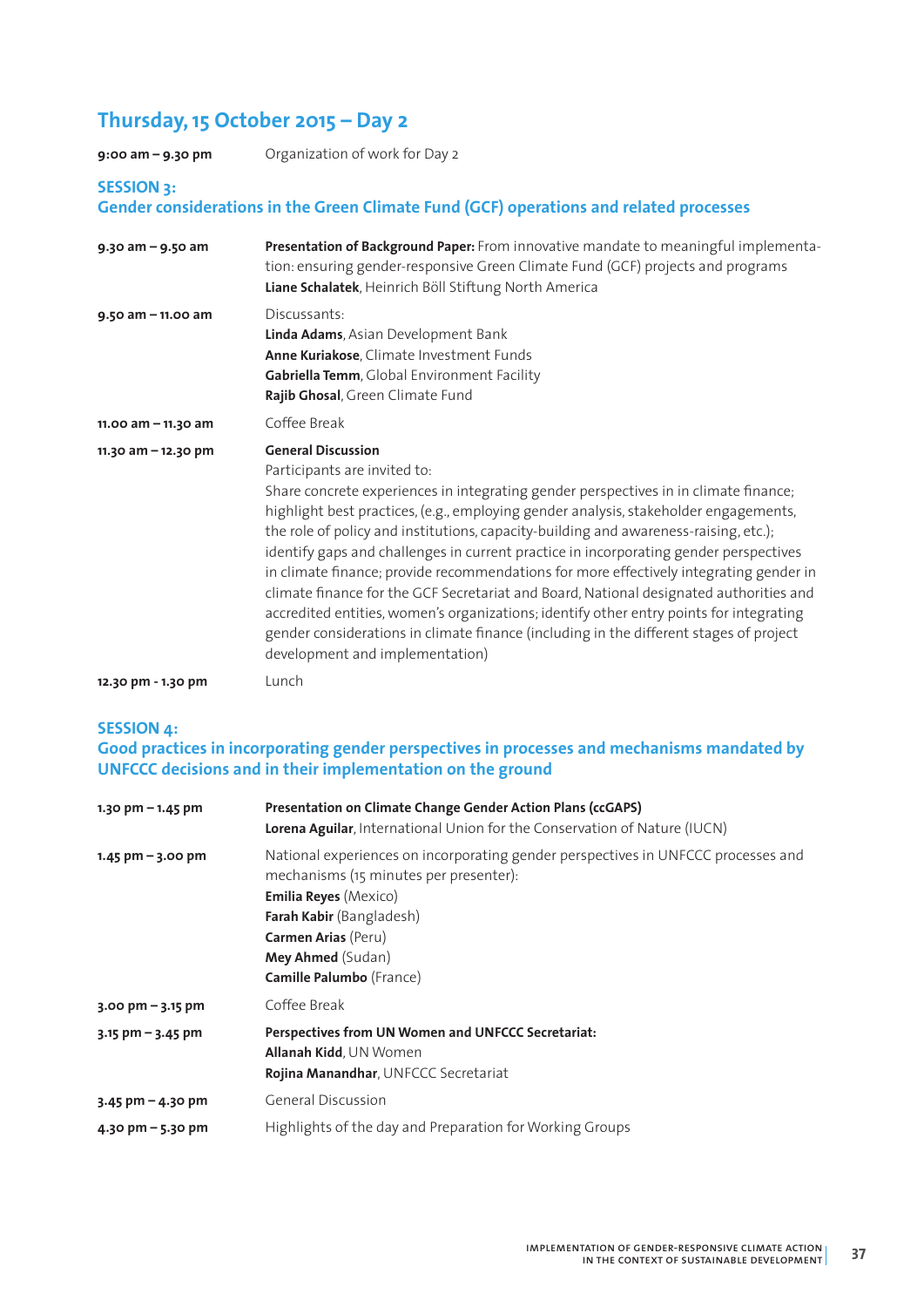# **Friday, 16 October 2015 – Day 3**

**9.00 am - 9.30 am** Organization of work for Day 3

### **SESSION 5: Recommendations to facilitate the incorporation of gender perspectives in UNFCCC mechanisms and processes**

Experts will work in two working groups:

| <b>Working Group 1:</b> | Development of TNAs and the implementation of the gender-related mandate of the<br>CTCN;                                         |
|-------------------------|----------------------------------------------------------------------------------------------------------------------------------|
| <b>Working Group 2:</b> | Development of programme and project proposals for the GCF and operationalization of<br>other gender-related mandates of the GCF |
| $9.30$ am $-1.00$ pm    | Working groups<br>(Note: coffee, tea and water are available for participants)                                                   |
| 1.00 pm - 2.00 pm       | Lunch                                                                                                                            |
| 2.00 pm - 3.00 pm       | Presentation of Working Group 1 on recommendations (15 minutes)<br>Discussion                                                    |
| $3.00$ pm $- 3.15$ pm   | Coffee Break                                                                                                                     |
| $3.15$ pm - 4.15 pm     | Presentation of Working Group 2 on recommendations (15 minutes)<br>Discussion                                                    |
| 4.15 pm $-$ 4.45 pm     | Summary and way forward                                                                                                          |
| $4.45$ pm $-5.00$ pm    | <b>Closing Remarks:</b><br>Christine Brautigam, UN Women                                                                         |